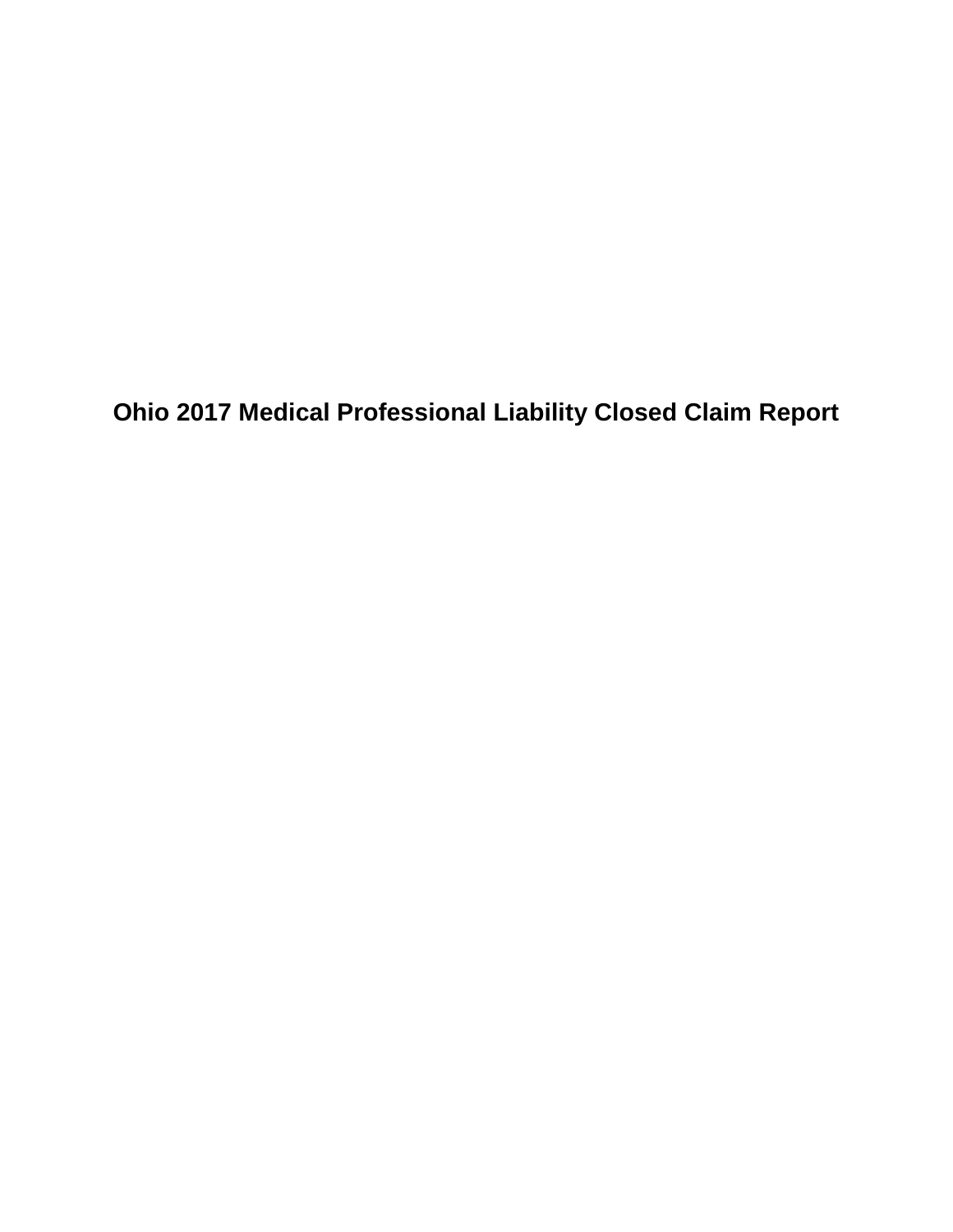### **I. Introduction**

Pursuant to Ohio Revised Code ("ORC") §3929.302 and Ohio Administrative Code ("OAC") 3901-1-64, the Department of Insurance ("Department") hereby submits its thirteenth annual report to the General Assembly summarizing the Ohio medical professional liability closed claim data received by the Department for calendar year 2017. This report also includes comparisons of calendar year 2017 data with the data from the prior twelve calendar years. Copies of the prior annual reports are available on the Department's web site [www.insurance.ohio.gov.](http://www.insurance.ohio.gov/)

### **II. Overview**

ORC §3929.302 requires all entities that provide medical professional liability insurance to health care providers located in Ohio, including authorized insurers, surplus lines insurers, risk retention groups and self-insurers, to report data to the Department regarding medical professional liability claims that close during the year. In addition, each entity must report the costs of defending medical professional liability claims and paying judgments and/or settlements on behalf of health care providers and health care facilities.

The Department is required to prepare an annual report to the General Assembly summarizing the closed claim data on a statewide basis. The data is summarized in this report in order to maintain the confidentiality of the specific data filed by each reporting entity.

Copies of ORC §3929.302 and OAC 3901-1-64 are attached to this report as Appendices A and B.

### **III. Data Collection**

A secured application on the Department's web site has been set up in order to capture the data elements required by OAC 3901-1-64, Medical Liability Data Collection. Companies must submit data by May 1 for each medical, dental, optometric or chiropractic claim closed in the prior calendar year.

### **IV. Description of Analysis**

For the purposes of this report, and based on general practice, when an insurer or other insuring entity opens a file and begins to investigate the circumstances of a demand for compensation due to the alleged malpractice of a health care provider or facility, a claim has occurred, whether or not a lawsuit is ever filed. When the file is closed for one of the many reasons detailed in this report, even when the claimant receives no payment, the claim is considered closed. Multiple closed claim records can be generated from one incident, since a closed claim record must be entered for each health care provider and/or facility from which a demand for compensation is sought.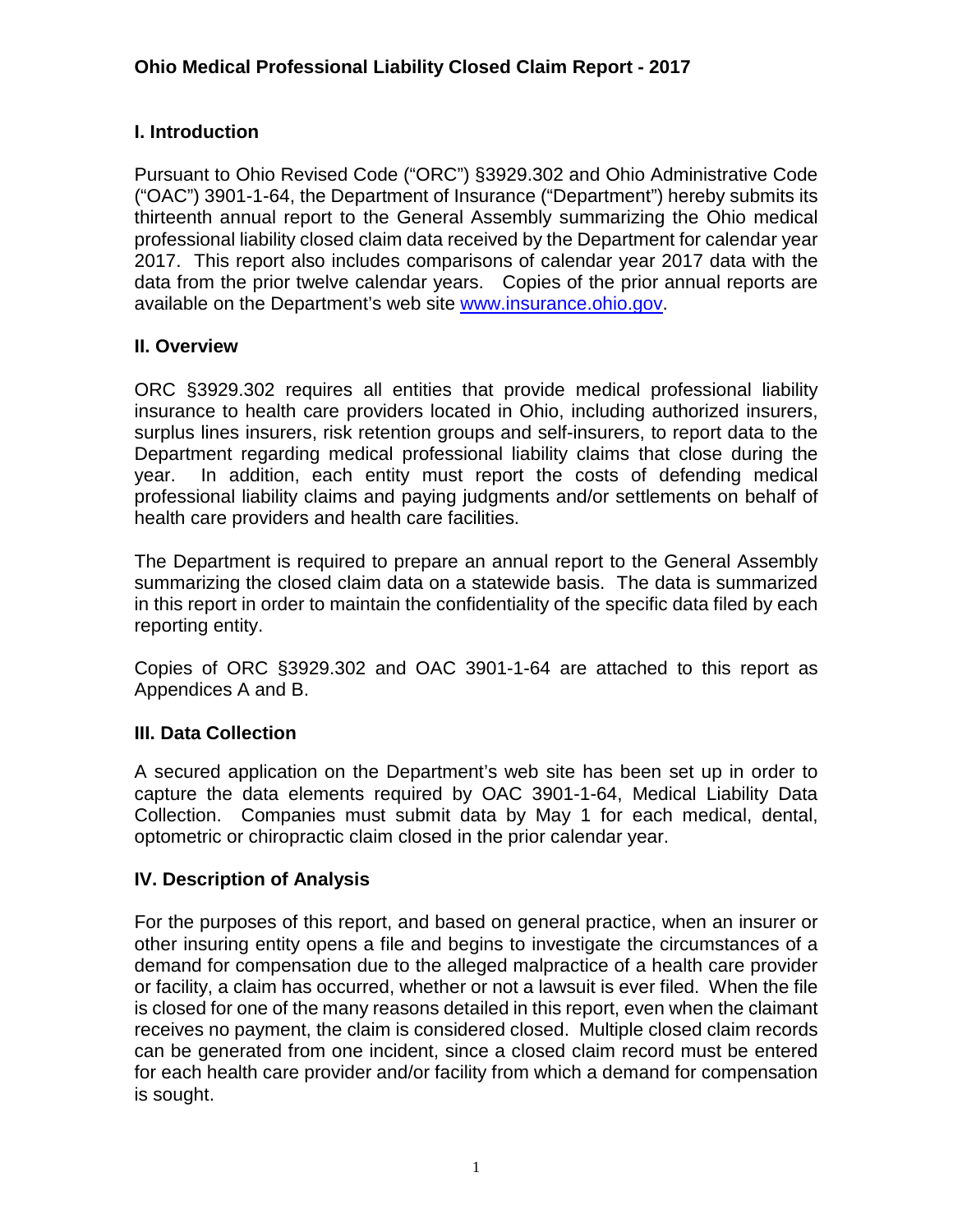In this report, two primary pieces of data are analyzed:

- **Paid Indemnity:** The amount of compensation paid on behalf of each defendant to a claimant.
- **Allocated Loss Adjustment Expense (ALAE):** The expenses incurred by a reporting entity, other than paid indemnity, which relate to a specific claim, such as the costs of investigation and defense counsel fees and expenses. As a business practice, some of the reporting entities do not allocate loss adjustment expenses to a specific claim.

This report organizes and summarizes the data to reflect the types of medical professional liability claims, the age and size of these claims, differences among regions of the state, differences among medical professionals, and several other categories.

### **V. Limitations of Analysis**

The analysis is based entirely on historical closed claim data. That is, claims are reported to the Department and included in this analysis based on the year in which they reach a final outcome of any sort, including a trial verdict, settlement or the passing of the statute of limitations. Some arose from recent medical incidents, but many arose from incidents that occurred several years ago.

This report is not intended to be used to evaluate past or current medical professional liability insurance rates.

In addition, this data does not reflect plaintiffs' attorney fees, which are not collected separately and cannot be identified from this data or from any data available to the Department.

### **VI. Key Findings for 2017 Closed Claims**

• **Total Claims:** For 2017, a total of 2,428 claims were reported by 92 entities. Authorized insurers<sup>[1](#page-2-0)</sup> reported the most claims, 1,188. Self-insured entities reported 1,063 claims; surplus lines insurers<sup>[2](#page-2-1)</sup> reported 125 claims; and risk retention groups $3$  reported 52 claims.

<span id="page-2-0"></span> $<sup>1</sup>$  Authorized (admitted) insurers are licensed to write business in the state; are subject to the Department's rate,</sup> policy form and solvency regulation; and are backed by the Ohio Insurance Guaranty Fund.

<span id="page-2-1"></span><sup>2</sup> Surplus lines insurers are not authorized and do not have guaranty fund backing, but are allowed to write policies for those doctors and hospitals that cannot obtain coverage from an authorized insurer. These companies must be on a list of eligible surplus lines insurers and are regulated for financial strength by their domiciliary state or country.

<span id="page-2-2"></span><sup>3</sup> Risk retention groups are permitted by federal law to cover the liability insurance risk of the group's members. These groups are not backed by the guaranty fund.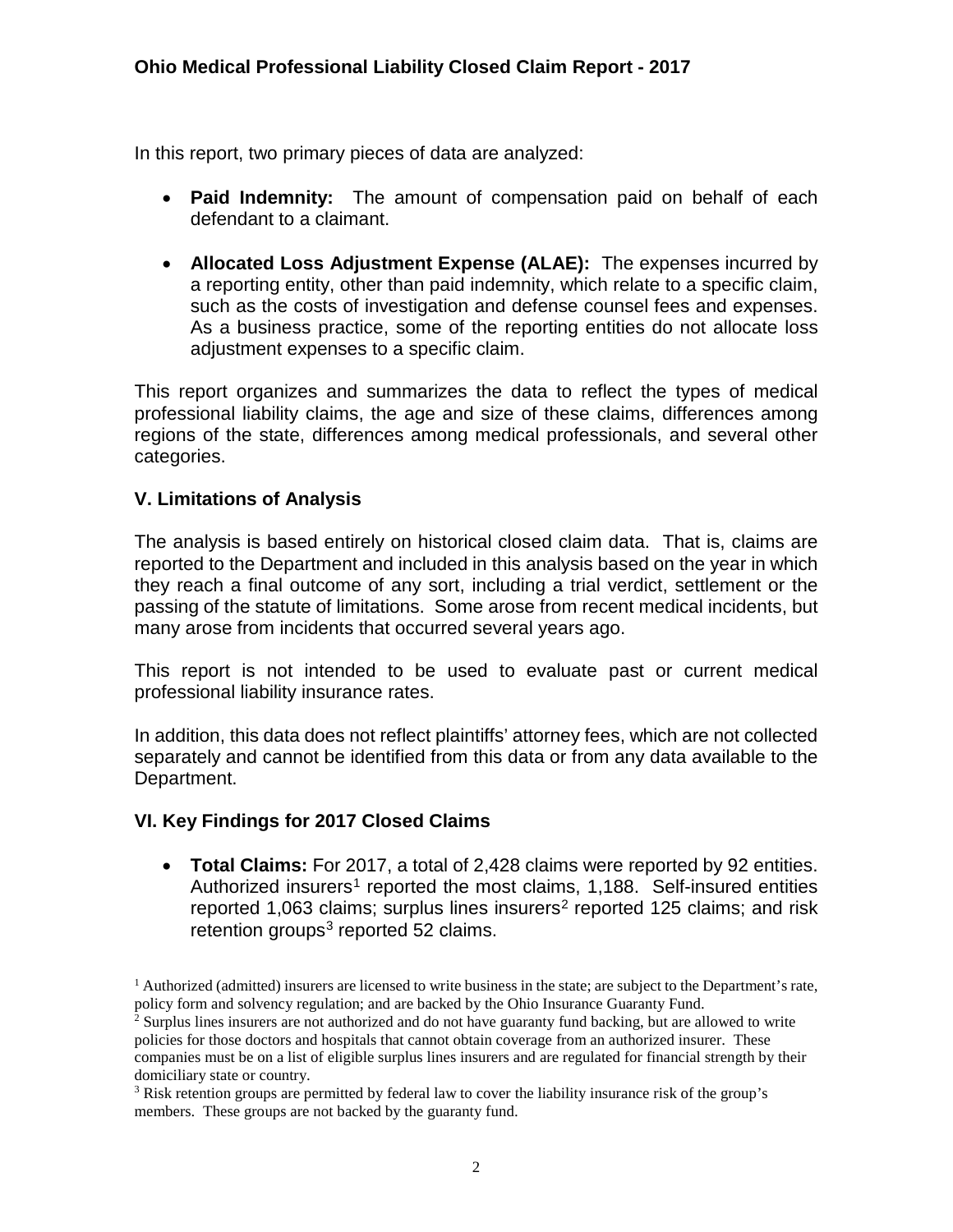- **Indemnity Payments:** A large majority of medical professional liability claims resulted in no payment to a claimant. Over 73% of the claims, or 1,784, had no indemnity payments, while over 26% of the claims or 644, closed with an indemnity payment. The total amount paid to claimants was \$279,095,903, an average of \$433,379 per claim in which an indemnity payment was made.
- **ALAE:** While most claims closed with no payments to claimants, nearly all claims generated expenses for investigation and defense. The number of claims reported to have ALAE was 2,005. These expenses totaled \$92,297,256, an average of \$46,034 per claim.
- **Indemnity Payments and Age of Claim:** The amount paid to claimants typically increases with the age of the claim. Of the claims that closed with an indemnity payment, 165 closed within one year of being reported and had an average paid indemnity of \$206,350. That figure rose to \$338,949 for 196 claims closing in their second year. Fourteen claims closed seven or more years after being reported with an average indemnity payment of \$2,324,607.
- **ALAE and Age of Claim:** Allocated loss adjustment expense increased with the age of the claim, starting with an average of \$5,944 for claims that closed in the first year, and increasing to \$25,812 for claims that closed in the second year. For claims, closing seven or more years after being reported the average ALAE was \$207,863.
- **Regional Comparisons:** Nearly half of the claims, or 1,182, came from Northeast Ohio. Of these, 27% or 321 resulted in indemnity payments totaling \$130,560,652. Forty-seven percent of the total dollar amount paid to claimants statewide in 2017 arose from Northeast Ohio claims. When the county was identified, Central Ohio had the highest average paid indemnity of \$546,976. The breakdown of average paid indemnity for the remainder of Ohio, in descending order, is: Southwest-\$452,310; Northeast-\$406,731; Northwest-\$276,173; and Southeast-\$213,127.
- **Specialty Comparisons:** When claims were broken down by medical specialty, Internal Medicine had the most claims at 105 with sixteen resulting in paid indemnity averaging \$395,497. For those specialties that are broken out, Obstetrics/Gynecology had the highest average paid indemnity of \$1,086,559 for seventeen claims with payments, out of 59 reported claims.
- **Treatment Comparisons:** Medical treatment, Non-Obstetrical, such as failure to treat, delay in treatment, or improper treatment produced the highest number of claims of 642 with 117 resulting in paid indemnity. Obstetrics-related claims totaled 121. Of these, 49 resulted in indemnity payments averaging \$1,396,553, the highest average payment for any type of injury.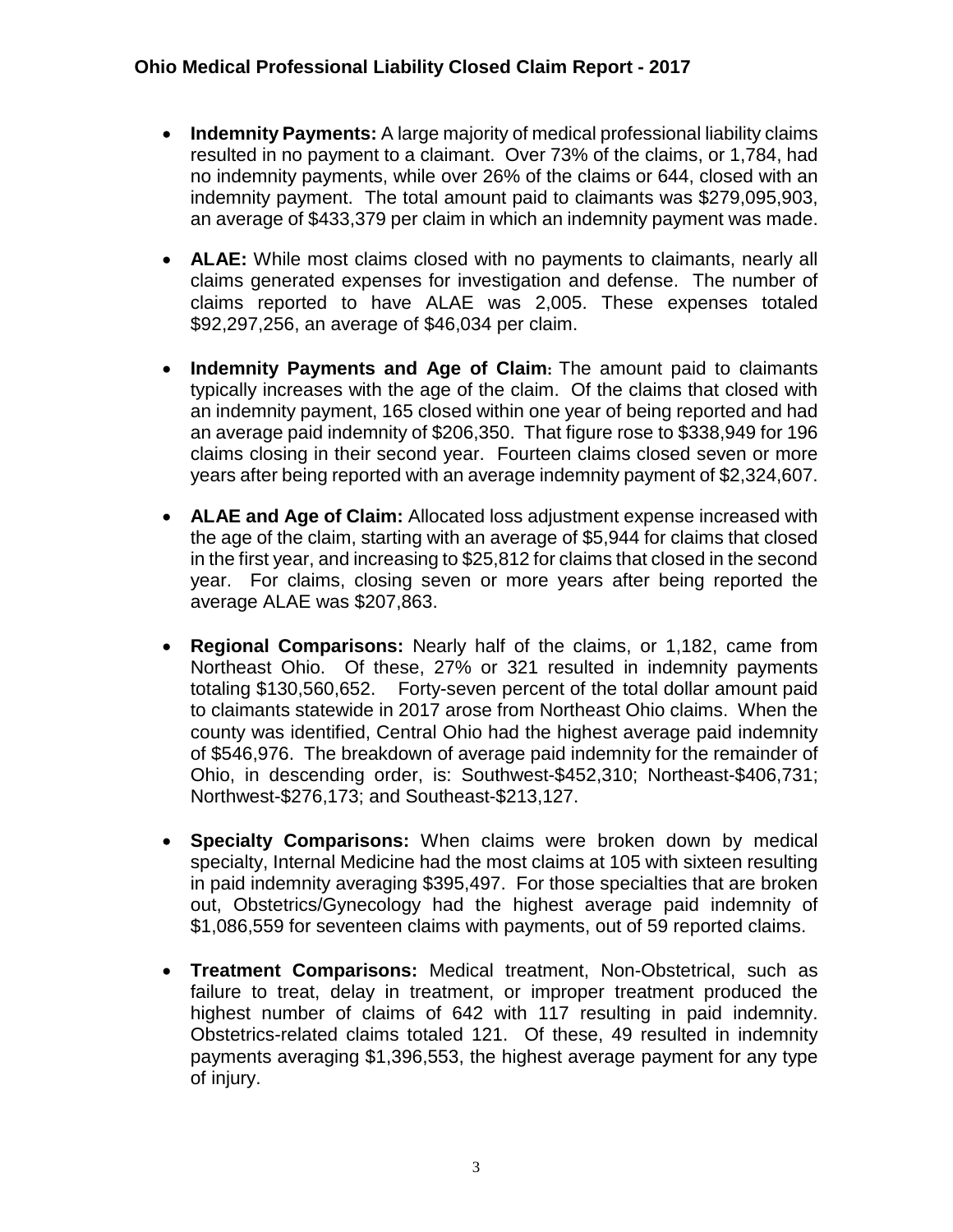### **VII. Detailed Findings and Comparison with Prior Years**

### **Claims by Outcome (Appendix C, Exhibits 1, 2 and 3)**

Reporting entities were asked to indicate the method of final disposition for each closed claim:

- Of the 2,428 claims that were closed in 2017, more than 73% closed with no indemnity payment. Included in this figure are five categories:
	- o 63.14% of the claims closed when the claim or suit was abandoned or was dismissed without prejudice;
	- o 3.83% were dismissed by summary judgment or a directed verdict;
	- $\circ$  3.87% ended with a verdict for the defendant:
	- o 2.14% ended through a settlement;
	- o 0.49% ended with alternative dispute resolution.
- The remaining 26.5% of the claims closed with an indemnity payment. Four categories of claims are included here:
	- o 23.48% reached a settlement;
	- o 2.43% used alternative dispute resolution;
	- $\circ$  0.49% had a verdict for the plaintiff;
	- $\circ$  0.12%<sup>[4](#page-4-0)</sup> ended with a summary judgment or directed verdict for the plaintiff.

Regardless of outcome, all categories of claims had expenses in the form of ALAE. That is, even though a claim may have closed without an indemnity payment, the claim was likely to generate investigation and legal expenses. Exhibit 2 provides the details. Claims/suits abandoned without an indemnity payment had average ALAE of \$21,091. The three claims that were disposed of by a verdict for the plaintiff, with indemnity payment, had the highest average ALAE of \$664,677.

Exhibit 3 provides a comparison of the thirteen years of data collected. The percentage of claims that resulted in an indemnity payment has remained at approximately 20-25%.

### **Age of Claim (Appendix C, Exhibit 4)**

This exhibit displays claims by age at the time of closing, and shows that typically average indemnity and average ALAE increased with the age of the claim. Claims that closed in their first year represent nearly 26% of the total and had the lowest average indemnity of \$206,350, and ALAE of \$5,944. Costs tended to grow significantly as the claims aged. The category of greater than 7 years had the largest average indemnity payments of \$2,324,607. The category of greater than 7 years also had the largest average ALAE of \$207,863.

<span id="page-4-0"></span><sup>4</sup> Some of these breakdowns may not add up to 100% due to rounding. See Appendix C, Exhibits 1 and 2 for actual figures.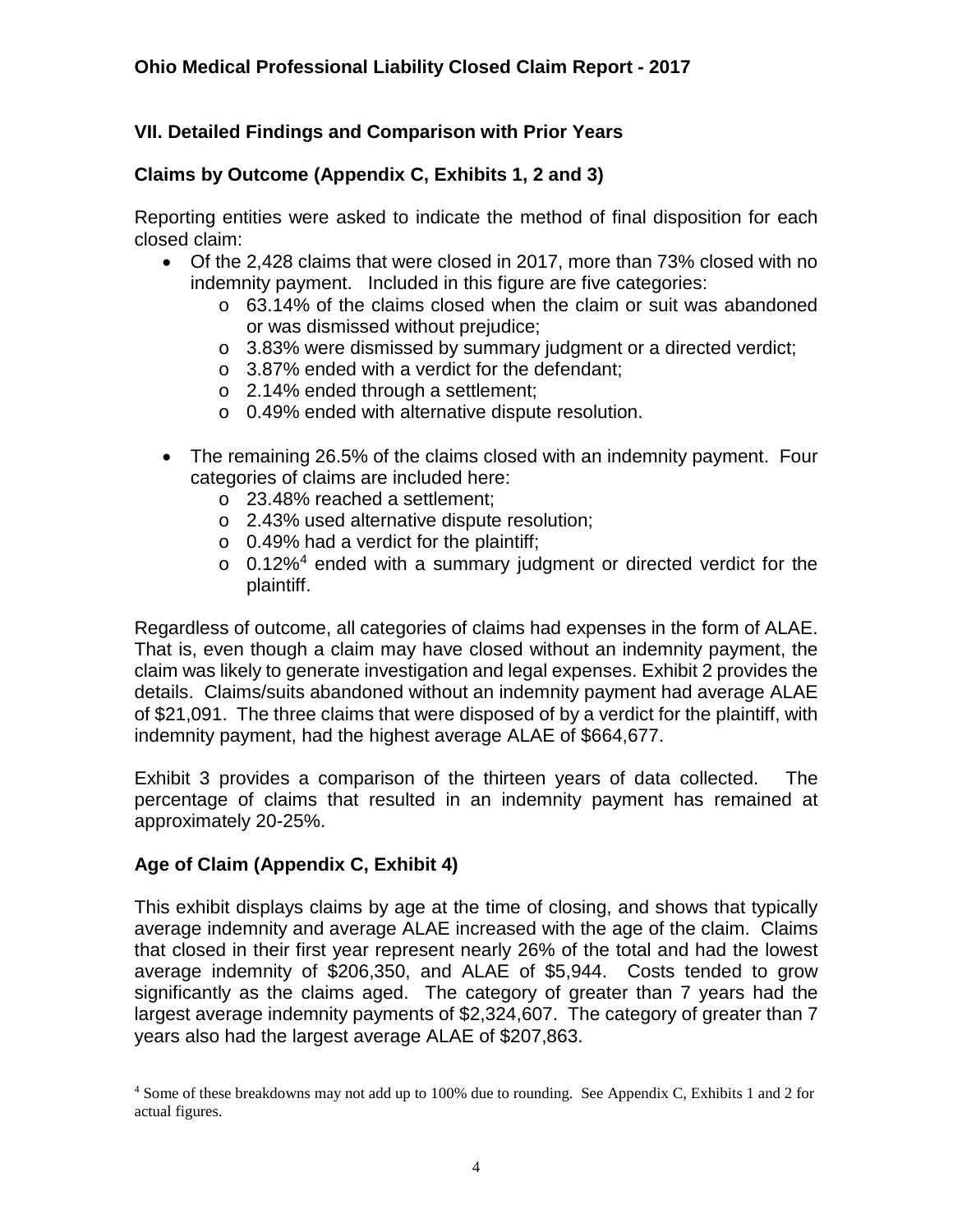#### **Claims by Size (Appendix C, Exhibit 5)**

Of the 2,428 claims reported closed in 2017, over 26% or 644, generated an indemnity payment. Of these 644 claims, 66 claims or 10.2% generated an indemnity payment greater than \$1 million. These 66 claims generated indemnity payments of \$174.6 million or 62.6% of the total indemnity payments for all claims. Another 67 claims, or 10.4%, generated an indemnity payment below \$1 million but at least \$500,000. These 67 claims generated indemnity payments of \$49.1 million or 17.6% of the total indemnity payments for all claims. In 2017, 80.2% of the total paid indemnity was generated by 20.6% of the claims that closed with an indemnity payment.

In comparison, for 2016, 69% of the total paid indemnity was generated by 16.4% of the claims that closed with an indemnity payment.

#### **Claims by Insurer Type (Appendix C, Exhibit 6)**

A total of 92 entities reported closed claim information to the Department. The reporting entities are categorized as authorized (admitted) insurance companies, surplus lines insurance companies, risk retention groups and self-insurers/captives. Of the 2,428 closed claims that were reported, 48.9% of the claims were reported by admitted insurance companies and 43.8% were reported by selfinsurers/captives.

#### **Claims by Region (Appendix C, Exhibits 7, 8 & 9)**

Claims were reported by county. However, an exhibit showing details for each individual county would allow for identification of the specific claims in counties with very few claims, violating the requirement of confidentiality. In order to provide meaningful information regarding differences by location, the state is divided into five regions: Central, Northeast, Northwest, Southeast and Southwest. The counties within each region are shown in Exhibit 7, while Exhibit 8 displays claim data for the regions for calendar year 2017 closed claims.

Nearly half of the closed claims reported for 2017 were from the Northeast region. The claims from the Central region had the largest average indemnity payment. The Central region also incurred the largest average ALAE. Exhibit 9 displays the regional data for all thirteen years combined.

#### **Claims by Physician Specialty (Appendix C, Exhibits 10 & 11)**

Exhibit 10 displays ten physician and surgeon specialties. All other specialties are grouped together as "Other" to maintain confidentiality. Approximately 15.1% of the claims resulted in an indemnity payment. Internal Medicine had the most closed claims in 2017.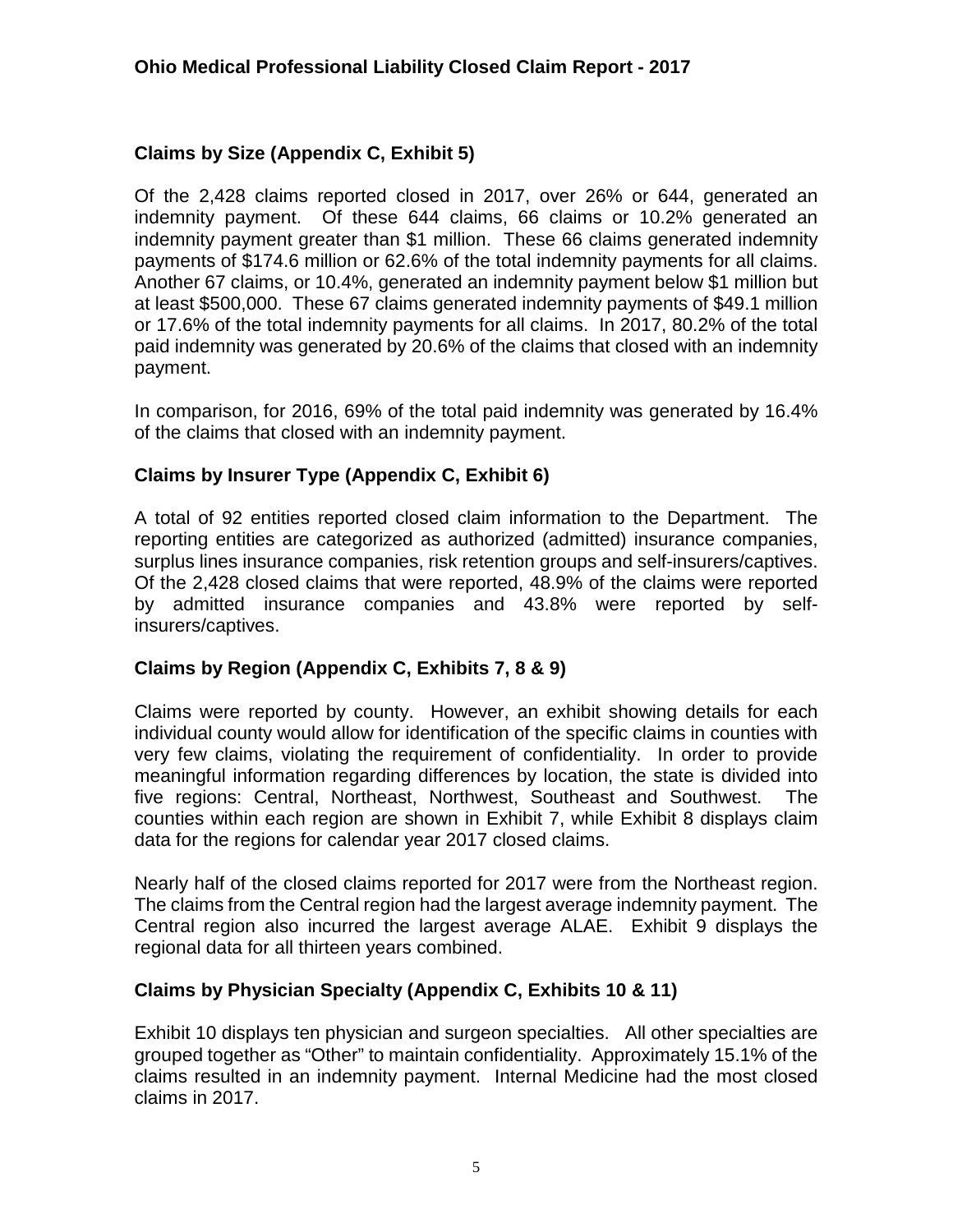Of the physician specialties shown, Obstetrics/Gynecology had the highest average paid indemnity of \$1,086,559. Exhibit 11 displays the physician & surgeons' data for all thirteen years combined for all specialties.

### **Claims by Medical Provider Type (Appendix C, Exhibit 12)**

Exhibit 12 displays the 2017 closed claims experience for all the provider types. Nearly 38% of the 2,428 closed claims were reported for Physicians/Surgeons. The largest average paid indemnity was \$560,377 for claims reported for Hospitals. The largest average ALAE of \$80,629 was for claims reported for Clinics. While 15.1% of the claims reported for a Physician/Surgeon resulted in an indemnity payment, 45% of the claims reported for a Hospital resulted in an indemnity payment.

### **Claims by Type of Injury (Appendix C, Exhibits 13 & 14)**

The reporting entities identified the primary complaint or injury that led to the medical professional liability claim. Of the 2,428 claims reported as closed in 2017, over 70% of the claims were split between three categories, Non-Obstetrical Medical Treatment, Surgery-Related and Diagnosis-Related. Non-Obstetrical Medical Treatment includes failure to treat, delay in treatment, and improper treatment. Surgery-Related includes delay in surgery and improper performance of surgery. Diagnosis-Related includes failure to diagnose, misdiagnosis, and failure to diagnose. Obstetrics-Related claims had the highest average paid indemnity of \$1,396,553. Obstetrics-Related claims include improper delivery method, improper management of pregnancy, and delay in delivery. Obstetrics-Related claims also had the highest average ALAE of \$176,326. This data includes all medical provider types, including hospitals. Exhibit 14 displays the data for all thirteen years combined for all injury descriptions.

### **Birth Injury Claims (Appendix C, Exhibit 15)**

Reporting entities identified whether the closed claim was due to a birth injury. Of the 2,428 closed claims reported, 113 or 4.7% were identified as birth injury claims. Of these 113 birth injury claims, nearly 40% resulted in an indemnity payment. The average indemnity payment of a birth injury claim was \$1,507,479, over three times the overall average indemnity payment of \$433,379.

Of the 41,831 closed claims reported for calendar years 2005 through 2017, 1,861 or 4.4% were identified as birth injury claims. Of these 1,861 birth injury claims, over 32% resulted in an indemnity payment. The average indemnity payment of the combined data for a birth injury claim was \$1,015,863, which is more than three times the overall average indemnity payment of \$309,217.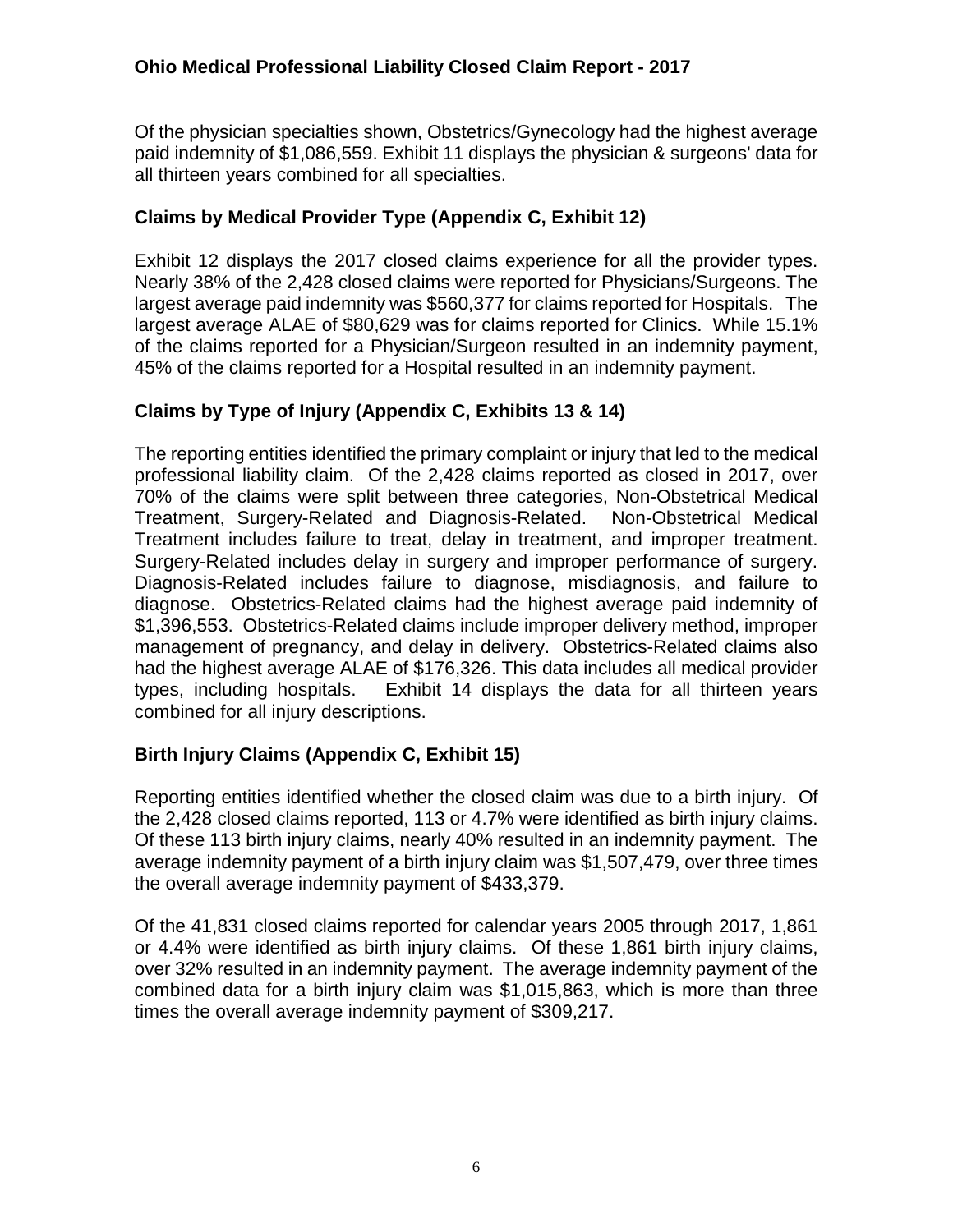### **Severity of Injury (Appendix C, Exhibit 16)**

Of the 2,428 claims reported as closed in 2017, 877 or 36.1% of the claims were due to death, with an average paid indemnity of \$464,240. For claims with injuries identified as "permanent grave", the average paid indemnity was \$1,777,481, an amount four times the overall average indemnity payment. "Permanent grave" injuries include quadriplegia and brain damage, requiring lifelong dependent care.

Of the 41,831 claims reported as closed for calendar years 2005 through 2017, 14,188 or 34% were due to death. For closed claims resulting in death, 20% closed with an indemnity payment, which averaged \$380,162. Closed claims for injuries identified as "permanent grave" totaled 816 for the thirteen years. For the closed claims that identified the injury as "permanent grave", 30% closed with an indemnity payment, which averaged \$1,274,224.

### **Age of Injured Person (Appendix C, Exhibits 17 & 18)**

Of the 2,428 claims reported as closed, 63.3% of the claims identified the injured party as an adult, age 18 to 64. Adults ages 65 or older represented 27.8% of the claims. Infants and minors together represented 8.6% the claims. The average indemnity payment for infants was the highest for the various age groupings, when the age was known, at \$1,355,009. Exhibit 18 displays the data for all thirteen years combined for these groupings.

### **Gender of Injured Person (Appendix C, Exhibit 19)**

Of the 2,428 claims reported as closed, 57% of the claims reported the injured party as female and 43% of the claims reported the injured party as male. When the injured party was a female, the average indemnity payment was \$404,141. When the injured party was a male, the average indemnity payment was \$470,911.

Of the 41,831 claims reported as closed for calendar years 2005 through 2017, 56% of the claims reported the injured party as female and 44% of the claims reported the injured party as male. When the injured party was a female, the average indemnity payment was \$277,170. When the injured party was a male, the average indemnity payment was \$353,233. For females, 23.9% of the claims resulted in an indemnity payment, while for males, 22.3% resulted in indemnity payment.

### **Geographic Location of Injury (Appendix C, Exhibits 20 & 21)**

Reporting entities identified the geographic location where the primary injury or complaint occurred that led to the medical professional liability claim. As shown on Exhibit 20, the greatest number of claims for 2017was generated by incidents that occurred in the operating suite, followed by incidents that occurred in the medical professional's office. These two locations represent nearly 43% of the reported claims. The largest average indemnity payments were due to incidents that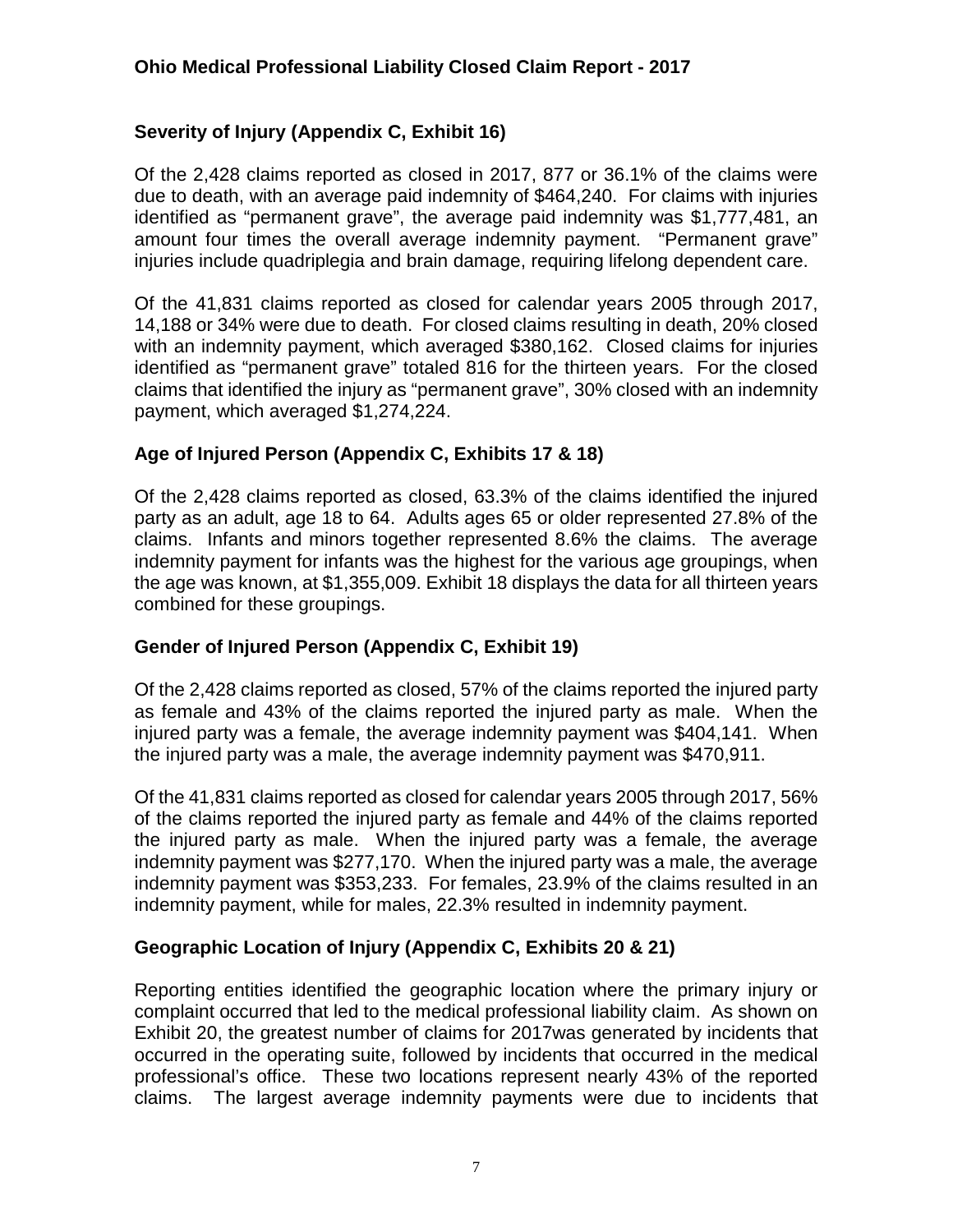occurred in the Nursery/Pediatric Ward. The largest average ALAE amounts were due to incidents that occurred in the Obstetrics Department. Exhibit 21 displays the data for all thirteen years combined.

#### **VII. Impact of Tort Reform (S.B. 281)**

Effective April 11, 2003, the 124<sup>th</sup> General Assembly enacted Senate Bill 281, which included a comprehensive set of tort reforms aimed at reducing the costs of litigation and stabilizing the Ohio medical professional liability insurance market. The following tables provide pre-SB 281 and post-SB 281 data for each year and in total.

A few points should be considered when drawing conclusions from this data. First, as noted above, the typical average indemnity payment increases with the age of the claim. Second, few claims have reached a trial or jury verdict that required separate detail of economic and non-economic damages and the potential for capping. The Department is sensitive to issues of confidentiality; therefore, it cannot release any specific information regarding these claims. Lastly, the Department is not capturing any data regarding risk management efforts that would possibly impact the number of, or cost of, medical professional liability claims as such data would be beyond the scope of the General Assembly's request in Senate Bill 281. Examples of such efforts would include, but not be limited to, better communications between providers and patients, patient safety and improved treatment protocols or procedures. Any analysis of trends in claims should include information on risk management efforts along with changes in the law.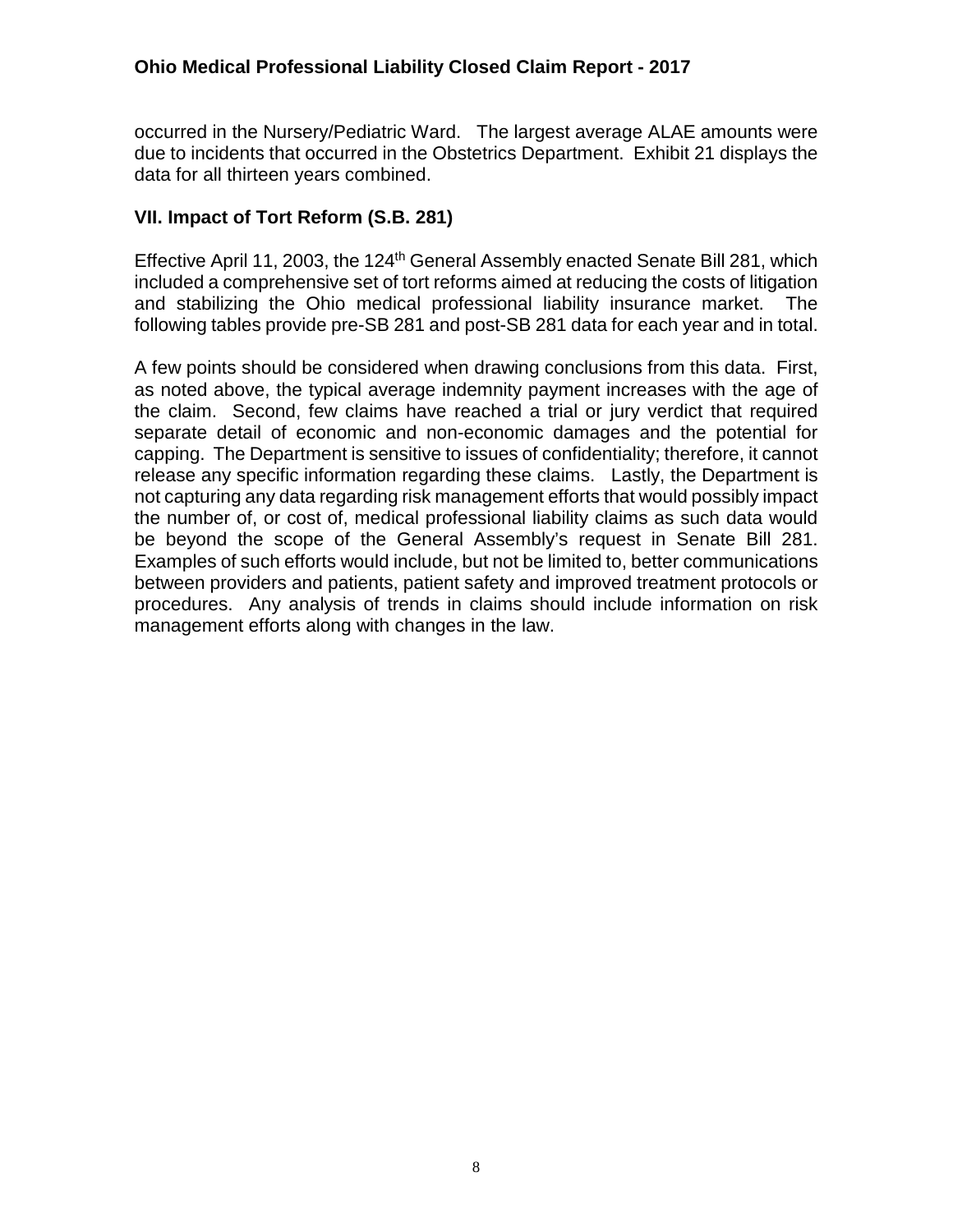| <b>Closed</b><br>Claim<br>Year | Total # of<br><b>Claims</b> | # Claims<br>(pre-SB<br>281) | <b>Avg Indemnity</b><br>(pre-SB 281) | <b>Median</b><br><b>Indemnity</b><br>(pre-SB<br>281) | Avg ALAE<br>(pre-SB 281) |
|--------------------------------|-----------------------------|-----------------------------|--------------------------------------|------------------------------------------------------|--------------------------|
| 2005                           | 5,051                       | 3,864                       | \$307,899                            | \$101,250                                            | \$28,266                 |
| 2006                           | 4,004                       | 1,939                       | \$342,091                            | \$100,000                                            | \$34,470                 |
| 2007                           | 3,451                       | 1,058                       | \$556,191                            | \$175,000                                            | \$67,898                 |
| 2008                           | 3,080                       | 458                         | \$422,498                            | \$153,000                                            | \$111,388                |
| 2009                           | 3,344                       | 325                         | \$882,645                            | \$343,750                                            | \$88,602                 |
| 2010                           | 2,988                       | 167                         | \$527,336                            | \$172,000                                            | \$83,773                 |
| 2011                           | 3,094                       | 165                         | \$326,297                            | \$90,000                                             | \$72,062                 |
| 2012                           | 2,773                       | 86                          | \$886,731                            | \$715,000                                            | \$72,189                 |
| 2013                           | 3,019                       | 77                          | \$657,113                            | \$250,000                                            | \$81,844                 |
| 2014                           | 3,154                       | 51                          | \$738,267                            | \$750,000                                            | \$105,476                |
| 2015                           | 2,800                       | 36                          | \$537,773                            | \$240,954                                            | \$124,469                |
| 2016                           | 2,645                       | 34                          | \$1,050,000                          | \$575,000                                            | \$132,135                |
| 2017                           | 2,428                       | 25                          | \$2,321,616                          | \$517,500                                            | \$396,023                |
| <b>TOTAL</b>                   | 41,831                      | 8,285                       | \$409,509                            |                                                      | \$46,795                 |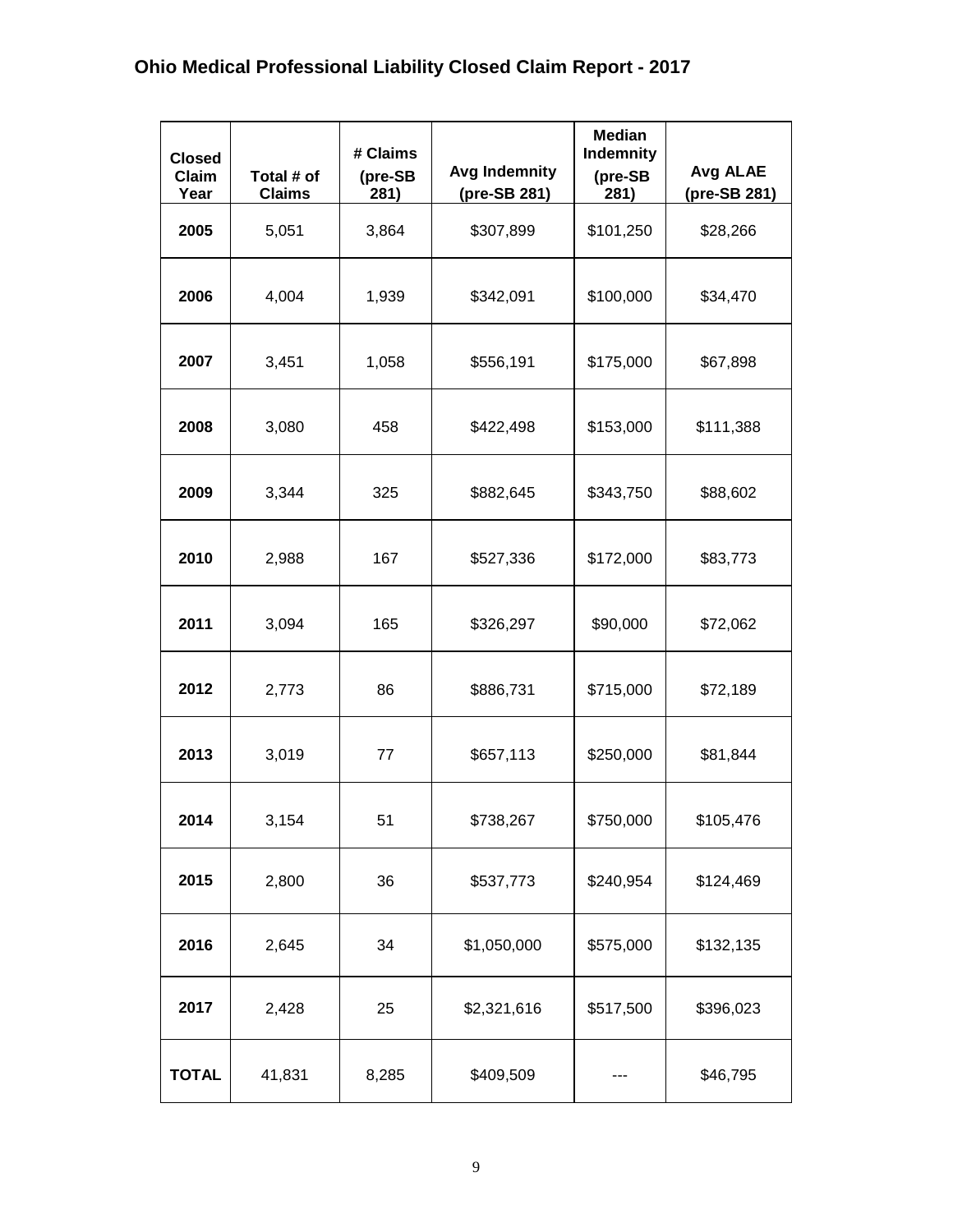| <b>Closed</b><br><b>Claim</b><br>Year | Total # of<br><b>Claims</b> | # Claims<br>(post-SB<br>281) | Avg<br>Indemnity<br>(post-SB<br>281) | <b>Median</b><br>Indemnity<br>(post-SB<br>281) | <b>Avg ALAE</b><br>(post-SB<br>281) | # Claims<br>where<br>verdict<br>could have<br>been<br>subject to<br>capping |
|---------------------------------------|-----------------------------|------------------------------|--------------------------------------|------------------------------------------------|-------------------------------------|-----------------------------------------------------------------------------|
| 2005                                  | 5,051                       | 1,187                        | \$171,299                            | \$25,000                                       | \$9,044                             | $\mathbf 0$                                                                 |
| 2006                                  | 4,004                       | 2,065                        | \$235,677                            | \$45,000                                       | \$15,768                            | $\overline{2}$                                                              |
| 2007                                  | 3,451                       | 2,393                        | \$213,065                            | \$45,000                                       | \$18,990                            | 3                                                                           |
| 2008                                  | 3,080                       | 2,622                        | \$221,685                            | \$50,383                                       | \$28,738                            | 0                                                                           |
| 2009                                  | 3,344                       | 3,019                        | \$271,897                            | \$79,184                                       | \$33,448                            | 1                                                                           |
| 2010                                  | 2,988                       | 2,821                        | \$209,071                            | \$50,088                                       | \$25,739                            | 4                                                                           |
| 2011                                  | 3,094                       | 2,929                        | \$289,039                            | \$90,000                                       | \$31,101                            | 3                                                                           |
| 2012                                  | 2,773                       | 2,687                        | \$290,248                            | \$85,000                                       | \$28,192                            | 0                                                                           |
| 2013                                  | 3,019                       | 2,942                        | \$368,106                            | \$110,000                                      | \$34,294                            | 8                                                                           |
| 2014                                  | 3,154                       | 3,103                        | \$284,239                            | \$90,000                                       | \$40,370                            | 3                                                                           |
| 2015                                  | 2,800                       | 2,764                        | \$410,978                            | \$125,000                                      | \$37,913                            | 3                                                                           |
| 2016                                  | 2,645                       | 2,611                        | \$271,260                            | \$75,000                                       | \$38,933                            | $\mathbf 0$                                                                 |
| 2017                                  | 2,428                       | 2,403                        | \$415,621                            | \$96,500                                       | \$41,793                            | 1                                                                           |
| <b>TOTAL</b>                          | 41,831                      | 33,546                       | \$287,717                            |                                                | \$31,086                            | 28                                                                          |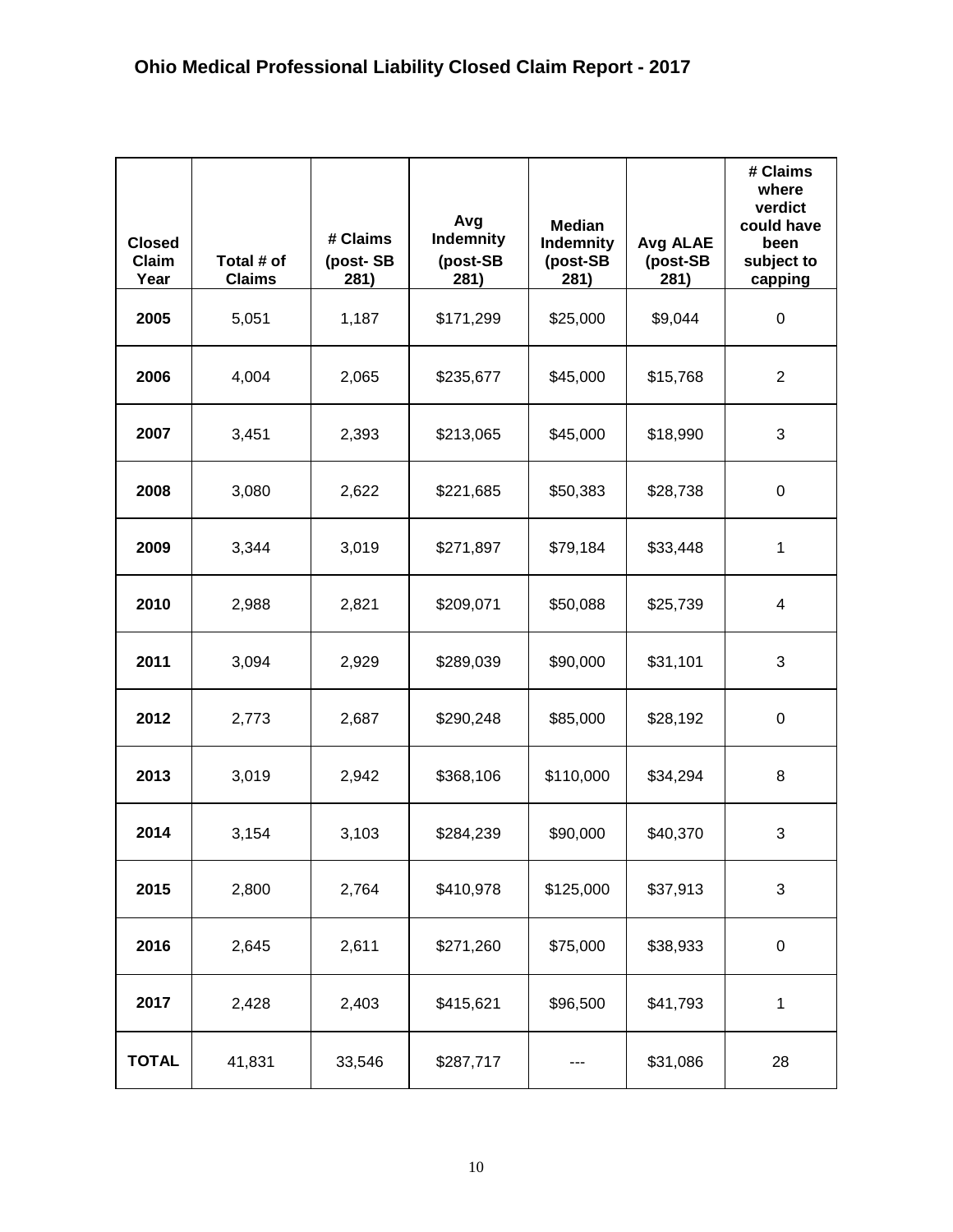### **VIII. Conclusion**

This thirteenth annual report continues to provide insight into the details of Ohio medical professional liability claims. Trends continue to emerge as data for multiple years is gathered. With thirteen years of data the following conclusions can be drawn:

- Most of the claims closed without a payment to the plaintiff. For all thirteen years combined, approximately 77% of the claims closed without an indemnity payment.
- Almost all of the claims had costs in the form of ALAE.
- Higher value claims tended to be older. Conversely, smaller claims closed faster.
- Claims that went to trial were more likely to close with no indemnity payment, while those that settled or went through alternative dispute resolution were more likely to close with paid indemnity.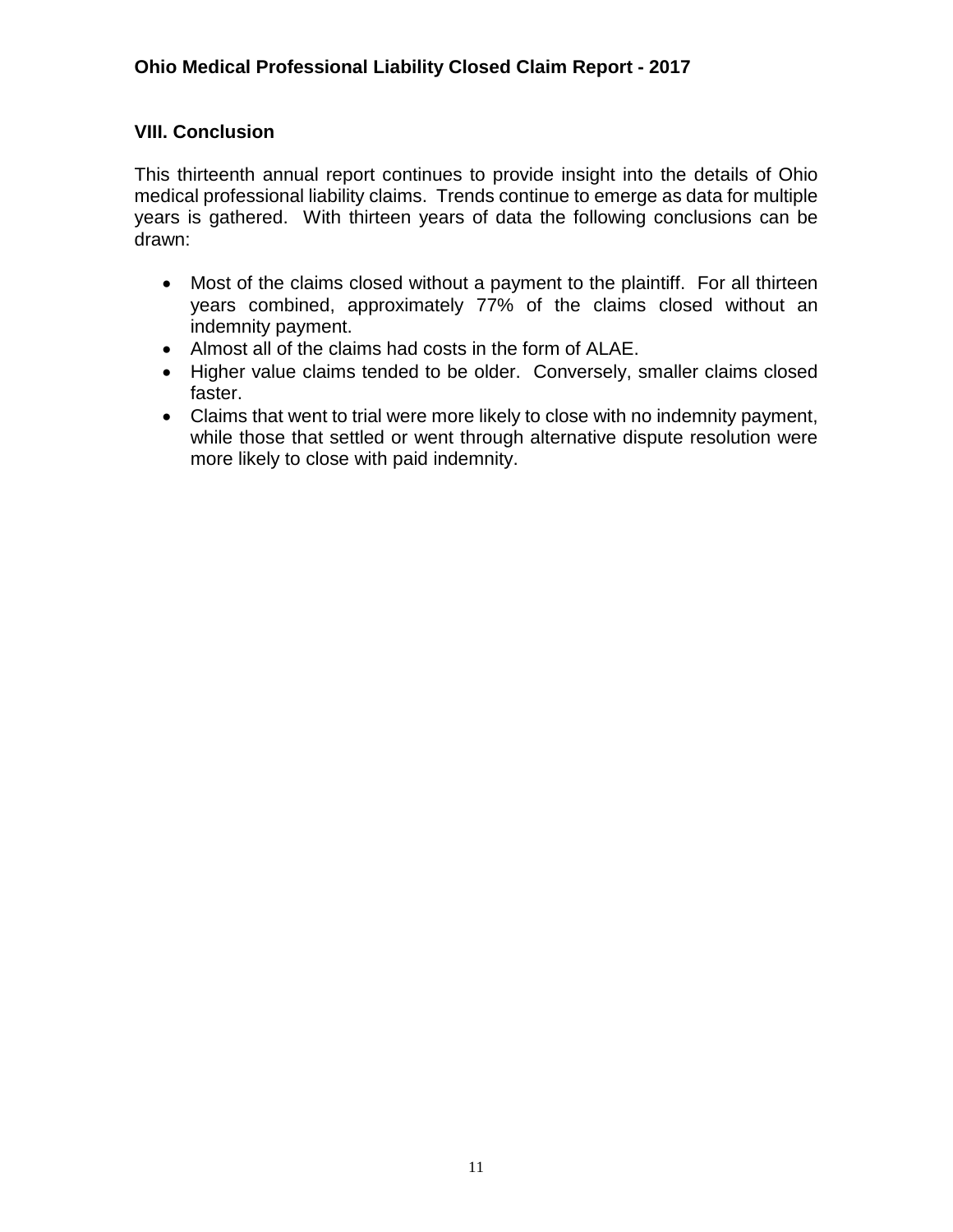## **3929.302 Annual claims report by medical malpractice insurers - fine - confidentiality.**

(A) The superintendent of insurance, by rule adopted in accordance with Chapter 119. of the Revised Code, shall require each authorized insurer, surplus lines insurer, risk retention group, self-insurer, captive insurer, the medical liability underwriting association if created under section [3929.63](http://codes.ohio.gov/orc/3929.63) of the Revised Code, and any other entity that provides medical malpractice insurance to risks located in this state, to report information to the department of insurance at least annually regarding any medical, dental, optometric, or chiropractic claim asserted against a risk located in this state, if the claim resulted in any of the following results:

(1) A final judgment in any amount;

(2) A settlement in any amount;

(3) A final disposition of the claim resulting in no indemnity payment on behalf of the insured.

(B) The report required by division (A) of this section shall contain such information as the superintendent prescribes by rule adopted in accordance with Chapter 119. of the Revised Code, including, but not limited to, the following information:

(1) The name, address, and specialty coverage of the insured;

(2) The insured's policy number;

(3) The date of the occurrence that created the claim;

(4) The name and address of the injured person;

(5) The date and amount of the judgment, if any, including a description of the portion of the judgment that represents economic loss, noneconomic loss and, if applicable, punitive damages;

(6) In the case of a settlement, the date and amount of the settlement;

(7) Any allocated loss adjustment expenses;

(8) Any other information required by the superintendent pursuant to rules adopted in accordance with Chapter 119. of the Revised Code.

(C) The superintendent may prescribe the format and the manner in which the information described in division (B) of this section is reported. The superintendent may, by rule adopted in accordance with Chapter 119. of the Revised Code, prescribe the frequency that the information described in division (B) of this section is reported.

(D) The superintendent may designate one or more rating organizations licensed pursuant to section [3937.05](http://codes.ohio.gov/orc/3937.05) of the Revised Code or other agencies to assist the superintendent in gathering the information, and making compilations thereof, required by this section.

(E) There shall be no liability on the part of, and no cause of action of any nature shall arise against, any person or entity reporting under this section or its agents or employees, or the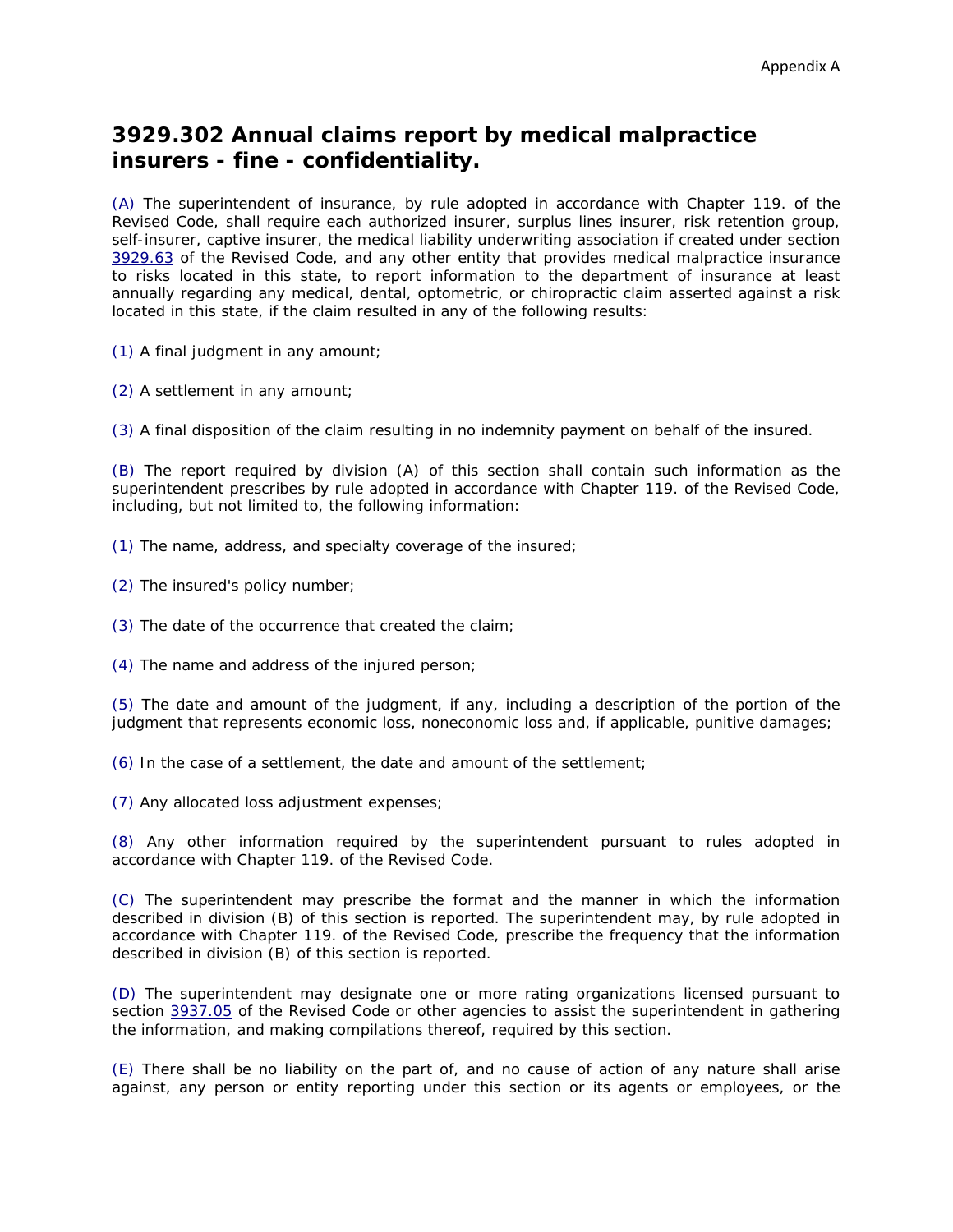department of insurance or its employees, for any action taken that is authorized under this section.

(F) The superintendent may impose a fine not to exceed five hundred dollars against any person designated in division (A) of this section that fails to timely submit the report required under this section. Fines imposed under this section shall be paid into the state treasury to the credit of the department of insurance operating fund created under section [3901.021](http://codes.ohio.gov/orc/3901.021) of the Revised Code.

(G) Except as specifically provided in division (H) of this section, the information required by this section shall be confidential and privileged and is not a public record as defined in section [149.43](http://codes.ohio.gov/orc/149.43) of the Revised Code. The information provided under this section is not subject to discovery or subpoena and shall not be made public by the superintendent or any other person.

(H) The department of insurance shall prepare an annual report that summarizes the closed claims reported under this section. The annual report shall summarize the closed claim reports on a statewide basis, and also by specialty and geographic region. Individual claims data shall not be released in the annual report. Copies of the report shall be provided to the members of the general assembly.

(I)

(1) Except as specifically provided in division (I)(2) of this section, any information submitted to the department of insurance by an attorney, law firm, or legal professional association pursuant to rules promulgated by the Ohio supreme court shall be confidential and privileged and is not a public record as defined in section [149.43](http://codes.ohio.gov/orc/149.43) of the Revised Code. The information submitted is not subject to discovery or subpoena and shall not be made public by the department of insurance or any other person.

(2) The department of insurance shall summarize the information submitted by attorneys, law firms, and legal professional associations and include the information in the annual report required by division (H) of this section. Individual claims data shall not be released in the annual report.

(J) As used in this section, medical, dental, optometric, and chiropractic claims include those claims asserted against a risk located in this state that either:

(1) Meet the definition of a "medical claim," "dental claim," "optometric claim," or "chiropractic claim" under section [2305.113](http://codes.ohio.gov/orc/2305.113) of the Revised Code;

(2) Have not been asserted in any civil action, but that otherwise meet the definition of a "medical claim," "dental claim," "optometric claim," or "chiropractic claim" under section [2305.113](http://codes.ohio.gov/orc/2305.113) of the Revised Code.

Effective Date: 09-13-2004; 04-27-2005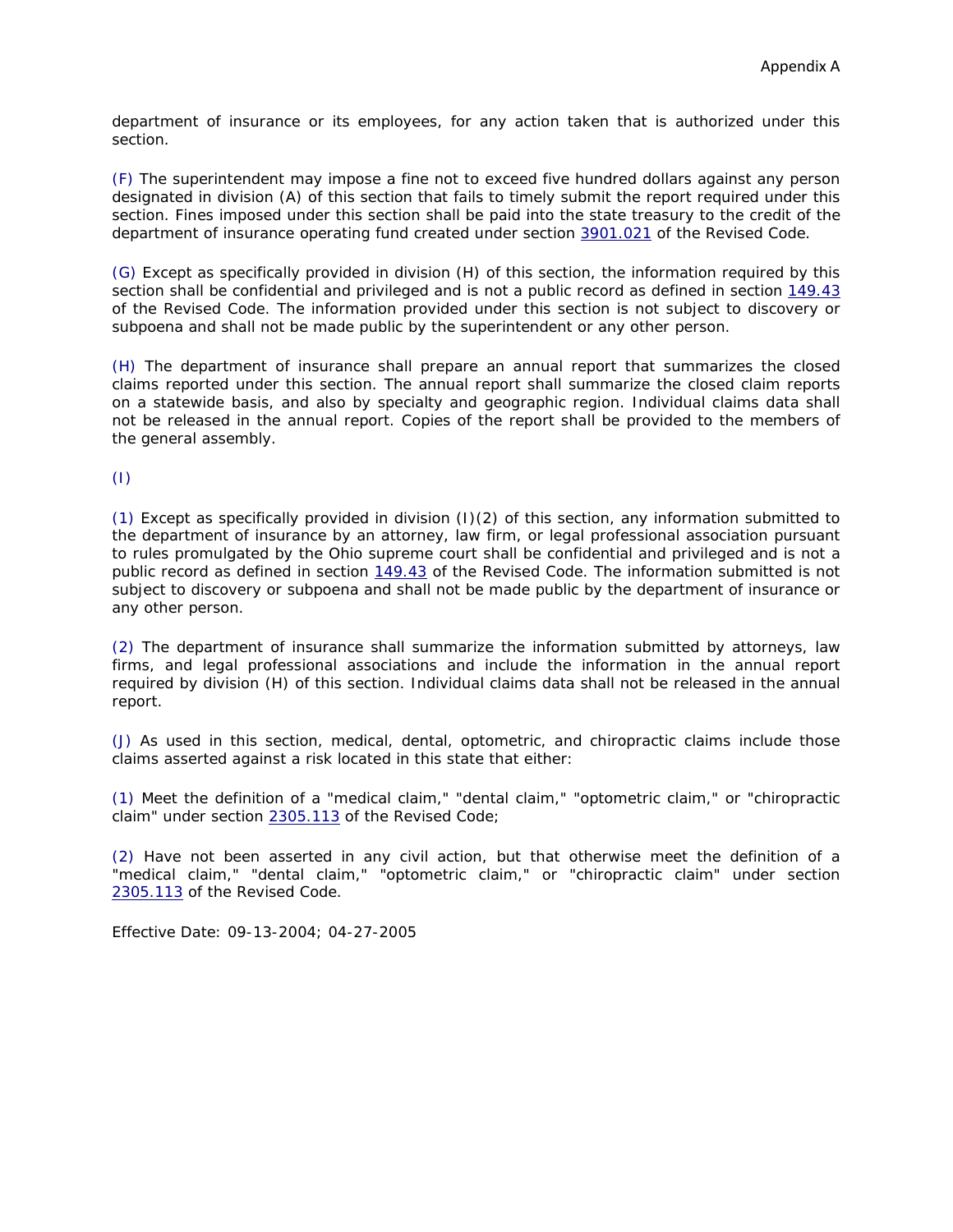## **3901-1-64 Medical liability data collection.**

#### (A) Purpose

The purpose of this rule is to establish procedures and requirements for the reporting of specific medical, dental, optometric and chiropractic claims data to the Ohio department of insurance.

#### (B) Authority

This rule is promulgated pursuant to the authority vested in the superintendent under sections [3901.041](http://codes.ohio.gov/orc/3901.041) and [3929.302](http://codes.ohio.gov/orc/3929.302) of the Revised Code.

#### (C) Definitions

(1) "Medical, dental, optometric and chiropractic claims" include those claims asserted against a risk located in this state that either:

(a) Meet the definition of "medical claim," "dental claim," "optometric claim," or "chiropractic claim" in section [2305.113](http://codes.ohio.gov/orc/2305.113) of the Revised Code, or

(b) Have not been asserted in any civil action, but that otherwise meet the definition of "medical claim," "dental claim," "optometric claim," or "chiropractic claim" in section [2305.113](http://codes.ohio.gov/orc/2305.113) of the Revised Code.

(2) "Risk retention group" has the same meaning as in section [3960.01](http://codes.ohio.gov/orc/3960.01) of the Revised Code.

(3) "Surplus lines insurer" means an insurer that is not licensed to do business in this state, but is nonetheless approved by the department to offer insurance because coverage is not available through licensed insurers.

(4) "Self-insurer" means any person or persons who set aside funds to cover liability for future medical, dental, optometric or chiropractic claims or that otherwise assume their own risk or potential loss for such claims. "Self-insurer" includes captives.

(D) Each authorized insurer, surplus lines insurer, risk retention group, self-insurer, the medical liability underwriting association if created under section [3929.63](http://codes.ohio.gov/orc/3929.63) of the Revised Code, or any other entity that offers medical malpractice insurance to, or that otherwise assumes liability to pay medical, dental, optometric or chiropractic claims for, risks located in this state, shall report at least annually to the superintendent of insurance, or to the superintendent's designee, information regarding any medical, dental, optometric, or chiropractic claim asserted against a risk located in this state, if the claim resulted in:

(1) A final judgment in any amount,

(2) A settlement in any amount, or

(3) A final disposition of the claim resulting in no indemnity payment on behalf of the covered person or persons.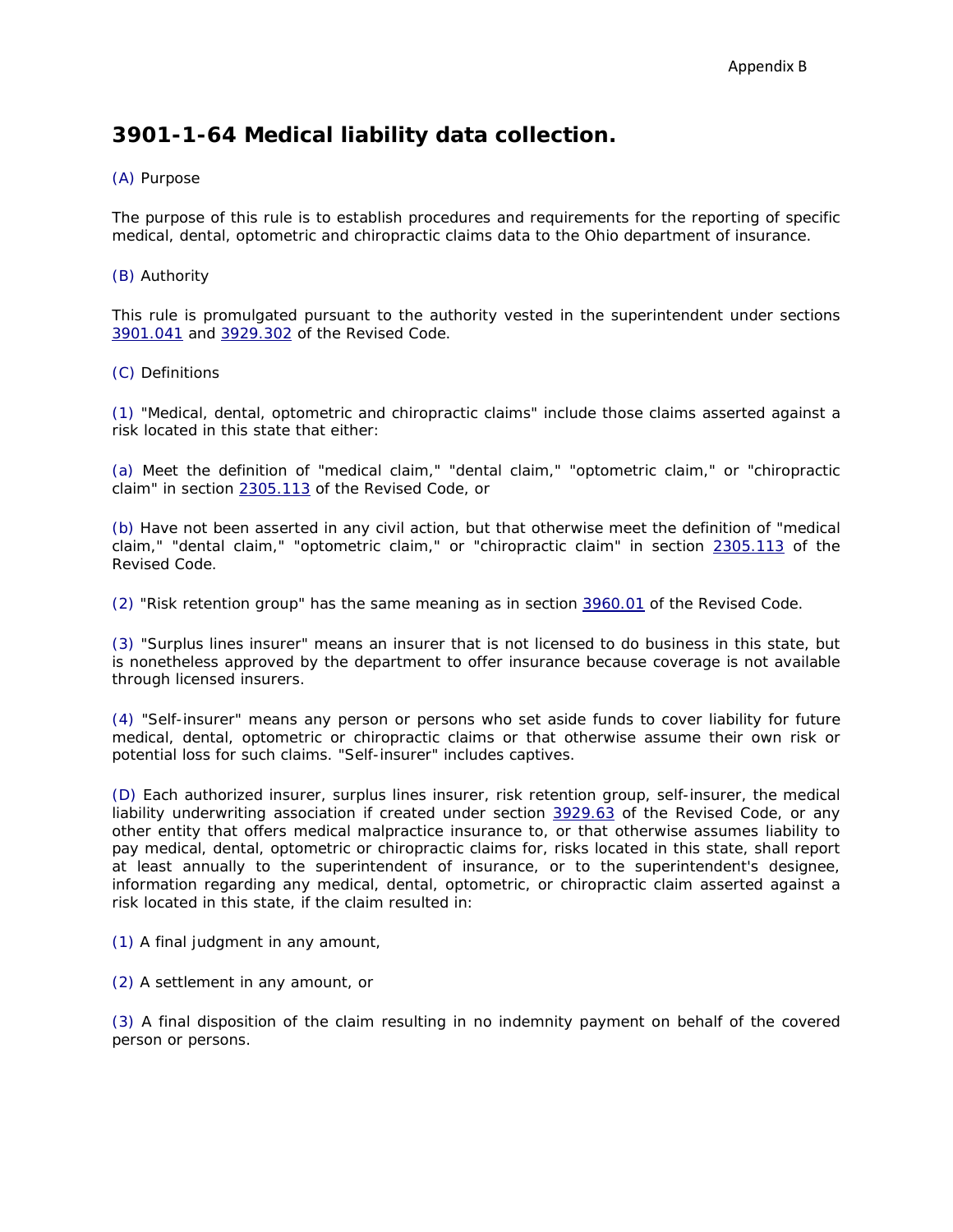(E) The report required by paragraph (D) of this rule shall include for each claim:

(1) The name, address and specialty coverage of each covered person;

(2) The insured's policy number, if applicable;

(3) The date of the occurrence that created the claim;

- (4) The name and address of the injured person;
- (5) The date the claim was reported and the claim number;

(6) The injured person's age and sex;

(7) If the medical, dental, optometric, or chiropractic claim was filed with the court, the case number and the name and location of the court;

(8) In the case of a judgment, the date and amount of the judgment and, if the judgment is subject to the itemization requirements in division (B) of section [2323.43](http://codes.ohio.gov/orc/2323.43) of the Revised Code, a description of the portion of the judgment that represents economic loss, non-economic loss and punitive damages, if any;

(9) In the case of a settlement, the date and amount of the settlement and, if known, the injured person's incurred medical expense, wage loss, and other expenses;

(10) Any loss adjustment expenses allocated to the claim or, if known, the amount allocated to each covered person;

(11) The loss adjustment expense, broken down between fees and expenses, paid to defense counsel;

(12) The date and reason for final disposition, if no judgment or settlement, and the type of disposition;

(13) Unless disclosure is otherwise prohibited by state or federal law, a summary of the occurrence which created the claim which shall include:

(a) The name of the institution, if any, and the location at which the injury occurred;

(b) The operation, diagnosis, treatment, procedure or other medical event or incident giving rise to the alleged injury;

(c) A description of the principal injury giving rise to the claim.

(F) Frequency The report(s) required by this rule shall be filed with the superintendent, or the superintendent's designee, on or before May first of each year, and shall contain information for the previous calendar year.

#### (G) Noncompliance

Any person listed in paragraph (D) of this rule that fails to timely submit the report required under this section shall be subject to a fine not to exceed five hundred dollars.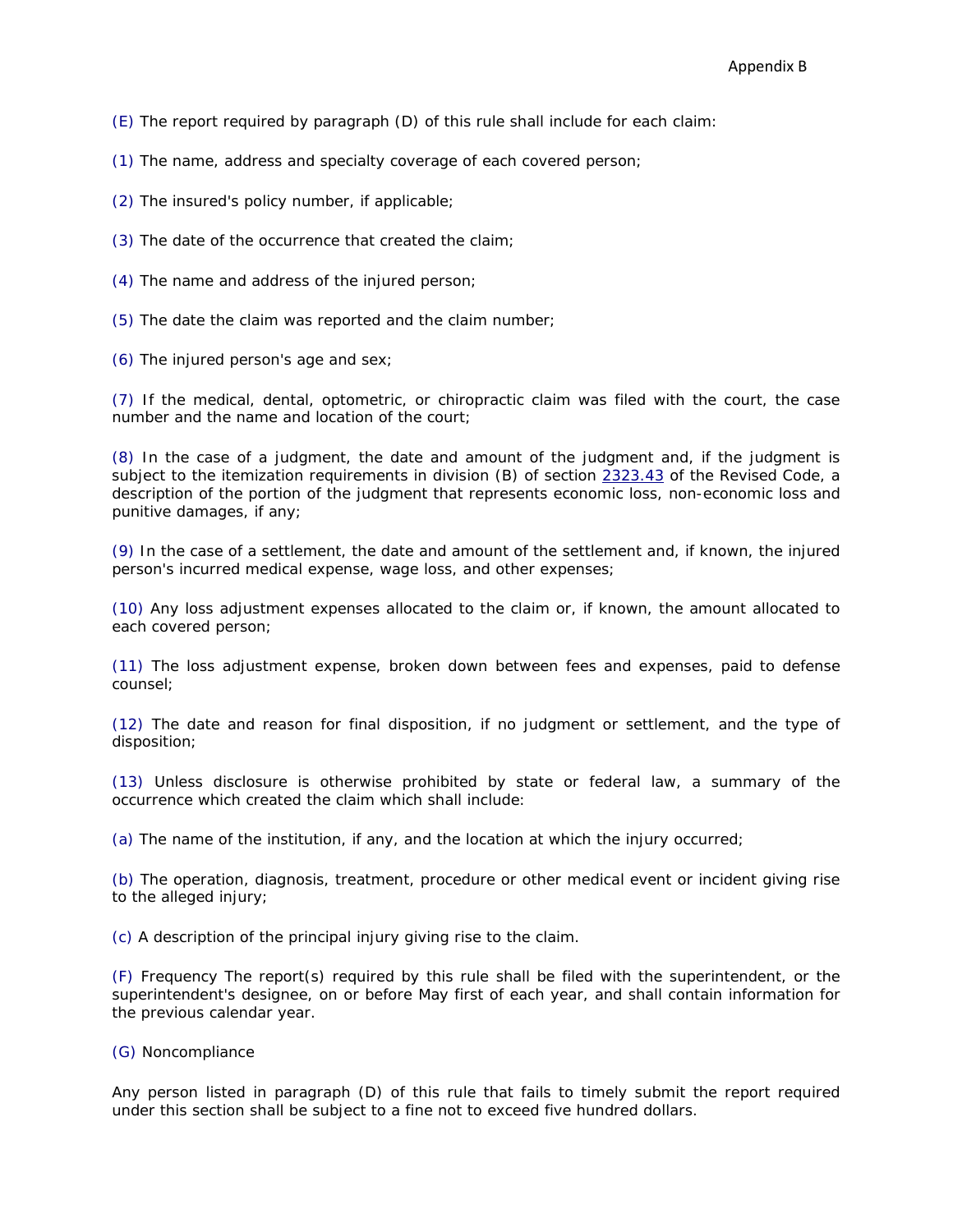#### (H) Confidentiality

Information reported to the superintendent or the superintendent's designee pursuant to this rule shall be confidential and privileged and is not a public record as defined in section [149.43](http://codes.ohio.gov/orc/149.43) of the Revised Code. The information provided under this section is not subject to discovery or subpoena and shall not be made public by the superintendent or any other person, including any rating organizations or other agencies designated by the superintendent to gather and/or compile the information.

(I) The requirements of this rule do not apply to reinsurers, reinsurance contracts, reinsurance agreements, or reinsurance claims transactions.

(J) Severability

If any paragraph, term or provision of this rule is adjudged invalid for any reason, the judgment shall not affect, impair or invalidate any other paragraph, term or provision of this rule, but the remaining paragraphs, terms and provisions shall be and continue in full force and effect.

Effective: 11/10/2014

Five Year Review (FYR) Dates: 08/26/2014 and 08/26/2019

Promulgated Under: [119.03](http://codes.ohio.gov/orc/119.03)

Statutory Authority: [3901.041](http://codes.ohio.gov/orc/3901.041) , [3929.302](http://codes.ohio.gov/orc/3929.302)

Rule Amplifies: [3929.302](http://codes.ohio.gov/orc/3929.302)

Prior Effective Dates: 1/2/2005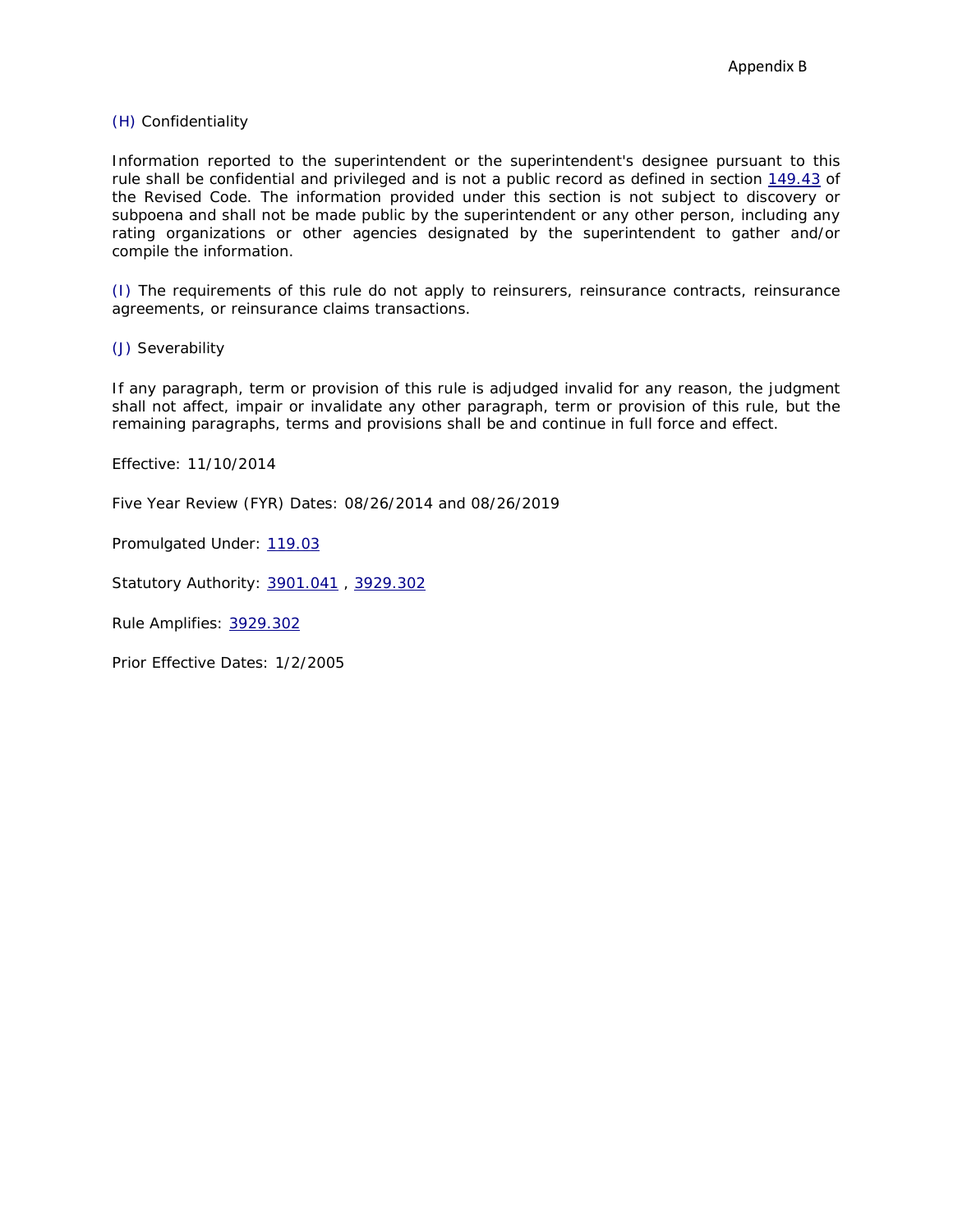## **OHIO Closed Claims in 2017 Outcome of Malpractice Claims**

2428 Closed Claims



#### **Appendix C, Exhibit 1**

- 63.14% Claim/Suit Abandoned Without Indemnity Payment, **Including Dismissed Without** Prejudice
- 3.87% Disposed of by Trial Verdict/Jury Verdict -- Without Indemnity
- 3.83% Dismissed by Court -Summary Judgment/Directed Verdict -- Without Indemnity
- 2.14% Disposed of by Settlement Agreement -- Without Indemnity
- 0.49% Disposed of by Alternative Dispute Resolution -- Without Indemnity
- 23.48% Disposed of by Settlement Agreement -- With Indemnity
- 2.43% Disposed of by Alternative Dispute Resolution -- With Indemnity

■ 0.49% Disposed of by Trial Verdict/Jury Verdict -- With Indemnity

■ 0.12% Dismissed by Court -Summary Judgment/Directed Verdict -- With Indemnity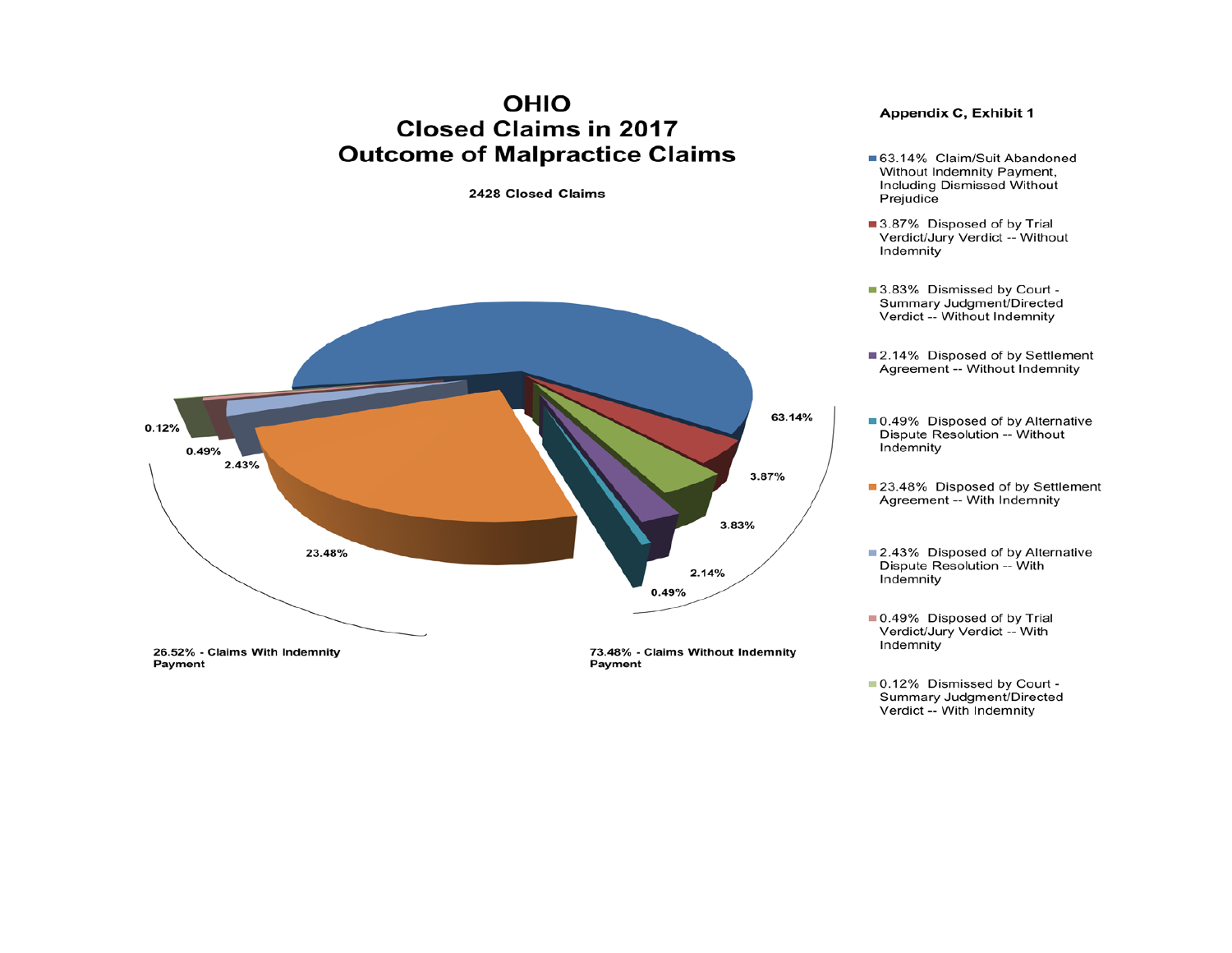## OHIO **Appendix C, Exhibit 2** 2017 Closed Claims ALAE and Indemnity Payments by Final Disposition Description

**FINAL DISPOSITION TOTAL AVG CLAIMS TOTAL AVERAGE CLAIMS With TOTAL AVERAGE DESCRIPTION CLAIMS AVG With ALAE ALAE ALAE INDEMNITY INDEMNITY INDEMNITY** Claim/Suit Abandoned Without 1533 63.1% 1290 \$27,207,715 \$21,091 0 \$0 \$0 \$0 \$0 Indemnity Payment, Including Dismissed Without Prejudice -- Without Indemnity Disposed of by Trial Verdict/Jury 94 3.9% 91 \$11,328,685 \$124,491 0 \$0 \$0 \$0 Verdict -- Without Indemnity Dismissed by Court -Summary 93 3.8% 86 \$4,651,185 \$54,084 0 \$0 \$0 \$0 Judgment/Directed Verdict -- Without Indemnity Disposed of by Settlement 52 2.1% 47 \$1,658,503 \$35,287 0 \$0 \$0 \$0 Agreement -- Without Indemnity Disposed of by Alternative 12 0.5% 12 \$203,188 \$16,932 0 \$0 \$0 \$0 Dispute Resolution -- Without Indemnity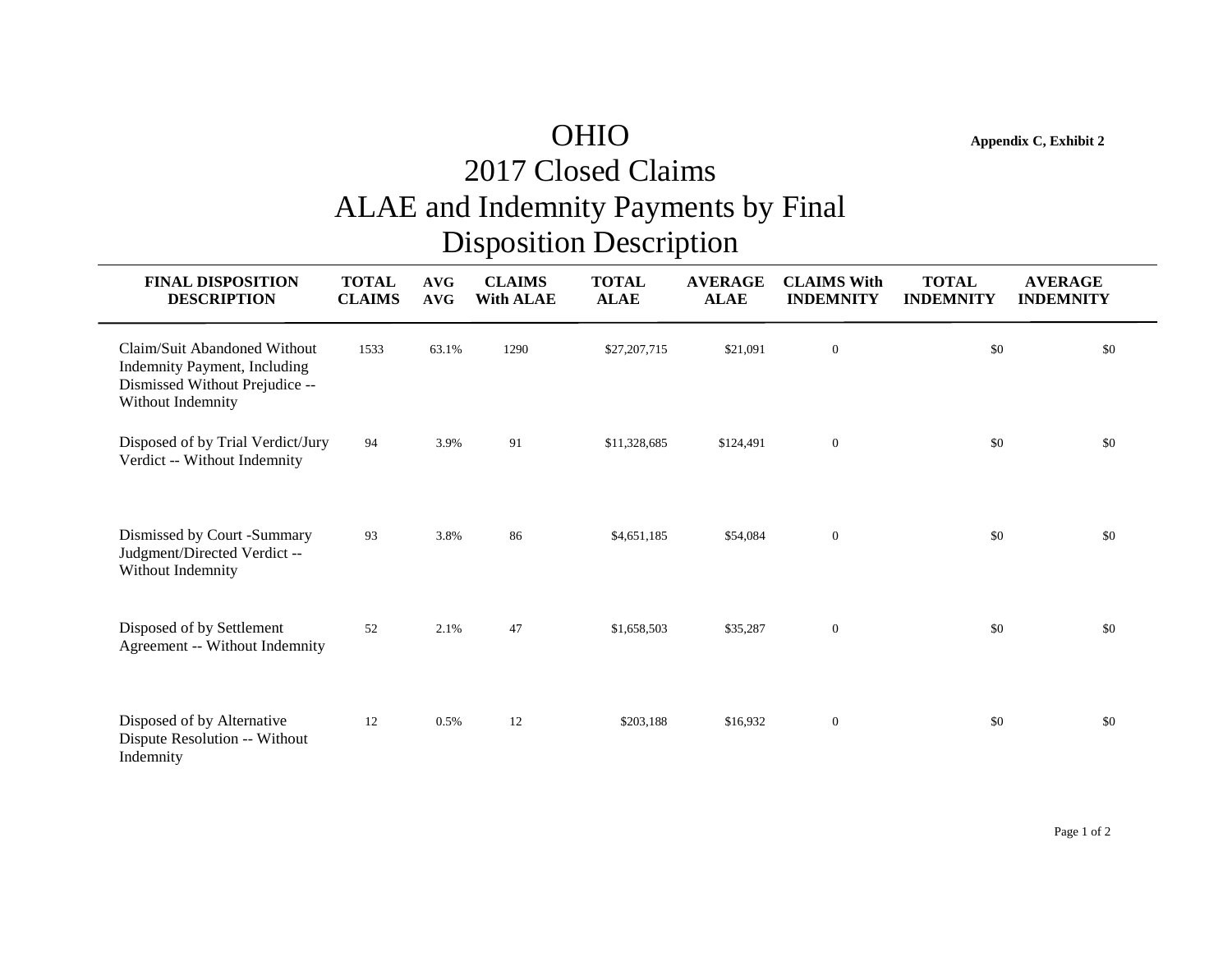| <b>FINAL DISPOSITION</b><br><b>DESCRIPTION</b>                              | <b>TOTAL</b><br><b>CLAIMS</b> | <b>AVG</b><br><b>AVG</b> | <b>CLAIMS</b><br><b>With ALAE</b> | <b>TOTAL</b><br><b>ALAE</b> | <b>AVERAGE</b><br><b>ALAE</b> | <b>CLAIMS With</b><br><b>INDEMNITY</b> | <b>TOTAL</b><br><b>INDEMNITY</b> | <b>AVERAGE</b><br><b>INDEMNITY</b> |
|-----------------------------------------------------------------------------|-------------------------------|--------------------------|-----------------------------------|-----------------------------|-------------------------------|----------------------------------------|----------------------------------|------------------------------------|
| Disposed of by Settlement<br>Agreement -- With Indemnity                    | 570                           | 23.5%                    | 411                               | \$38,329,509                | \$93,259                      | 570                                    | \$212,755,657                    | \$373,256                          |
| Disposed of by Alternative<br>Dispute Resolution -- With<br>Indemnity       | 59                            | 2.4%                     | 53                                | \$3,585,489                 | \$67,651                      | 59                                     | \$48,115,018                     | \$815,509                          |
| Disposed of by Trial Verdict/Jury<br>Verdict -- With Indemnity              | 12                            | 0.5%                     | 12                                | \$3,338,949                 | \$278,246                     | 12                                     | \$9,338,528                      | \$778,211                          |
| Dismissed by Court -Summary<br>Judgment/Directed Verdict-<br>With Indemnity | 3                             | 0.1%                     | 3                                 | \$1,994,032                 | \$664,677                     | $\mathfrak{Z}$                         | \$8,886,700                      | \$2,962,233                        |
| <b>TOTALS and AVERAGES:</b>                                                 | 2428                          | 100.0%                   | 2005                              | \$92,297,256                | \$46,034                      | 644                                    | \$279,095,903                    | \$433,379                          |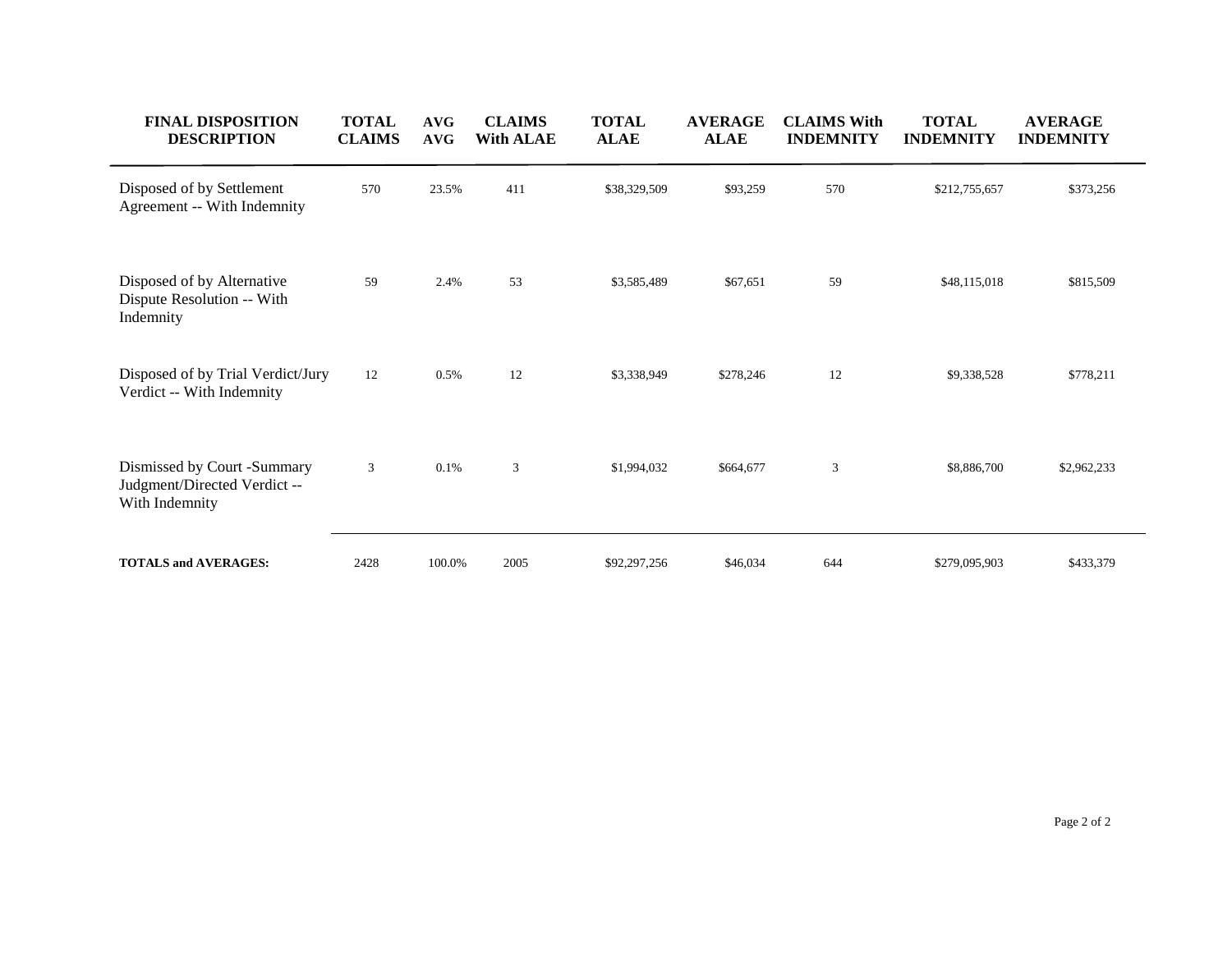## OHIO **Appendix C, Exhibit 3** Closed Claims for 2005- 2017 ALAE and Indemnity Payments

| <b>CLOSED</b><br><b>CLAIM YEAR</b> | <b>NUMBER OF</b><br><b>CLAIMS</b> | PERCENTAGE OF<br><b>CLAIMS WITH</b><br><b>INDEMNITY</b> | PERCENTAGE OF<br><b>CLAIMS WITHOUT</b><br><b>INDEMNITY</b> | <b>TOTAL INDEMNITY</b><br><b>AMOUNT</b> | <b>AVERAGE</b><br><b>INDEMNITY</b><br><b>AMOUNT</b> | <b>TOTAL ALAE</b><br><b>AMOUNT</b> | <b>AVERAGE ALAE</b><br><b>AMOUNT</b> |
|------------------------------------|-----------------------------------|---------------------------------------------------------|------------------------------------------------------------|-----------------------------------------|-----------------------------------------------------|------------------------------------|--------------------------------------|
| 2005                               | 5,051                             | 20.7%                                                   | 79.3%                                                      | \$281,764,938                           | \$269,374                                           | \$113,194,565                      | \$24,443                             |
| 2006                               | 4,004                             | 19.8%                                                   | 80.2%                                                      | \$228,735,572                           | \$288,080                                           | \$88,131,139                       | \$25,672                             |
| 2007                               | 3,451                             | 21.6%                                                   | 78.4%                                                      | \$235,463,393                           | \$315,635                                           | \$103,033,668                      | \$35,603                             |
| 2008                               | 3,080                             | 26.4%                                                   | 73.6%                                                      | \$205,553,255                           | \$252,522                                           | \$112,678,455                      | \$42,249                             |
| 2009                               | 3,344                             | 24.0%                                                   | 76.0%                                                      | \$258,370,436                           | \$322,158                                           | \$107,739,769                      | \$39,350                             |
| 2010                               | 2,988                             | 25.3%                                                   | 74.7%                                                      | \$175,134,565                           | \$231,353                                           | \$69,969,486                       | \$29,424                             |
| 2011                               | 3,094                             | 24.3%                                                   | 75.7%                                                      | \$218,260,316                           | \$290,626                                           | \$84,010,903                       | \$33,591                             |
| 2012                               | 2,773                             | 20.8%                                                   | 79.2%                                                      | \$177,323,025                           | \$307,852                                           | \$69,727,192                       | \$29,671                             |
| 2013                               | 3,019                             | 23.5%                                                   | 76.5%                                                      | \$266,688,492                           | \$376,679                                           | \$85,857,388                       | \$35,493                             |
| 2014                               | 3,154                             | 23.5%                                                   | 76.5%                                                      | \$215,615,578                           | \$290,979                                           | \$107,179,699                      | \$41,478                             |
| 2015                               | 2,800                             | 23.8%                                                   | 76.2%                                                      | \$274,979,308                           | \$412,882                                           | \$94,225,610                       | \$39,098                             |
| 2016                               | 2,645                             | 24.7%                                                   | 75.3%                                                      | \$181,805,013                           | \$278,415                                           | \$91,234,810                       | \$40,334                             |
| 2017                               | 2,428                             | 26.5%                                                   | 73.5%                                                      | \$279,095,903                           | \$433,379                                           | \$92,297,256                       | \$46,034                             |
| TOTALS and<br><b>AVERAGES:</b>     | 41,831                            | 23.2%                                                   | 76.8%                                                      | \$2,998,789,794                         | \$309,217                                           | \$1,219,279,940                    | \$34,568                             |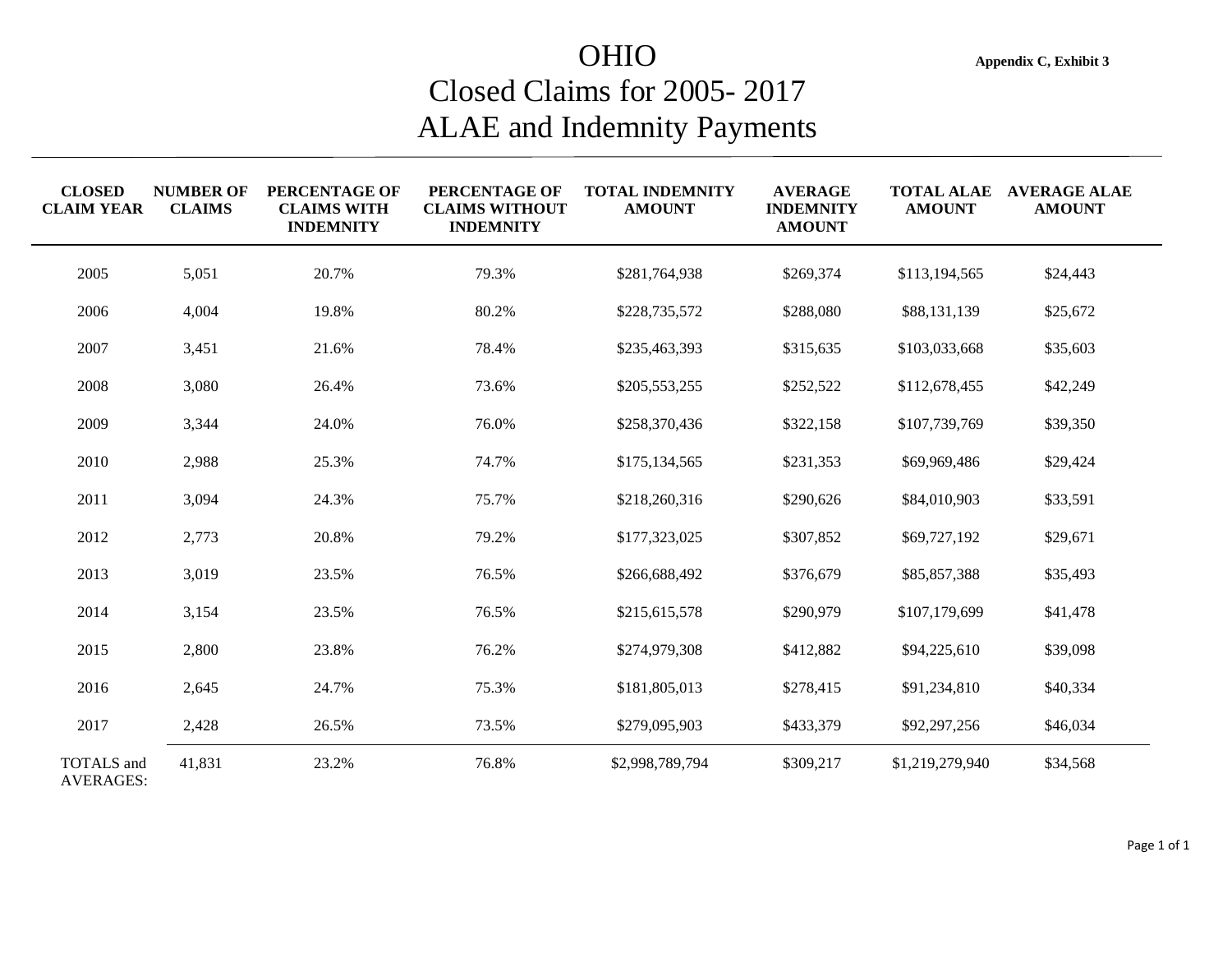## OHIO **Appendix C, Exhibit 4** 2017 Closed Claims ALAE and Indemnity Payments by Age of

| <b>AGE IN YEARS</b>         | <b>TOTAL</b><br><b>CLAIMS</b> | <b>CLAIMS With</b><br><b>ALAE</b> | <b>TOTAL ALAE</b> | <b>AVERAGE</b><br><b>ALAE</b> | <b>CLAIMS With</b><br><b>INDEMNITY</b> | <b>TOTAL</b><br><b>INDEMNITY</b> | <b>AVERAGE</b><br><b>INDEMNITY</b> |
|-----------------------------|-------------------------------|-----------------------------------|-------------------|-------------------------------|----------------------------------------|----------------------------------|------------------------------------|
|                             |                               |                                   |                   |                               |                                        |                                  |                                    |
| Less Than 1                 | 677                           | 464                               | \$2,757,953       | \$5,944                       | 165                                    | \$34,047,739                     | \$206.350                          |
| But Less Than 2             | 798                           | 667                               | \$17,216,811      | \$25,812                      | 196                                    | \$66,434,078                     | \$338,949                          |
| 2 But Less Than 3           | 443                           | 397                               | \$18,517,836      | \$46,644                      | 113                                    | \$60,089,102                     | \$531,762                          |
| 3 But Less Than 4           | 221                           | 212                               | \$19,996,156      | \$94,321                      | 67                                     | \$38,337,384                     | \$572,200                          |
| 4 But Less Than 5           | 130                           | 124                               | \$11,454,218      | \$92,373                      | 50                                     | \$21,717,126                     | \$434,343                          |
| 5 But Less Than 6           | 56                            | 52                                | \$5,799,028       | \$111,520                     | 23                                     | \$8,277,280                      | \$359,882                          |
| 6 But Less Than 7           | 65                            | 55                                | \$9,487,921       | \$172,508                     | 16                                     | \$17,648,694                     | \$1,103,043                        |
| 7 or Greater                | 38                            | 34                                | \$7,067,333       | \$207,863                     | 14                                     | \$32,544,500                     | \$2,324,607                        |
| <b>TOTALS and AVERAGES:</b> | 2428                          | 2005                              | \$92,297,256      | \$46,034                      | 644                                    | \$279,095,903                    | \$433,379                          |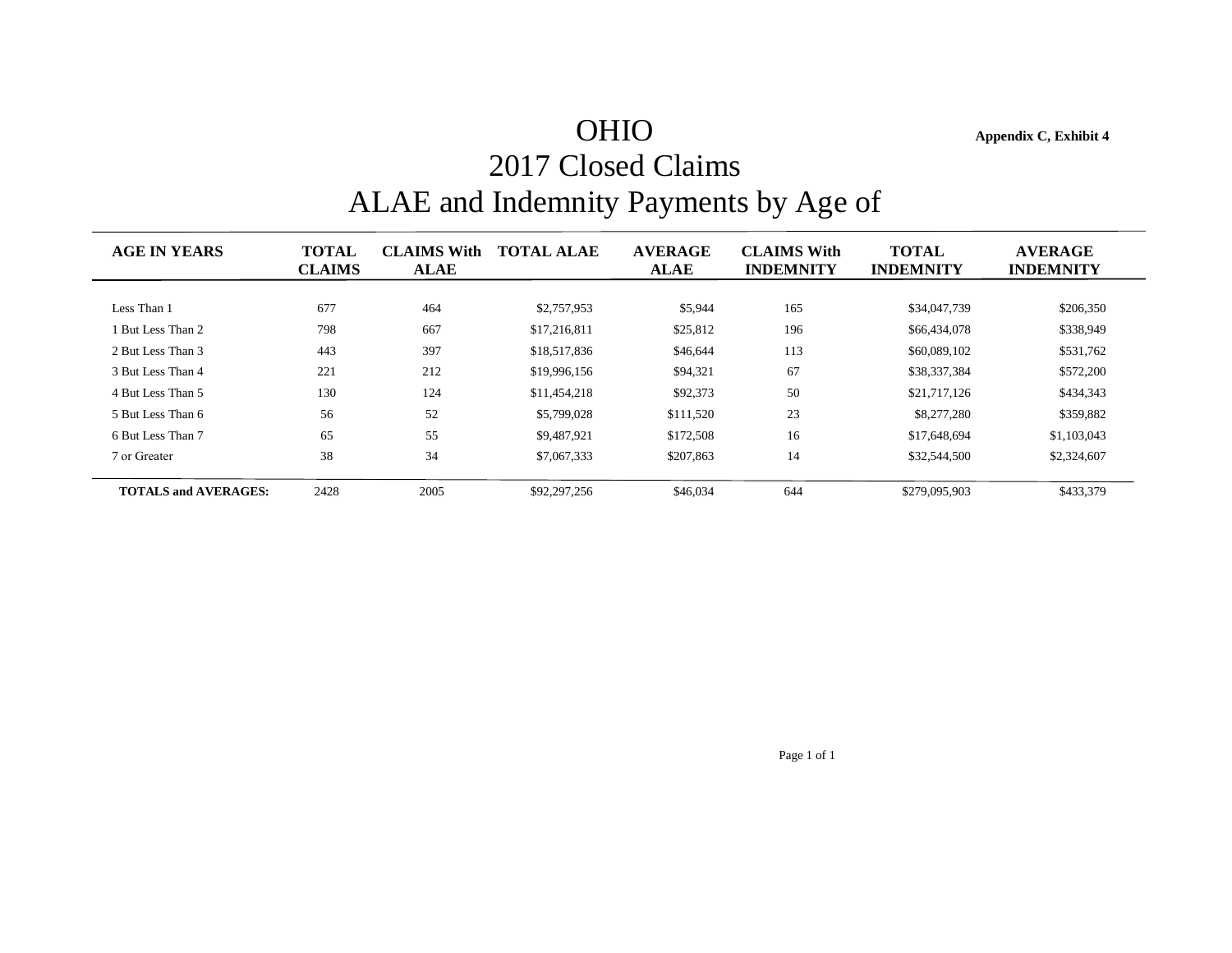



**Appendix C, Exhibit 5**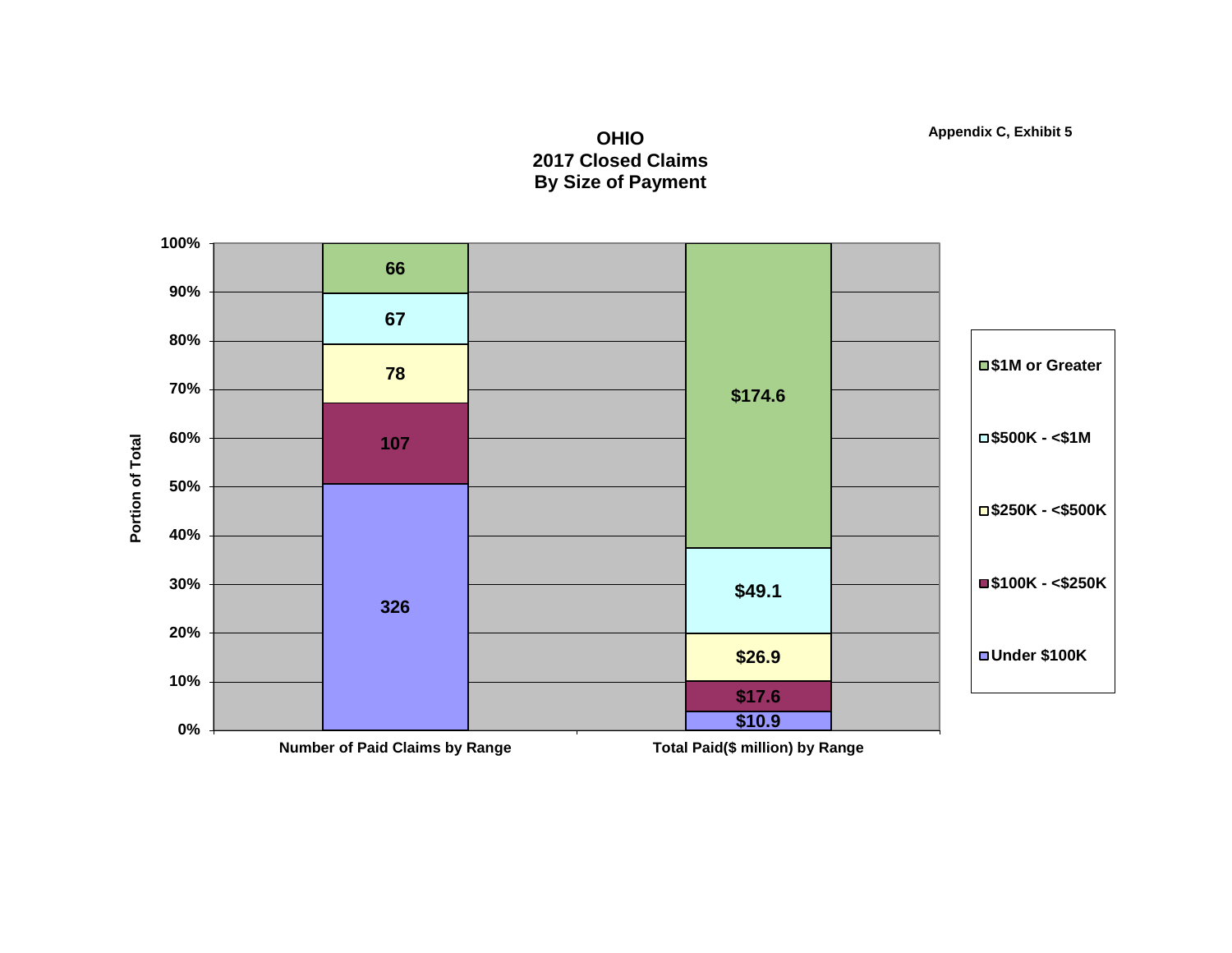## OHIO **Appendix C, Exhibit 6** 2017 Closed Claims ALAE and Indemnity Payments by Insurer Type

**INSURING TOTAL CLAIMS TOTAL AVERAGE CLAIMS With TOTAL AVERAGE ENTITY TYPE CLAIMS With ALAE ALAE ALAE INDEMNITY INDEMNITY INDEMNITY** Insurance Company - 1188 1094 \$43,259,721 \$39,543 183 \$63,536,417 \$347,194 Authorized/Admitted Insurance Company - 125 107 \$4,609,971 \$43,084 67 \$32,104,575 \$479,173 Surplus Lines Risk Retention Group 52 47 \$1,522,852 \$32,401 23 \$3,512,500 \$152,717 Self Insurers (Captives) 1063 757 \$42,904,712 \$56,677 371 \$179,942,411 \$485,020 **TOTALS and** 2428 2005 \$92,297,256 \$46,034 644 \$279,095,903 \$433,379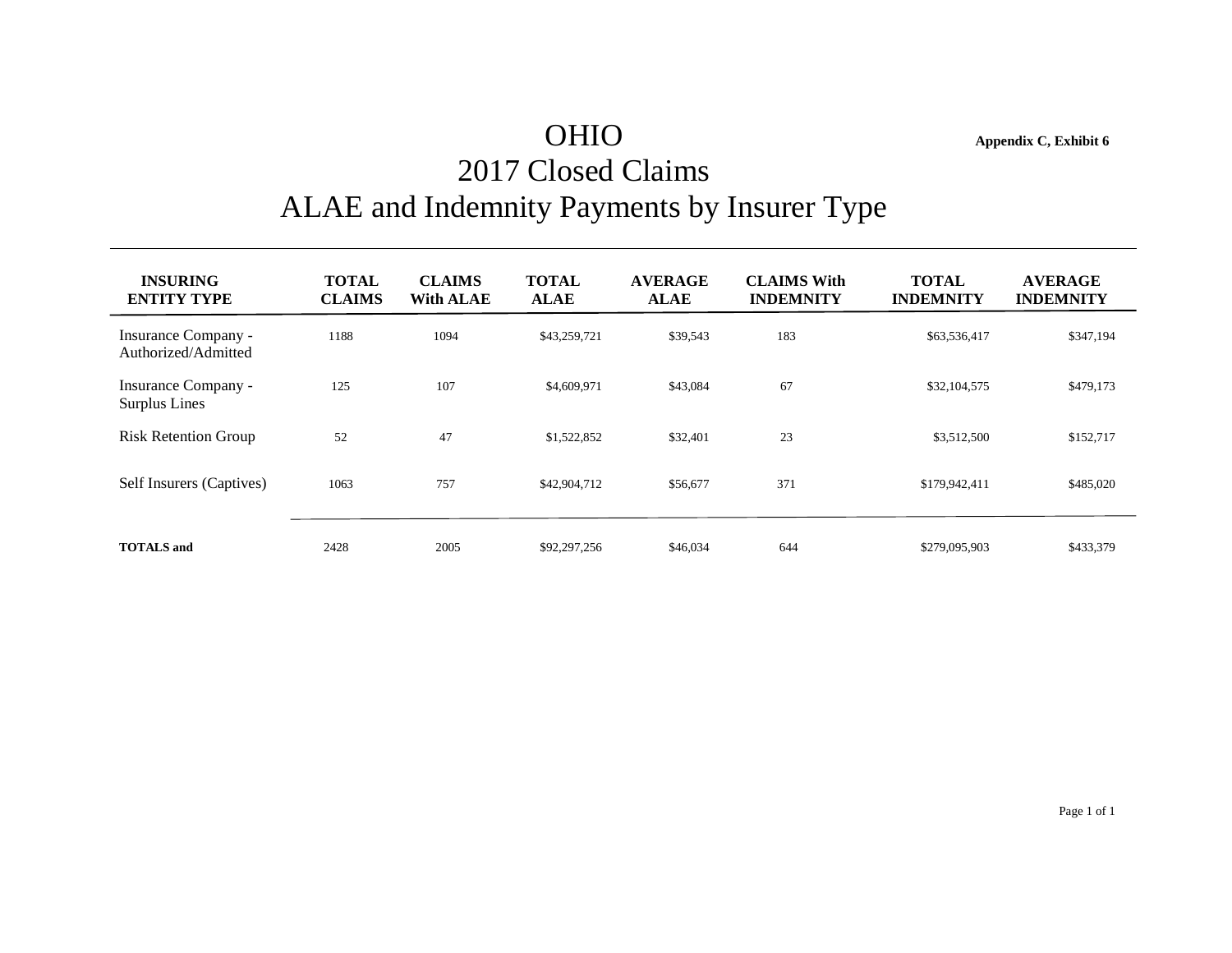

## Closed Claims 2017 Regions

#### **The counties displayed on the map include the following**:

#### **Central:**

Delaware, Fairfield, Franklin, Licking, Madison, Pickaway, Union

#### **Northeast:**

Ashtabula, Columbiana, Cuyahoga, Erie, Geauga, Lake, Lorain, Mahoning, Medina, Portage, Stark, Summit, Trumbull, Wayne

#### **Northwest:**

Allen, Ashland, Auglaize, Crawford, Defiance, Fulton, Hancock, Hardin, Henry, Huron, Knox, Logan, Lucas, Marion, Mercer, Morrow, Ottawa, Paulding, Putnam, Richland, Sandusky, Seneca, Shelby, Van Wert, Williams, Wood, Wyandot

#### **Southeast:**

Adams, Athens, Belmont, Carroll, Coshocton, Gallia, Guernsey, Harrison, Hocking, Holmes, Jackson, Jefferson, Lawrence, Meigs, Monroe, Morgan, Muskingum, Noble, Perry, Pike, Ross, Scioto, Tuscarawas, Vinton, Washington

#### **Southwest**:

Brown, Butler, Champaign, Clark, Clermont, Clinton, Darke, Fayette, Greene, Hamilton, Highland, Miami, Montgomery, Preble, Warren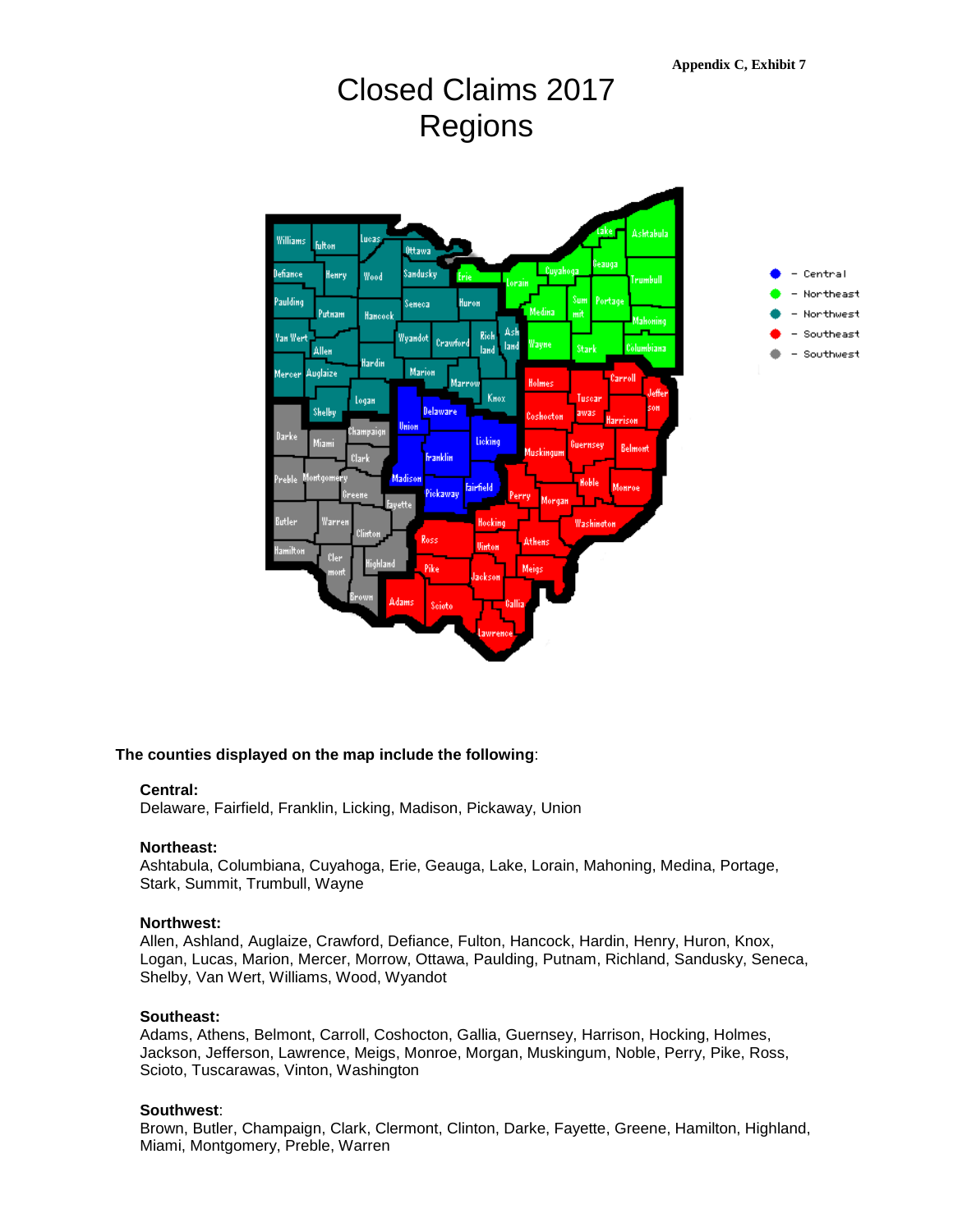## OHIO 2017 Closed Claims ALAE and Indemnity Payment by Region and County

| <b>COUNTY</b><br><b>REGION</b> | <b>TOTAL</b><br><b>CLAIMS</b> | <b>CLAIMS</b><br><b>With ALAE</b> | <b>TOTAL</b><br><b>ALAE</b> | <b>AVERAGE</b><br><b>ALAE</b> | <b>CLAIMS</b> with<br><b>INDEMNITY</b> | <b>TOTAL</b><br><b>INDEMNITY</b> | <b>AVERAGE</b><br><b>INDEMNITY</b> |
|--------------------------------|-------------------------------|-----------------------------------|-----------------------------|-------------------------------|----------------------------------------|----------------------------------|------------------------------------|
| <b>Central</b>                 |                               |                                   |                             |                               |                                        |                                  |                                    |
| Franklin                       | 270                           | 237                               | \$17,721,588                | \$74,775                      | 67                                     | \$39,374,891                     | \$587,685                          |
| Central - Remainder            | 43                            | 38                                | \$1,213,668                 | \$31,939                      | 7                                      | \$1,101,342                      | \$157,335                          |
| <b>Totals and Averages:</b>    | 313                           | 275                               | \$18,935,256                | \$68,855                      | 74                                     | \$40,476,233                     | \$546,976                          |
|                                |                               |                                   |                             |                               |                                        |                                  |                                    |
| <b>Northeast</b>               |                               |                                   |                             |                               |                                        |                                  |                                    |
| Cuyahoga                       | 550                           | 396                               | \$15,737,773                | \$39,742                      | 171                                    | \$81,154,268                     | \$474,586                          |
| Summit                         | 181                           | 167                               | \$3,831,282                 | \$22,942                      | 32                                     | \$6,298,253                      | \$196,820                          |
| <b>Stark</b>                   | 154                           | 150                               | \$2,733,907                 | \$18,226                      | 30                                     | \$6,232,000                      | \$207,733                          |
| Mahoning                       | 59                            | 59                                | \$2,192,209                 | \$37,156                      | 15                                     | \$2,958,620                      | \$197,241                          |
| Lorain                         | 40                            | 36                                | \$841,144                   | \$23,365                      | 10                                     | \$2,663,300                      | \$266,330                          |
| Northeast - Remainder          | 198                           | 175                               | \$12,527,627                | \$71,586                      | 63                                     | \$31,254,211                     | \$496,099                          |
| <b>Totals and Averages:</b>    | 1182                          | 983                               | \$37,863,941                | \$38,519                      | 321                                    | \$130,560,652                    | \$406,731                          |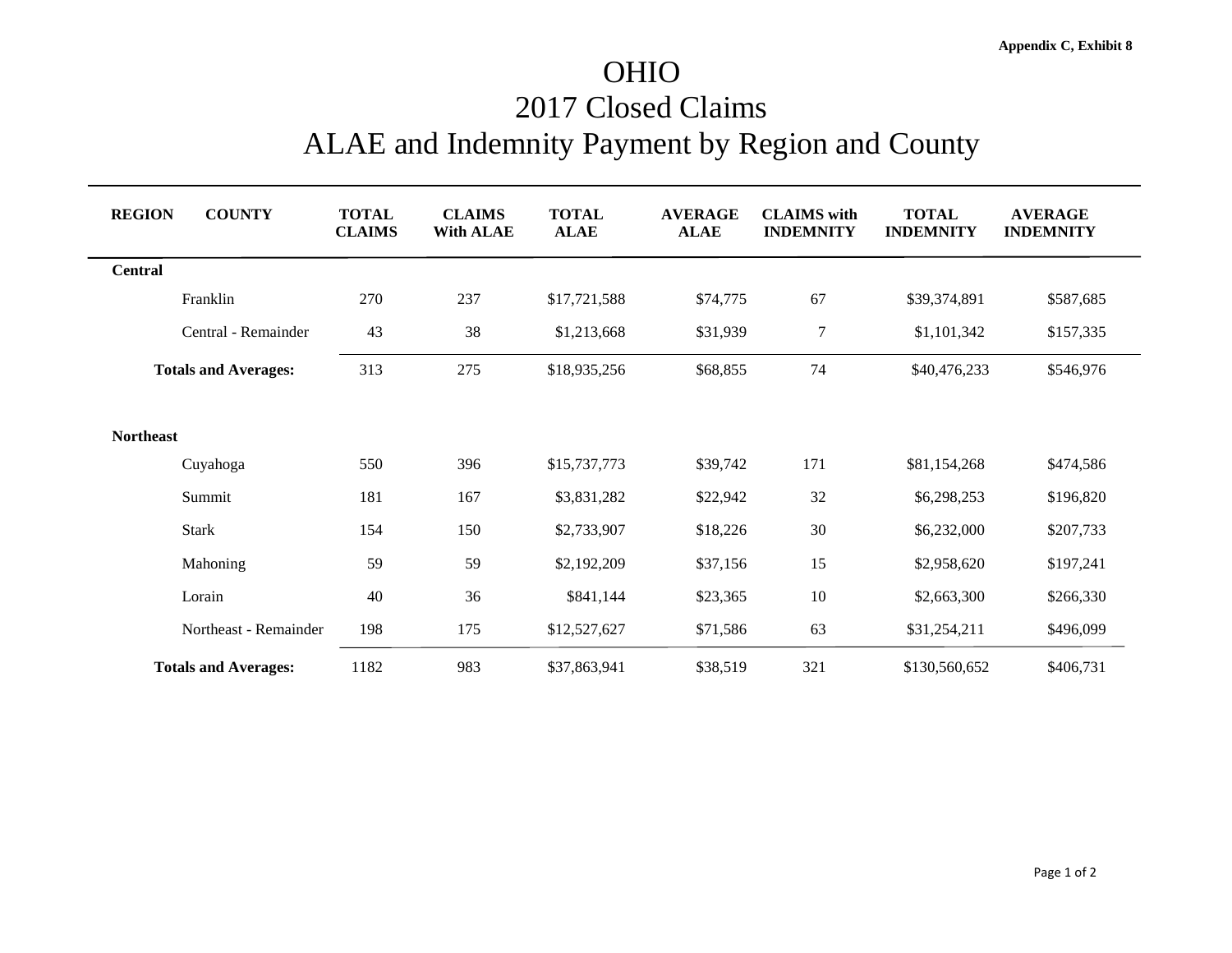| <b>REGION</b>    | <b>COUNTY</b>                        | <b>TOTAL</b><br><b>CLAIMS</b> | <b>CLAIMS</b><br><b>With ALAE</b> | <b>TOTAL</b><br><b>ALAE</b> | <b>AVERAGE</b><br><b>ALAE</b> | <b>CLAIMS</b> with<br><b>INDEMNITY</b> | <b>TOTAL</b><br><b>INDEMNITY</b> | <b>AVERAGE</b><br><b>INDEMNITY</b> |
|------------------|--------------------------------------|-------------------------------|-----------------------------------|-----------------------------|-------------------------------|----------------------------------------|----------------------------------|------------------------------------|
| <b>Northwest</b> |                                      |                               |                                   |                             |                               |                                        |                                  |                                    |
|                  | Lucas                                | 122                           | 112                               | \$4,358,792                 | \$38,918                      | 24                                     | \$7,357,258                      | \$306,552                          |
|                  | Northwest - Remainder                | 164                           | 143                               | \$6,252,190                 | \$43,722                      | $44$                                   | \$11,422,483                     | \$259,602                          |
|                  | <b>Totals and Averages:</b>          | 286                           | 255                               | \$10,610,981                | \$41,612                      | 68                                     | \$18,779,741                     | \$276,173                          |
| <b>Southeast</b> |                                      |                               |                                   |                             |                               |                                        |                                  |                                    |
|                  | Southeast                            | 115                           | 102                               | \$4,841,121                 | \$47,462                      | 50                                     | \$10,656,352                     | \$213,127                          |
|                  | <b>Totals and Averages:</b>          | 115                           | 102                               | \$4,841,121                 | \$47,462                      | 50                                     | \$10,656,352                     | \$213,127                          |
| <b>Southwest</b> |                                      |                               |                                   |                             |                               |                                        |                                  |                                    |
|                  | Hamilton                             | 243                           | 155                               | \$9,988,677                 | \$64,443                      | $70\,$                                 | \$29,655,934                     | \$423,656                          |
|                  | Montgomery                           | 155                           | 120                               | \$5,025,923                 | \$41,883                      | 30                                     | \$16,185,163                     | \$539,505                          |
|                  | <b>Butler</b>                        | 54                            | 49                                | \$2,586,871                 | \$52,793                      | 10                                     | \$9,078,321                      | \$907,832                          |
|                  | Southwest - Remainder                | 74                            | 60                                | \$2,218,713                 | \$36,979                      | 19                                     | \$3,428,508                      | \$180,448                          |
|                  | <b>Totals and Averages:</b>          | 526                           | 384                               | \$19,820,184                | \$51,615                      | 129                                    | \$58,347,926                     | \$452,310                          |
| <b>Unknown</b>   |                                      |                               |                                   |                             |                               |                                        |                                  |                                    |
|                  | Unknown                              | 6                             | 6                                 | \$225,772                   | \$37,629                      | $\overline{c}$                         | \$20,275,000                     | \$10,137,500                       |
|                  | <b>Totals and Averages:</b>          | 6                             | 6                                 | \$225,772                   | \$37,629                      | $\overline{c}$                         | \$20,275,000                     | \$10,137,500                       |
|                  |                                      |                               |                                   |                             |                               |                                        |                                  |                                    |
|                  | <b>GRAND TOTALS</b><br>and AVERAGES: | 2428                          | 2005                              | \$92,297,256                | \$46,034                      | 644                                    | \$279,095,903                    | \$433,379                          |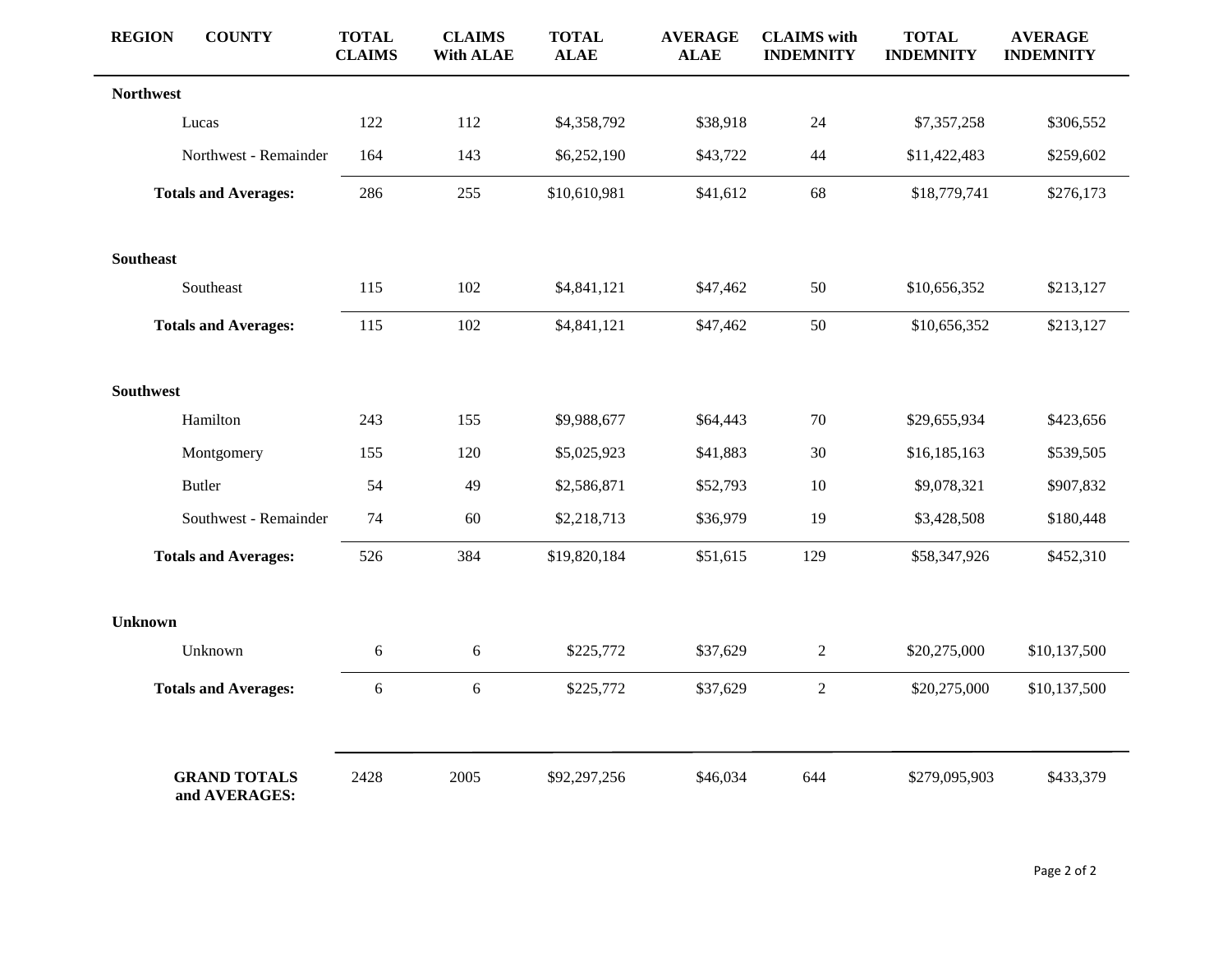# 2005 -2017 Closed Claims ALAE and Indemnity Payment by Region and County

| Region    | County       | <b>Total Number</b><br>of Claims | <b>Percentage of Claims</b><br><b>With Indemnity</b> | <b>Percentage of Claims</b><br><b>Without Indemnity</b> | Average<br><b>Indemnity Amount</b> | <b>Average ALAE</b><br>Amount |
|-----------|--------------|----------------------------------|------------------------------------------------------|---------------------------------------------------------|------------------------------------|-------------------------------|
| Central   |              | 5250                             | 21.87%                                               | 78.13%                                                  | \$327,217                          | \$34,286                      |
|           | Franklin     | 4518                             | 21.34%                                               | 78.66%                                                  | \$340,543                          | \$31,300                      |
|           | Remainder    | 732                              | 25.14%                                               | 74.86%                                                  | \$257,400                          | \$52,259                      |
| Northeast |              | 20421                            | 23.15%                                               | 76.85%                                                  | \$330,112                          | \$32,854                      |
|           | Cuyahoga     | 10281                            | 26.44%                                               | 73.56%                                                  | \$373,190                          | \$32,361                      |
|           | Lorain       | 989                              | 23.36%                                               | 76.64%                                                  | \$289,918                          | \$42,012                      |
|           | Mahoning     | 1305                             | 19.62%                                               | 80.38%                                                  | \$230,525                          | \$38,315                      |
|           | Remainder    | 3022                             | 22.34%                                               | 77.66%                                                  | \$309,036                          | \$37,011                      |
|           | <b>Stark</b> | 1612                             | 18.36%                                               | 81.64%                                                  | \$188,866                          | \$28,206                      |
|           | Summit       | 3212                             | 17.19%                                               | 82.81%                                                  | \$282,518                          | \$27,543                      |
| Northwest |              | 5686                             | 22.35%                                               | 77.65%                                                  | \$263,002                          | \$33,496                      |
|           | Lucas        | 2666                             | 21.64%                                               | 78.36%                                                  | \$310,739                          | \$33,992                      |
|           | Remainder    | 3020                             | 22.98%                                               | 77.02%                                                  | \$223,312                          | \$33,045                      |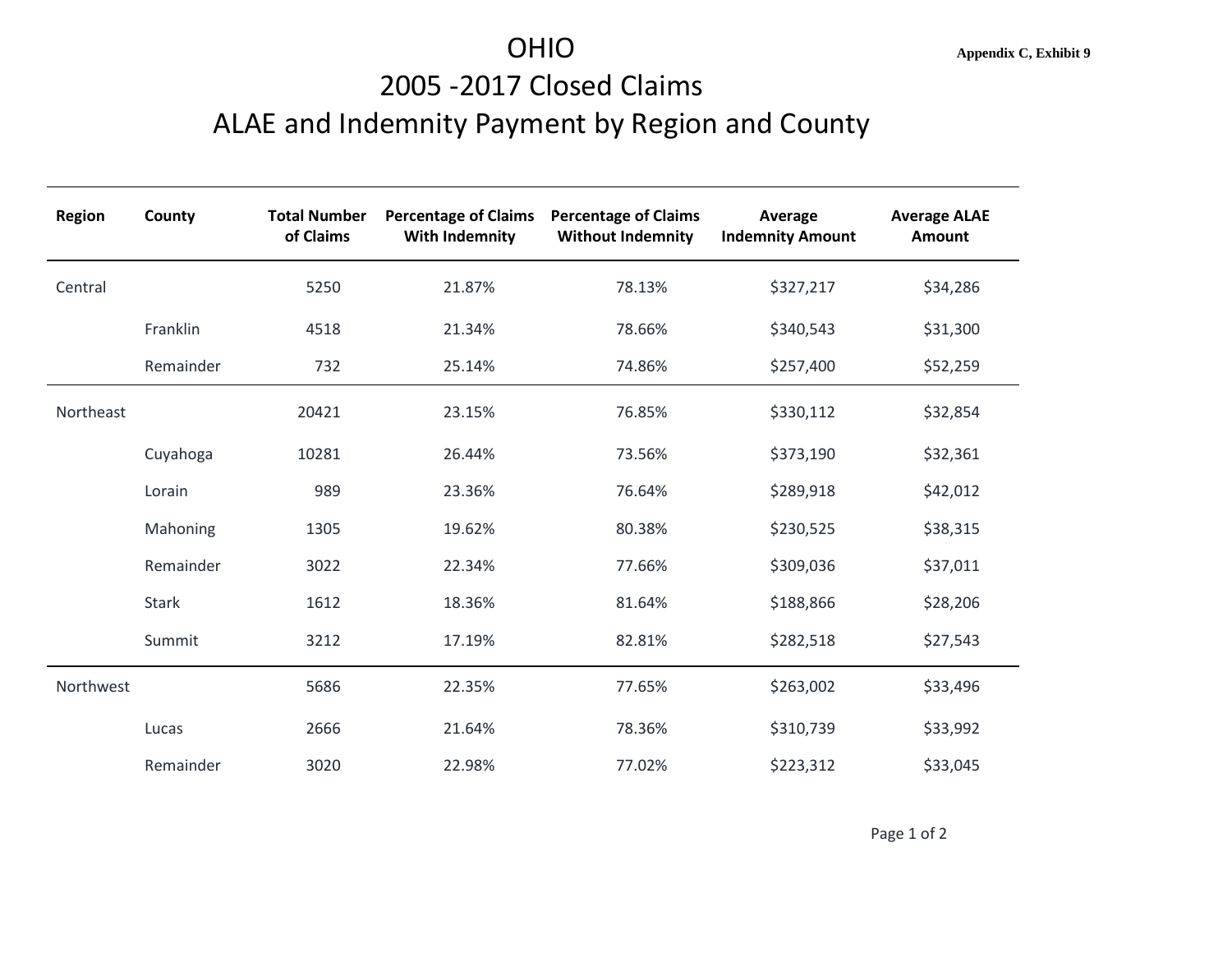| <b>Region</b> | County        | <b>Total Number</b><br>of Claims | <b>Percentage of Claims</b><br>With Indemnity | <b>Percentage of Claims</b><br><b>Without Indemnity</b> | Average<br><b>Indemnity Amount</b> | <b>Average ALAE</b><br>Amount |  |
|---------------|---------------|----------------------------------|-----------------------------------------------|---------------------------------------------------------|------------------------------------|-------------------------------|--|
| Southeast     |               | 2184                             | 24.86%                                        | 75.14%                                                  | \$219,634                          | \$33,522                      |  |
|               | Southeast     | 2184                             | 24.86%                                        | 75.14%                                                  | \$219,634                          | \$33,522                      |  |
| Southwest     |               | 8115                             | 24.18%                                        | 75.82%                                                  | \$295,659                          | \$39,893                      |  |
|               | <b>Butler</b> | 749                              | 21.36%                                        | 78.64%                                                  | \$206,577                          | \$25,657                      |  |
|               | Hamilton      | 3534                             | 22.81%                                        | 77.19%                                                  | \$321,462                          | \$37,878                      |  |
|               | Montgomery    | 2418                             | 25.48%                                        | 74.52%                                                  | \$306,192                          | \$48,079                      |  |
|               | Remainder     | 1414                             | 26.87%                                        | 73.13%                                                  | \$261,364                          | \$37,950                      |  |
| Unknown       |               | 175                              | 26.29%                                        | 73.71%                                                  | \$625,127                          | \$43,752                      |  |
|               | Unknown       | 175                              | 26.29%                                        | 73.71%                                                  | \$625,127                          | \$43,752                      |  |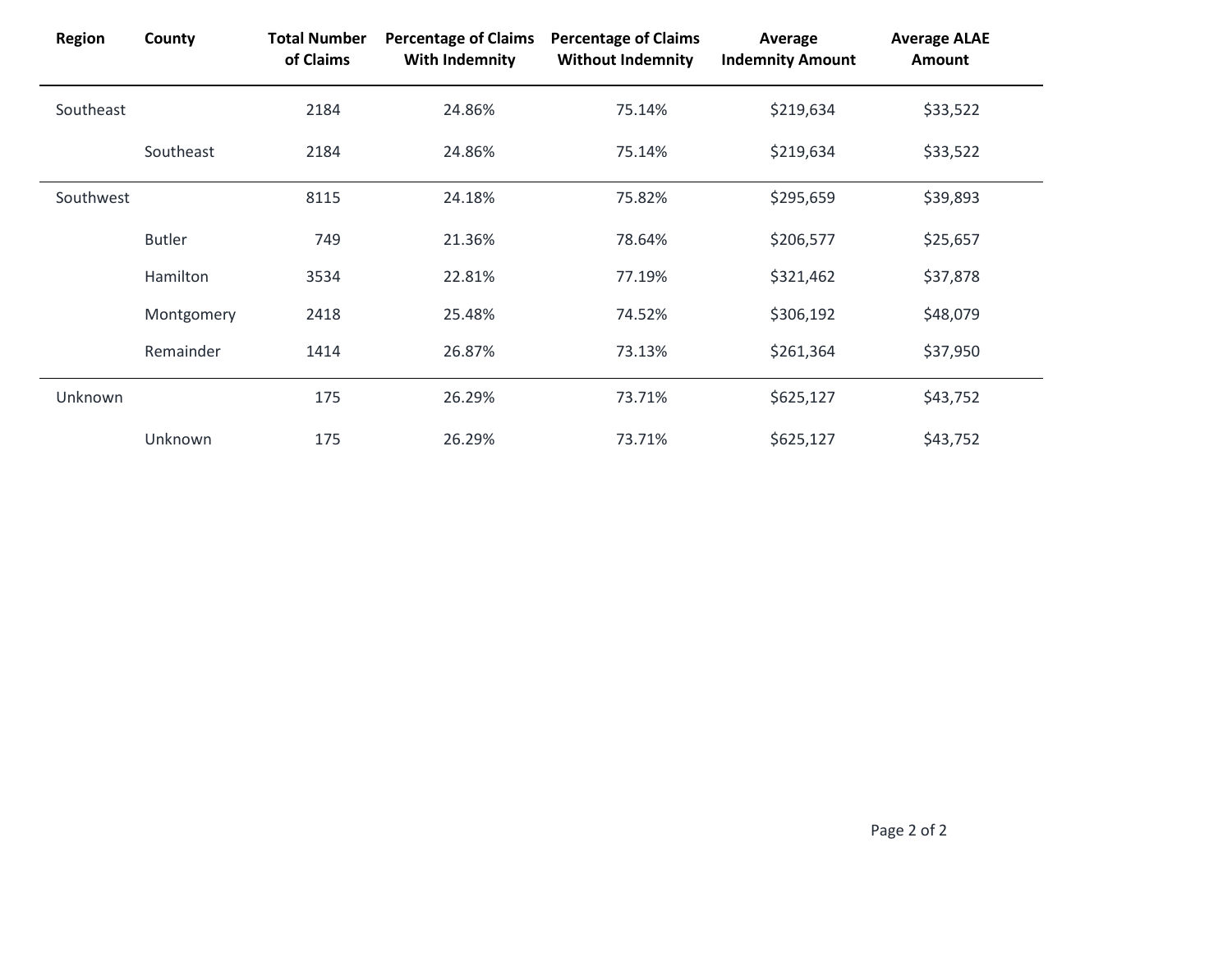## OHIO **Appendix C, Exhibit 10**

## 2017 Closed Claims

## ALAE and Indemnity Payments by Physician Specialty

| <b>PHYSICIAN</b><br><b>SPECIALTY</b>       | <b>TOTAL</b><br><b>CLAIMS</b> | <b>CLAIMS</b><br><b>With ALAE</b> | <b>TOTAL</b><br><b>ALAE</b> | <b>AVERAGE</b><br><b>ALAE</b> | <b>CLAIMS With</b><br><b>INDEMNITY</b> | <b>TOTAL</b><br><b>INDEMNITY</b> | <b>AVERAGE</b><br><b>INDEMNITY</b> |
|--------------------------------------------|-------------------------------|-----------------------------------|-----------------------------|-------------------------------|----------------------------------------|----------------------------------|------------------------------------|
| <b>Internal Medicine</b>                   | 105                           | 99                                | \$2,896,014                 | \$29,253                      | 16                                     | \$6,327,945                      | \$395,497                          |
| Radiology                                  | 86                            | 67                                | \$2,220,917                 | \$33,148                      | 12                                     | \$3,175,000                      | \$264,583                          |
| <b>Emergency Medicine</b>                  | 75                            | 72                                | \$2,371,353                 | \$32,935                      | 17                                     | \$6,857,500                      | \$403,382                          |
| Surgery - General                          | 75                            | 51                                | \$2,096,778                 | \$41,113                      | 17                                     | \$7,477,663                      | \$439,863                          |
| Family Physicians/General<br>Practitioners | 69                            | 66                                | \$2,798,527                 | \$42,402                      | 11                                     | \$4,767,931                      | \$433,448                          |
| Obstetrics/Gynecology                      | 59                            | 52                                | \$5,816,913                 | \$111,864                     | 17                                     | \$18,471,500                     | \$1,086,559                        |
| Surgery - Orthopedic                       | 54                            | 44                                | \$1,231,169                 | \$27,981                      | 5                                      | \$542,200                        | \$108,440                          |
| Anesthesiology                             | 46                            | 35                                | \$1,074,171                 | \$30,691                      | $\mathfrak{Z}$                         | \$550,000                        | \$183,333                          |
| Cardiovascular Disease                     | 42                            | 36                                | \$1,069,636                 | \$29,712                      | $\overline{4}$                         | \$945,000                        | \$236,250                          |
| Other                                      | 310                           | 241                               | \$12,154,005                | \$50,432                      | 37                                     | \$15,269,541                     | \$412,690                          |
| <b>TOTALS and AVERAGES:</b>                | 921                           | 763                               | \$33,729,484                | \$44,206                      | 139                                    | \$64,384,279                     | \$463,196                          |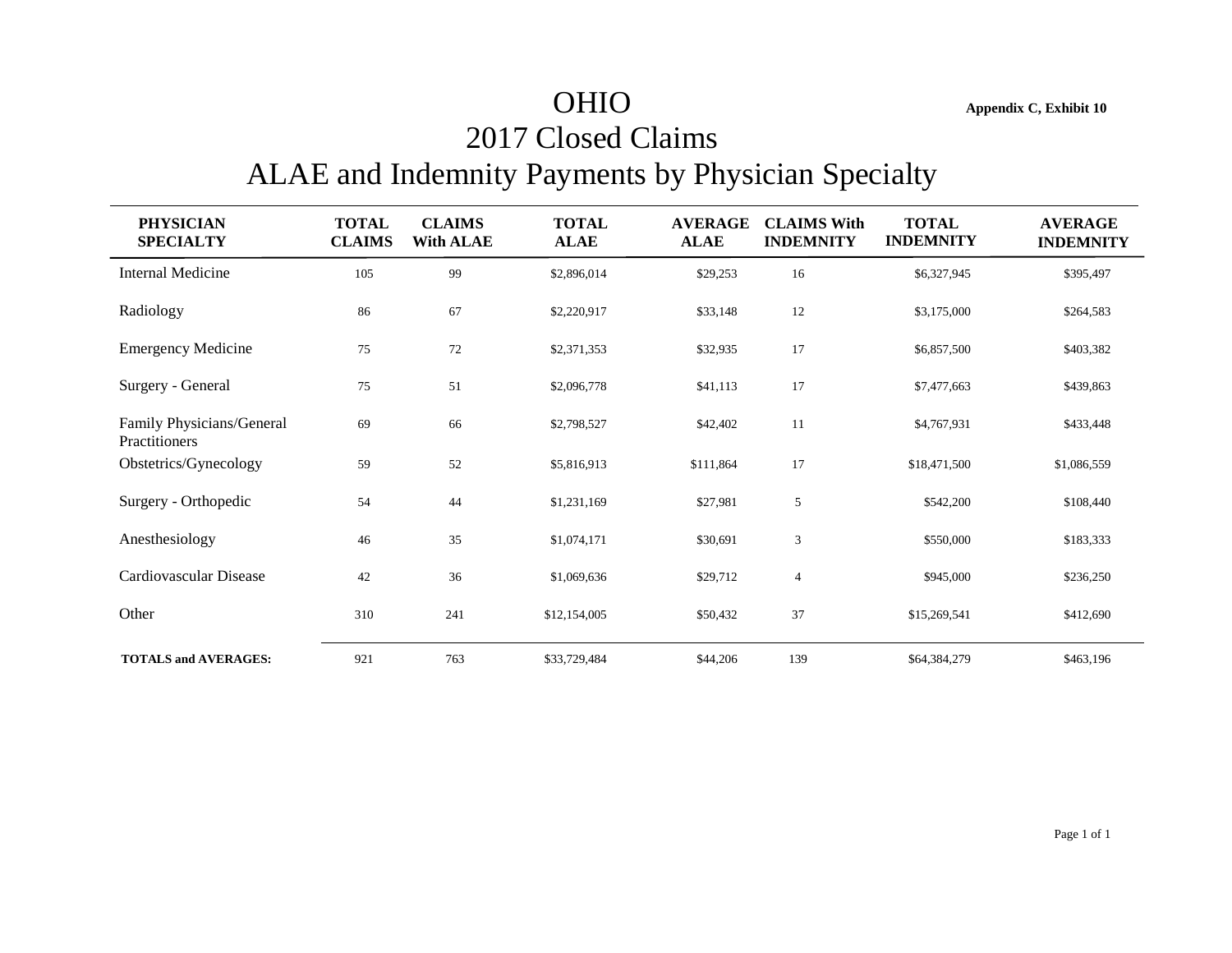## OHIO **Appendix C, Exhibit 11** 2005 - 2017 Closed Claims ALAE and Indemnity Payments by Physician Specialty

| <b>Specialty</b>                           | <b>Total Number of</b><br><b>Claims</b> | <b>Percentage of Claims</b><br><b>With Indemnity</b> | <b>Percentage of Claims</b><br><b>Without Indemnity</b> | <b>Average Indemnity</b><br><b>Amount</b> | <b>Average ALAE</b><br><b>Amount</b> |
|--------------------------------------------|-----------------------------------------|------------------------------------------------------|---------------------------------------------------------|-------------------------------------------|--------------------------------------|
| All P & S Specialties                      | 18,618                                  | 13.8%                                                | 86.2%                                                   | \$349,082                                 | \$31,985                             |
| <b>Internal Medicine</b>                   | 2,163                                   | 11.5%                                                | 88.5%                                                   | \$266,889                                 | \$31,698                             |
| <b>Emergency Medicine</b>                  | 1,601                                   | 14.1%                                                | 85.9%                                                   | \$309,517                                 | \$29,223                             |
| Family Physicians\General<br>Practitioners | 1,574                                   | 19.1%                                                | 80.9%                                                   | \$299,290                                 | \$36,027                             |
| Surgery - General                          | 1,550                                   | 14.1%                                                | 85.9%                                                   | \$335,476                                 | \$35,862                             |
| Surgery - Orthopedic                       | 1,502                                   | 12.8%                                                | 87.2%                                                   | \$238,990                                 | \$23,089                             |
| Obstetrics/Gynecology                      | 1,452                                   | 23.3%                                                | 76.7%                                                   | \$490,110                                 | \$60,813                             |
| Radiology                                  | 1,275                                   | 16.6%                                                | 83.4%                                                   | \$222,911                                 | \$26,363                             |
| Anesthesiology                             | 802                                     | 13.1%                                                | 86.9%                                                   | \$484,046                                 | \$24,692                             |
| Cardiovascular Disease                     | 695                                     | 10.5%                                                | 89.5%                                                   | \$435,920                                 | \$29,104                             |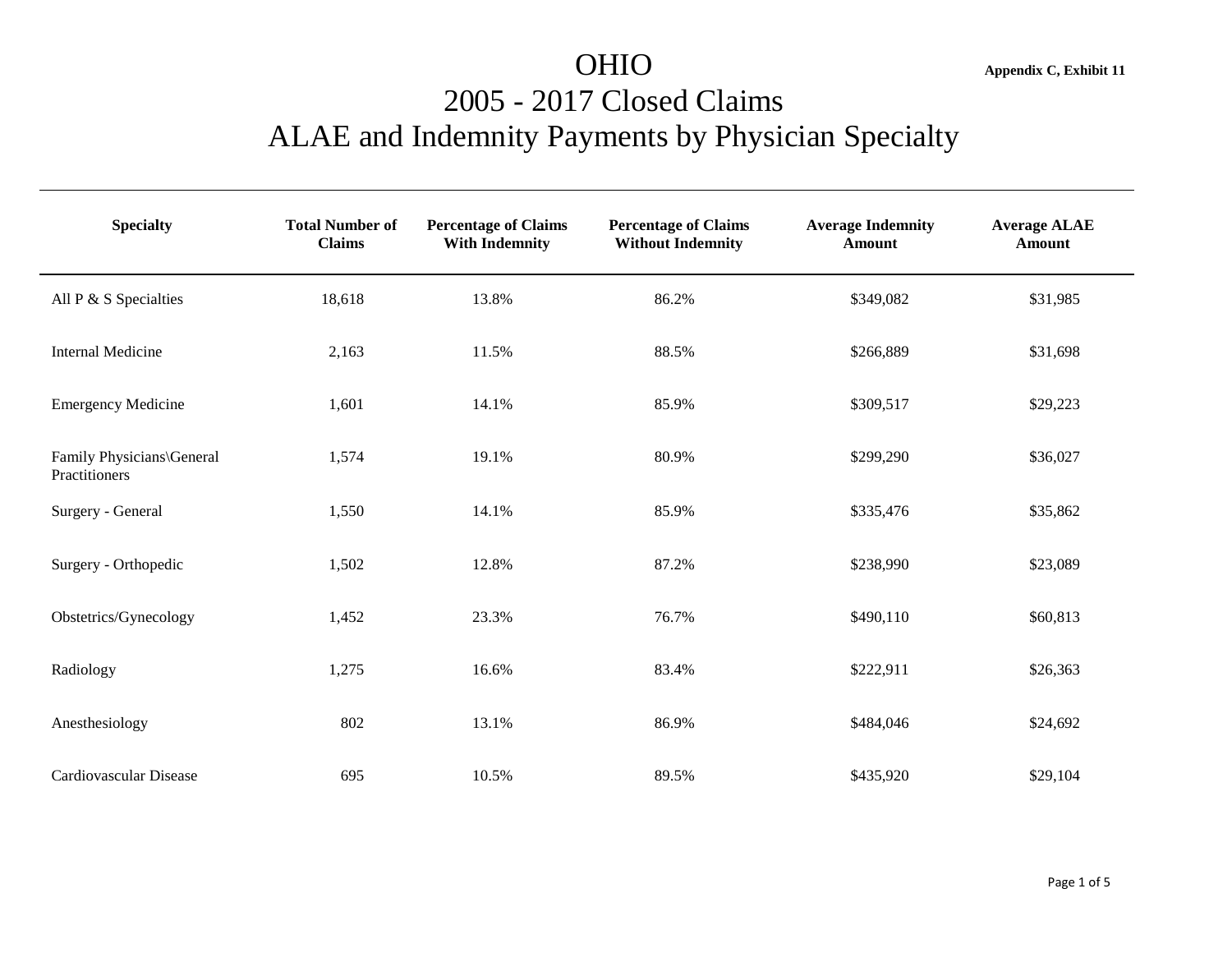| <b>Specialty</b>    | <b>Total Number of</b><br><b>Claims</b> | <b>Percentage of Claims</b><br><b>With Indemnity</b> | <b>Percentage of Claims</b><br><b>Without Indemnity</b> | <b>Average Indemnity</b><br><b>Amount</b> | <b>Average ALAE</b><br><b>Amount</b> |
|---------------------|-----------------------------------------|------------------------------------------------------|---------------------------------------------------------|-------------------------------------------|--------------------------------------|
| Neurology           | 576                                     | 10.6%                                                | 89.4%                                                   | \$520,065                                 | \$38,168                             |
| Gastroenterology    | 410                                     | 8.8%                                                 | 91.2%                                                   | \$420,919                                 | \$24,346                             |
| Pediatrics          | 374                                     | 12.6%                                                | 87.4%                                                   | \$426,844                                 | \$33,757                             |
| Surgery - Plastic   | 340                                     | 12.6%                                                | 87.4%                                                   | \$328,498                                 | \$25,887                             |
| Pulmonary           | 314                                     | 8.3%                                                 | 91.7%                                                   | \$293,351                                 | \$25,751                             |
| Surgery - Cardiac   | 294                                     | 7.5%                                                 | 92.5%                                                   | \$453,614                                 | \$28,532                             |
| Ophthalmology       | 271                                     | 18.1%                                                | 81.9%                                                   | \$182,939                                 | \$18,645                             |
| Urology             | 267                                     | 13.5%                                                | 86.5%                                                   | \$384,623                                 | \$19,782                             |
| Hospitalists        | 257                                     | 5.8%                                                 | 94.2%                                                   | \$451,834                                 | \$23,764                             |
| Surgery - Vascular  | 230                                     | 10.4%                                                | 89.6%                                                   | \$260,292                                 | \$29,650                             |
| Otorhinolaryngology | 228                                     | 22.4%                                                | 77.6%                                                   | \$345,405                                 | \$34,099                             |
| Surgery - Thoracic  | 216                                     | $8.8\%$                                              | 91.2%                                                   | \$317,417                                 | \$28,682                             |
| Psychiatry          | 186                                     | 15.1%                                                | 84.9%                                                   | \$194,621                                 | \$32,647                             |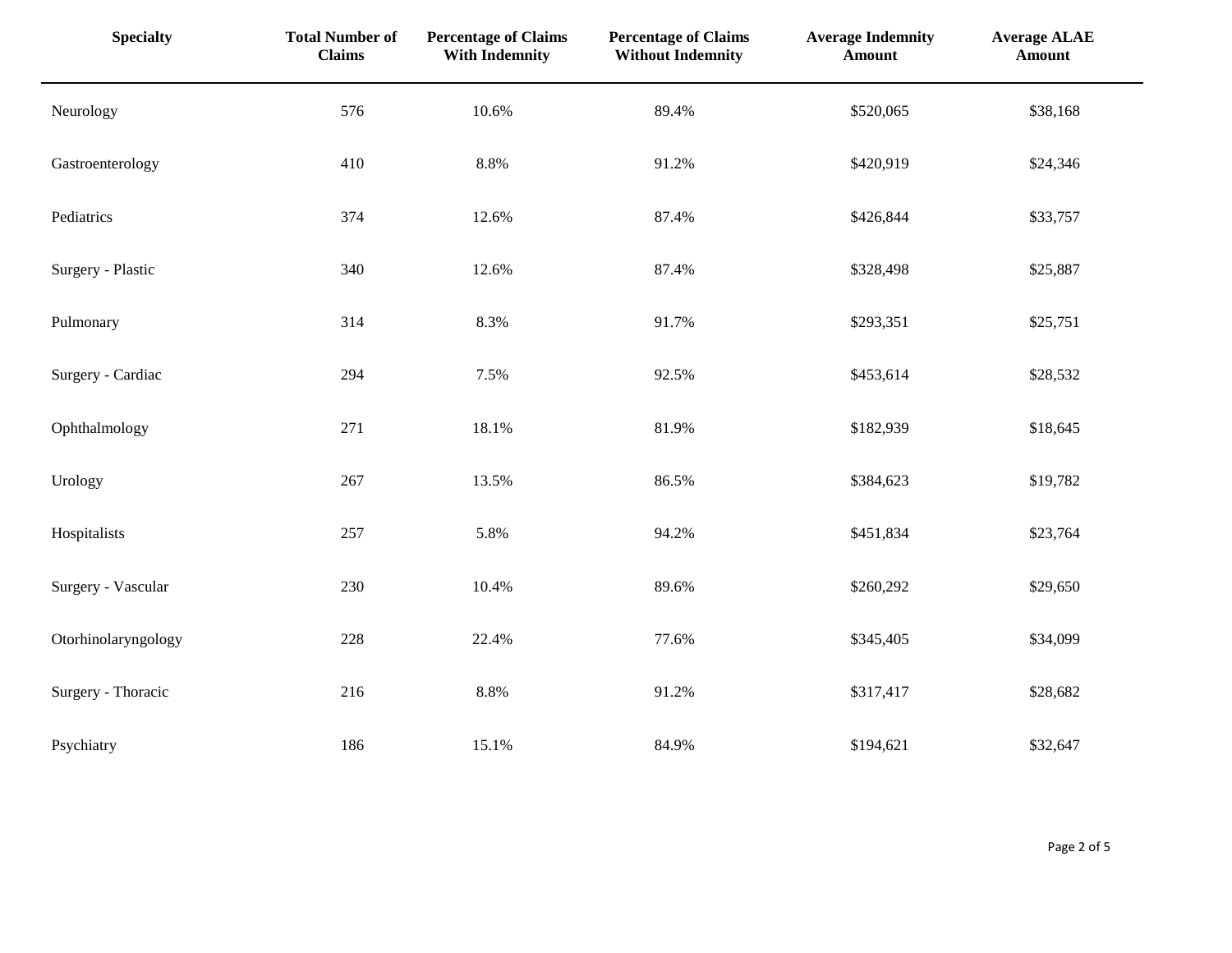| <b>Specialty</b>                   | <b>Total Number of</b><br><b>Claims</b> | <b>Percentage of Claims</b><br><b>With Indemnity</b> | <b>Percentage of Claims</b><br><b>Without Indemnity</b> | <b>Average Indemnity</b><br><b>Amount</b> | <b>Average ALAE</b><br><b>Amount</b> |
|------------------------------------|-----------------------------------------|------------------------------------------------------|---------------------------------------------------------|-------------------------------------------|--------------------------------------|
| Physical Medicine & Rehabilitation | 176                                     | 5.7%                                                 | 94.3%                                                   | \$719,500                                 | \$20,553                             |
| Gynecology                         | 158                                     | 22.2%                                                | 77.8%                                                   | \$321,134                                 | \$37,998                             |
| Pathology                          | 154                                     | 20.1%                                                | 79.9%                                                   | \$603,315                                 | \$27,234                             |
| Surgery - Head                     | 152                                     | 5.9%                                                 | 94.1%                                                   | \$293,602                                 | \$27,843                             |
| Nephrology                         | 140                                     | 5.7%                                                 | 94.3%                                                   | \$323,310                                 | \$20,819                             |
| Hematology                         | 119                                     | 13.4%                                                | 86.6%                                                   | \$377,083                                 | \$32,781                             |
| Dermatology                        | 102                                     | 16.7%                                                | 83.3%                                                   | \$58,626                                  | \$15,634                             |
| <b>Infectious Diseases</b>         | 92                                      | 5.4%                                                 | 94.6%                                                   | \$510,000                                 | \$17,194                             |
| Surgery - Urological               | 88                                      | 13.6%                                                | 86.4%                                                   | \$199,250                                 | \$17,426                             |
| Pain Management                    | 76                                      | 14.5%                                                | 85.5%                                                   | \$241,364                                 | \$16,908                             |
| Oncology                           | 71                                      | 11.3%                                                | 88.7%                                                   | \$615,375                                 | \$24,364                             |
| Surgery - Colon & Rectal           | 70                                      | 10.0%                                                | 90.0%                                                   | \$562,134                                 | \$67,453                             |
| Other                              | 64                                      | 12.5%                                                | 87.5%                                                   | \$174,677                                 | \$14,264                             |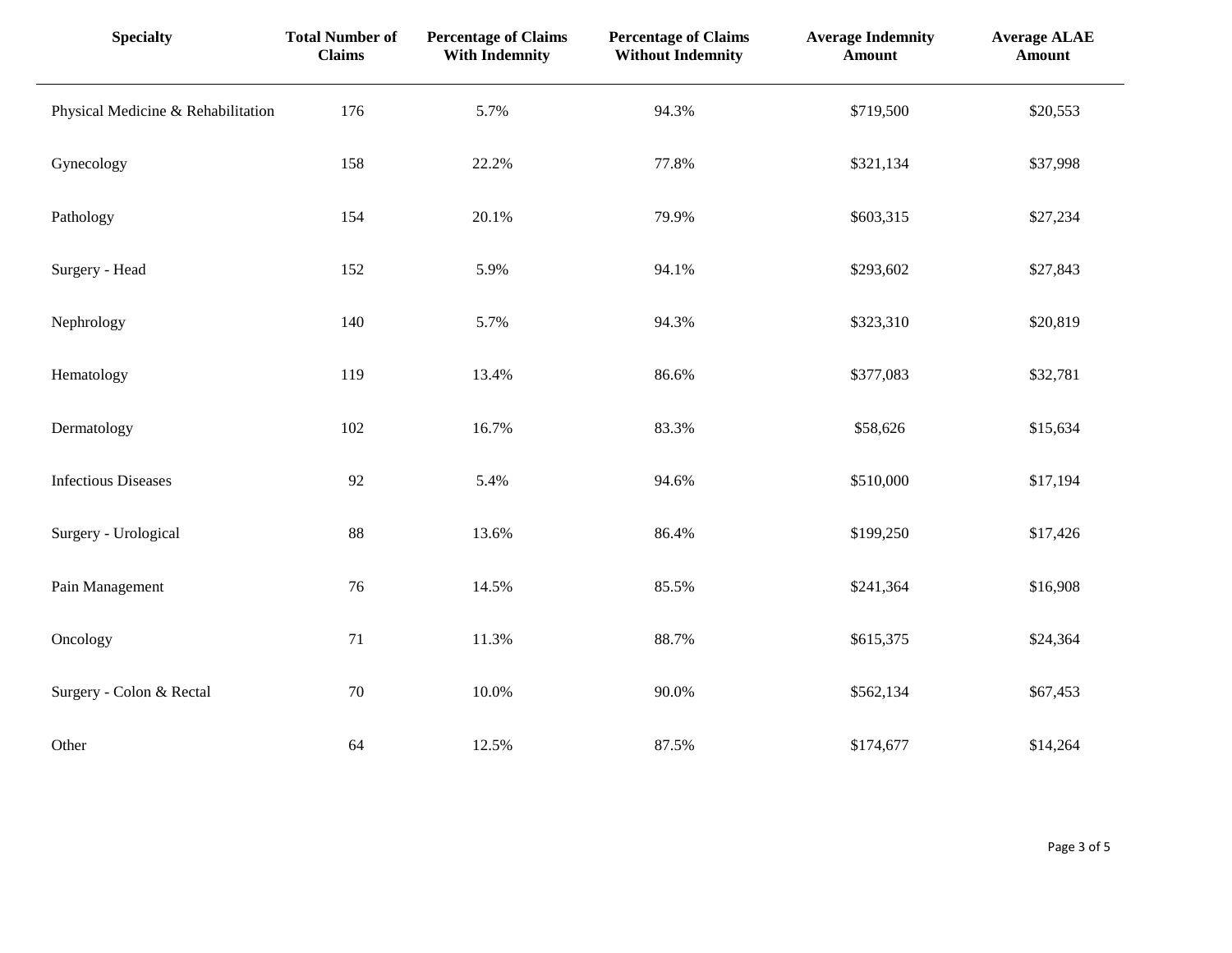| <b>Specialty</b>                                         | <b>Total Number of</b><br><b>Claims</b> | <b>Percentage of Claims</b><br><b>With Indemnity</b> | <b>Percentage of Claims</b><br><b>Without Indemnity</b> | <b>Average Indemnity</b><br><b>Amount</b> | <b>Average ALAE</b><br><b>Amount</b> |
|----------------------------------------------------------|-----------------------------------------|------------------------------------------------------|---------------------------------------------------------|-------------------------------------------|--------------------------------------|
| Unknown                                                  | 62                                      | 24.2%                                                | 75.8%                                                   | \$135,562                                 | \$24,175                             |
| Endocrinology                                            | 56                                      | 10.7%                                                | 89.3%                                                   | \$253,611                                 | \$21,975                             |
| Physicians Assistants                                    | 56                                      | 14.3%                                                | 85.7%                                                   | \$415,219                                 | \$23,077                             |
| Neonatal/Perinatal Medicine                              | 46                                      | 21.7%                                                | 78.3%                                                   | \$651,667                                 | \$71,591                             |
| Rheumatology                                             | 46                                      | 17.4%                                                | 82.6%                                                   | \$551,250                                 | \$27,367                             |
| <b>Intensive Care Medicine</b>                           | 42                                      | 7.1%                                                 | 92.9%                                                   | \$305,000                                 | \$19,534                             |
| Physicians NOC                                           | 41                                      | 9.8%                                                 | 90.2%                                                   | \$485,208                                 | \$21,408                             |
| Geriatrics                                               | 41                                      | 7.3%                                                 | 92.7%                                                   | \$42,333                                  | \$19,851                             |
| Surgery - Traumatic                                      | 38                                      | 13.2%                                                | 86.8%                                                   | \$455,000                                 | \$22,592                             |
| Surgery - Hand                                           | 29                                      | 6.9%                                                 | 93.1%                                                   | \$87,500                                  | \$12,100                             |
| <b>General Preventive Medicine</b>                       | 28                                      | 7.1%                                                 | 92.9%                                                   | \$200,000                                 | \$27,552                             |
| Family Physicians\General<br>Practitioners with Delivery | 22                                      | 27.3%                                                | 72.7%                                                   | \$427,500                                 | \$66,443                             |
| Surgery - Pediatric                                      | 21                                      | 14.3%                                                | 85.7%                                                   | \$866,667                                 | \$12,469                             |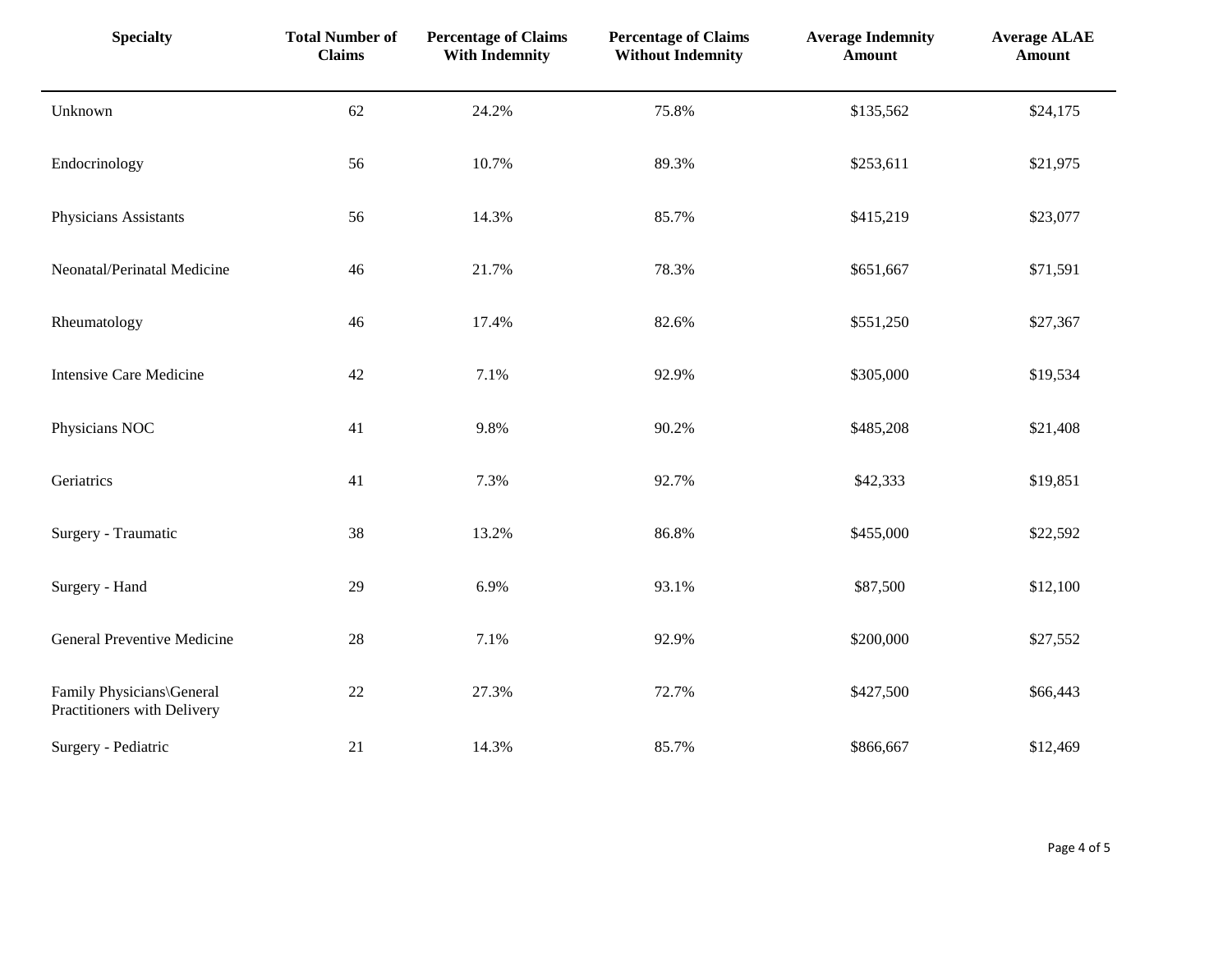| <b>Specialty</b>      | <b>Total Number of</b><br><b>Claims</b> | <b>Percentage of Claims</b><br><b>With Indemnity</b> | <b>Percentage of Claims</b><br><b>Without Indemnity</b> | <b>Average Indemnity</b><br><b>Amount</b> | <b>Average ALAE</b><br><b>Amount</b> |
|-----------------------|-----------------------------------------|------------------------------------------------------|---------------------------------------------------------|-------------------------------------------|--------------------------------------|
| Radiology Therapeutic | 20                                      | 20.0%                                                | 80.0%                                                   | \$366,250                                 | \$18,330                             |
| Surgery - Abdominal   | 19                                      | 21.1%                                                | 78.9%                                                   | \$140,625                                 | \$16,880                             |
| Allergy/Immunology    |                                         | 9.1%                                                 | 90.9%                                                   | \$5,000                                   | \$12,877                             |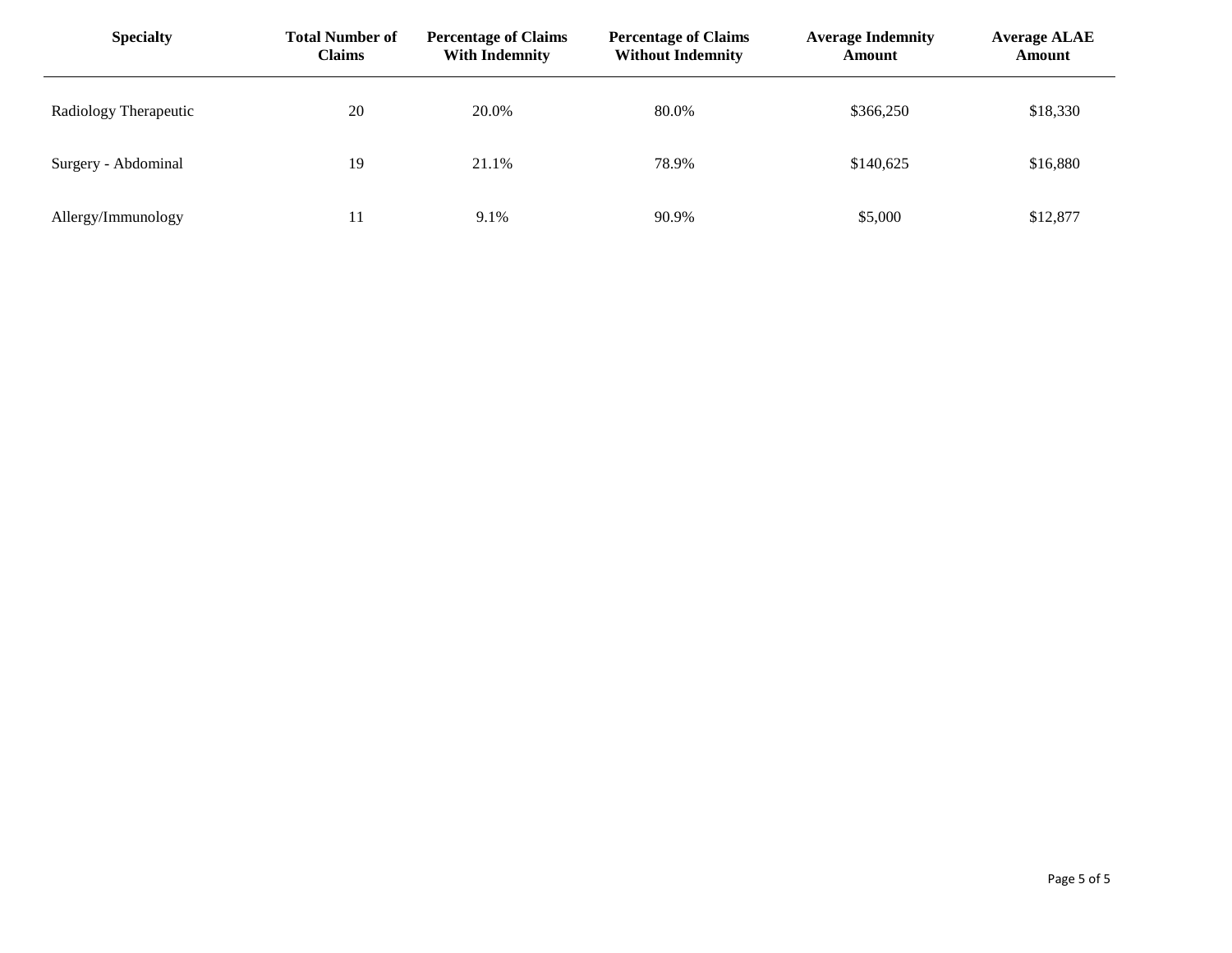## OHIO

## 2017 Closed Claims

## ALAE and Indemnity Payments by Medical Provider Type

| <b>PROVIDER TYPE</b>               | <b>TOTAL</b><br><b>CLAIMS</b> | <b>CLAIMS</b><br><b>With ALAE</b> | <b>TOTAL</b><br><b>ALAE</b> | <b>AVERAGE</b><br><b>ALAE</b> | <b>CLAIMS With</b><br><b>INDEMNITY</b> | <b>TOTAL</b><br><b>INDEMNITY</b> | <b>AVERAGE</b><br><b>INDEMNITY</b> |
|------------------------------------|-------------------------------|-----------------------------------|-----------------------------|-------------------------------|----------------------------------------|----------------------------------|------------------------------------|
| Physicians/Surgeons                | 921                           | 763                               | \$33,729,484                | \$44,206                      | 139                                    | \$64,384,279                     | \$463,196                          |
| Hospitals                          | 660                           | 506                               | \$36,183,834                | \$71,510                      | 297                                    | \$166,431,909                    | \$560,377                          |
| Corporation                        | 434                           | 405                               | \$10,959,714                | \$27,061                      | 60                                     | \$26,013,868                     | \$433,564                          |
| <b>Other Medical Professionals</b> | 195                           | 146                               | \$3,489,823                 | \$23,903                      | 53                                     | \$6,330,879                      | \$119,451                          |
| Nursing Home/Assisted Living       | 122                           | 108                               | \$3,103,336                 | \$28,735                      | 74                                     | \$9,200,905                      | \$124,337                          |
| Clinic                             | 53                            | 50                                | \$4,031,446                 | \$80,629                      | 5                                      | \$2,025,406                      | \$405,081                          |
| <b>Other Facilities</b>            | 42                            | 26                                | \$796,889                   | \$30,650                      | 15                                     | \$4,694,656                      | \$312,977                          |
| Pharmacy                           |                               |                                   | \$2,730                     | \$2,730                       |                                        | \$14,000                         | \$14,000                           |
| <b>TOTALS and AVERAGES:</b>        | 2428                          | 2005                              | \$92,297,256                | \$46,034                      | 644                                    | \$279,095,903                    | \$433,379                          |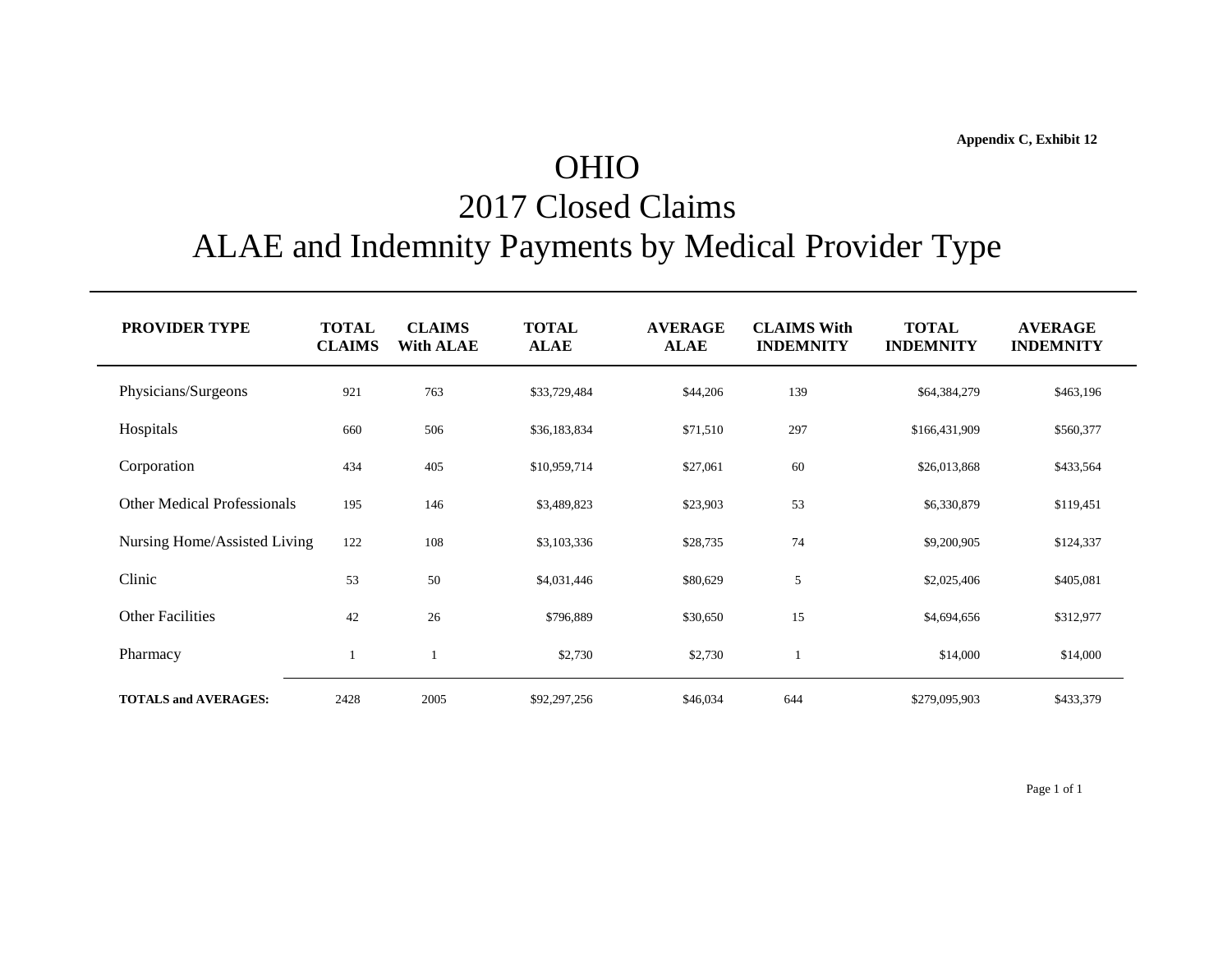## OHIO **Appendix C, Exhibit 13**

## 2017 Closed Claims

## ALAE and Indemnity Payments by Injury

| <b>INJURY</b><br><b>DESCRIPTION</b>                                                                                                                | <b>TOTAL</b><br><b>CLAIMS</b> | <b>CLAIMS With</b><br><b>ALAE</b> | <b>TOTAL</b><br><b>ALAE</b> | <b>AVERAGE</b><br><b>ALAE</b> | <b>CLAIMS With</b><br><b>INDEMNITY</b> | <b>TOTAL</b><br><b>INDEMNITY</b> | <b>AVERAGE</b><br><b>INDEMNITY</b> |  |
|----------------------------------------------------------------------------------------------------------------------------------------------------|-------------------------------|-----------------------------------|-----------------------------|-------------------------------|----------------------------------------|----------------------------------|------------------------------------|--|
| Medical Treatment, Non-Obstetrical<br>(Failure to Treat, Delay in Treatment,<br>Improper Treatment, etc.)                                          | 642                           | 539                               | \$16,339,023                | \$30,314                      | 117                                    | \$27,317,560                     | \$233,483                          |  |
| Surgery-Related (Delay in Surgery,<br>Improper Performance of Surgery, etc.)                                                                       | 565                           | 460                               | \$21,579,789                | \$46,913                      | 140                                    | \$54,592,947                     | \$389,950                          |  |
| Diagnosis-Related (Failure To<br>Diagnose, Misdiagnosis, Delay In<br>Diagnosis, etc.)                                                              | 523                           | 453                               | \$18,718,003                | \$41,320                      | 105                                    | \$68,028,674                     | \$647,892                          |  |
| Blood-Related (Wrong Blood Type,<br>Contaminated Blood,<br>etc.)/Medication-Related (Failure to<br>Order, Wrong Medication, Wrong<br>Dosage, etc.) | 132                           | 112                               | \$5,007,562                 | \$44,710                      | 38                                     | \$11,894,765                     | \$313,020                          |  |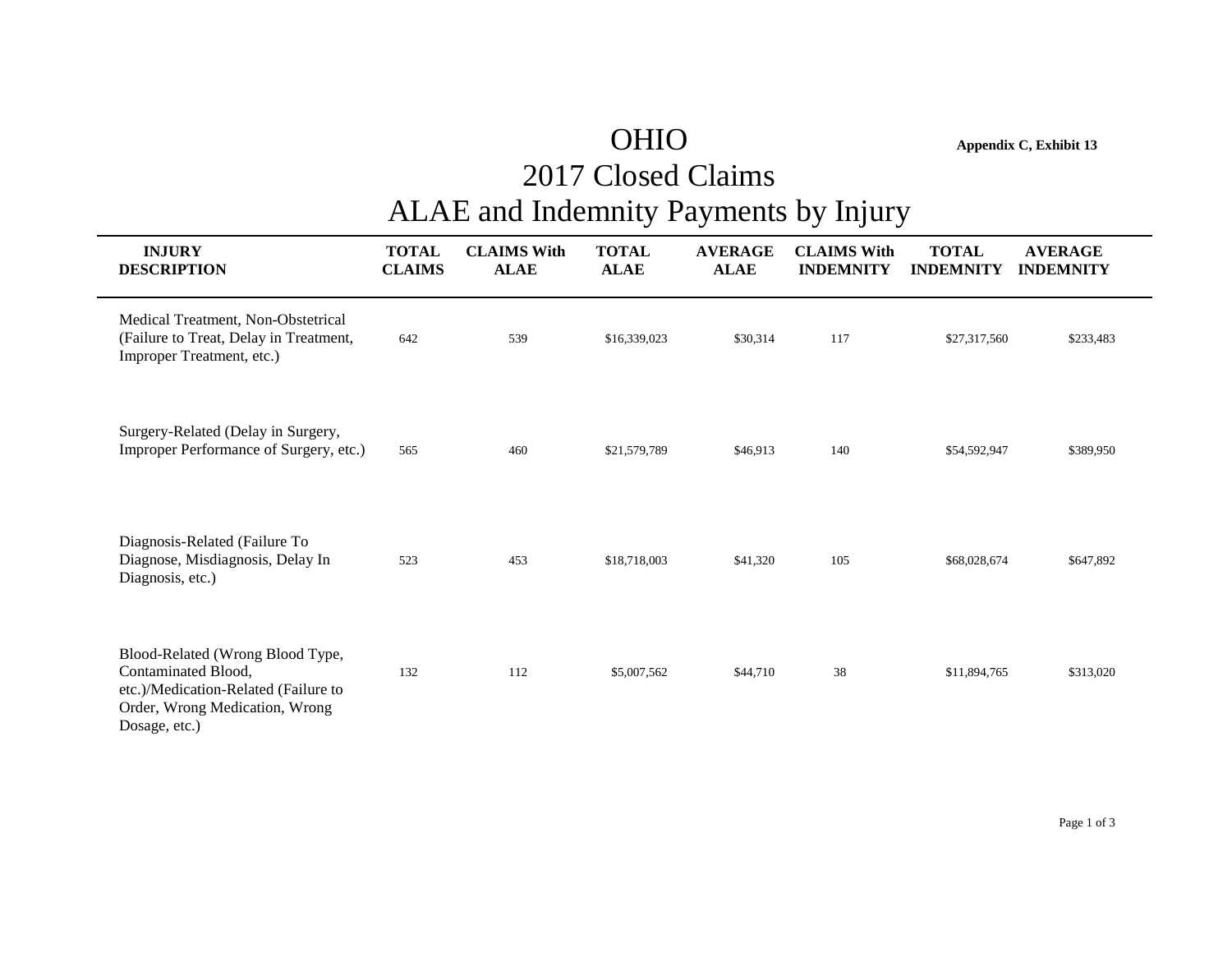| <b>INJURY</b><br><b>DESCRIPTION</b>                                                                                   | <b>TOTAL</b><br><b>CLAIMS</b> | <b>CLAIMS With</b><br><b>ALAE</b> | <b>TOTAL</b><br><b>ALAE</b> | <b>AVERAGE</b><br><b>ALAE</b> | <b>CLAIMS With</b><br><b>INDEMNITY</b> | <b>TOTAL</b><br><b>INDEMNITY</b> | <b>AVERAGE</b><br><b>INDEMNITY</b> |
|-----------------------------------------------------------------------------------------------------------------------|-------------------------------|-----------------------------------|-----------------------------|-------------------------------|----------------------------------------|----------------------------------|------------------------------------|
| Safety & Security-Related (Falls,<br>Failure To Ensure Safety, Failure to<br>Protect From Assault)                    | 129                           | 96                                | \$2,492,669                 | \$25,965                      | 70                                     | \$14,781,629                     | \$211,166                          |
| <b>Obstetrics-Related (Improper Delivery</b><br>Method, Improper Management of<br>Pregnancy, Delay in Delivery, etc.) | 121                           | 113                               | \$19,924,813                | \$176,326                     | 49                                     | \$68,431,074                     | \$1,396,553                        |
| Patient Monitoring-Related (Failure to<br>Monitor, etc.)                                                              | 111                           | 92                                | \$4,116,559                 | \$44,745                      | 49                                     | \$8,799,527                      | \$179,582                          |
| Other (No Listed Category Applies)                                                                                    | 94                            | 67                                | \$1,956,555                 | \$29,202                      | 35                                     | \$21,431,380                     | \$612,325                          |
| Anesthesia-Related (Improper Choice,<br>Improper Administration, etc.)                                                | 39                            | 23                                | \$633,717                   | \$27,553                      | 9                                      | \$1,298,179                      | \$144,242                          |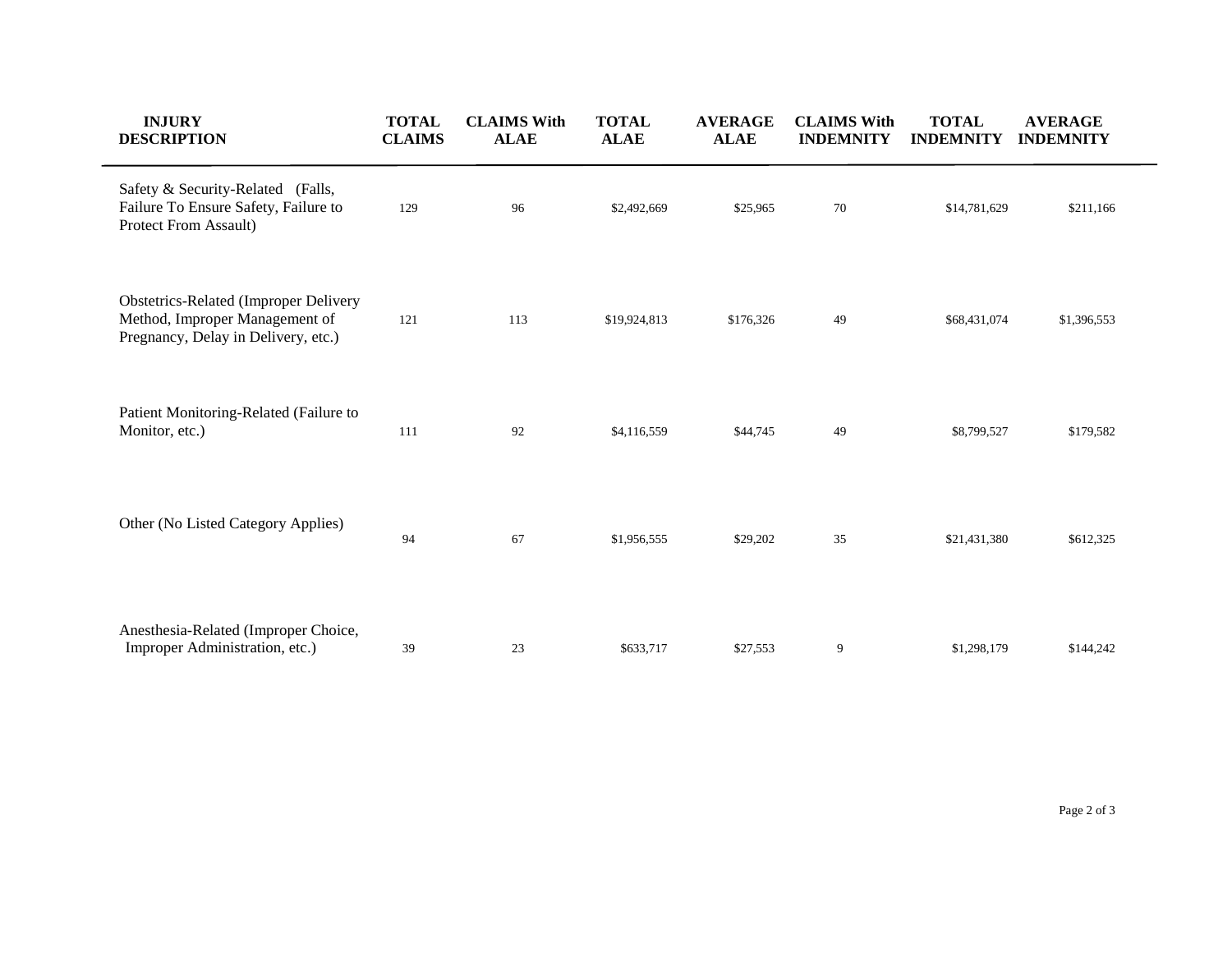| <b>INJURY</b><br><b>DESCRIPTION</b>                                                                                                                       | <b>TOTAL</b><br><b>CLAIMS</b> | <b>CLAIMS With</b><br><b>ALAE</b> | <b>TOTAL</b><br><b>ALAE</b> | <b>AVERAGE</b><br><b>ALAE</b> | <b>CLAIMS With</b><br><b>INDEMNITY</b> | <b>TOTAL</b><br><b>INDEMNITY</b> | <b>AVERAGE</b><br><b>INDEMNITY</b> |
|-----------------------------------------------------------------------------------------------------------------------------------------------------------|-------------------------------|-----------------------------------|-----------------------------|-------------------------------|----------------------------------------|----------------------------------|------------------------------------|
| Policies & Procedures-Related (Failure<br>To Follow, Negligent Credentialing,<br>etc.)/Supervision-Related<br>(Supervision of Residents, Nurses,<br>etc.) | 26                            | 21                                | \$751,056                   | \$35,765                      | 15                                     | \$1,534,613                      | \$102,308                          |
| Equipment-Related (Improper Use of<br>Equipment, Improper Maintenance,<br>Equipment Failure/Malfunction, etc.)                                            | 24                            | 14                                | \$327,283                   | \$23,377                      | 12                                     | \$954,750                        | \$79,563                           |
| Breach of<br>Confidentiality/Communication-<br>Related (Failure To Instruct, Failure to<br>Obtain Consent, etc.)                                          | 22                            | 15                                | \$450,227                   | \$30,015                      | 5                                      | \$30,806                         | \$6,161                            |
| <b>TOTALS and AVERAGES:</b>                                                                                                                               | 2428                          | 2005                              | \$92,297,256                | \$46,034                      | 644                                    | \$279,095,903                    | \$433,379                          |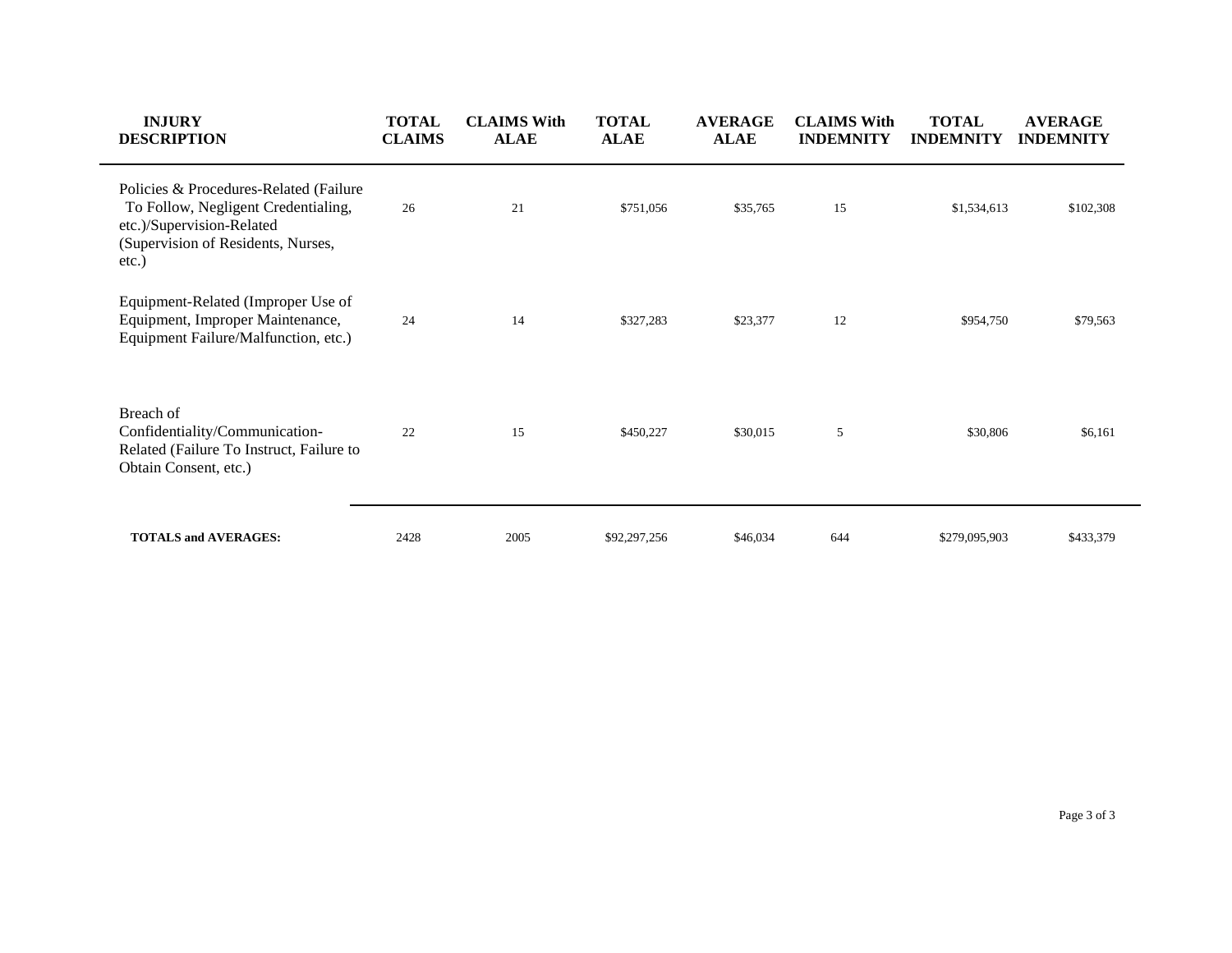## OHIO **Appendix C, Exhibit 14** 2005 - 2017 Closed Claims ALAE and Indemnity Payments by Injury Type

| <b>Injury Description</b>               | <b>Total Number of</b><br><b>Claims</b> | <b>Percentage of Claims</b><br><b>With Indemnity</b> | <b>Percentage of Claims</b><br><b>Without Indemnity</b> | <b>Average Indemnity</b><br><b>Amount</b> | <b>Average ALAE</b><br><b>Amount</b> |
|-----------------------------------------|-----------------------------------------|------------------------------------------------------|---------------------------------------------------------|-------------------------------------------|--------------------------------------|
| All Injury Types                        | 41831                                   | 23.2%                                                | 76.8%                                                   | \$309,217                                 | \$34,568                             |
| Anesthesia Related                      | 789                                     | 22.3%                                                | 77.7%                                                   | \$476,304                                 | \$33,040                             |
| <b>Blood Related</b>                    | 2140                                    | 32.2%                                                | 67.8%                                                   | \$291,723                                 | \$37,843                             |
| Breach of Confidentiality\Communication | 524                                     | 30.3%                                                | 69.7%                                                   | \$152,944                                 | \$32,026                             |
| Diagnosis-Related                       | 10230                                   | 17.8%                                                | 82.2%                                                   | \$384,149                                 | \$37,337                             |
| <b>Equipment Related</b>                | 552                                     | 44.7%                                                | 55.3%                                                   | \$111,915                                 | \$18,554                             |
| Medical Treatment \Non-Obstetrical      | 11262                                   | 18.5%                                                | 81.5%                                                   | \$230,777                                 | \$26,327                             |
| <b>Obstetrics Related</b>               | 1883                                    | 32.3%                                                | 67.7%                                                   | \$981,568                                 | \$103,583                            |
| Other                                   | 2132                                    | 21.2%                                                | 78.8%                                                   | \$117,137                                 | \$18,877                             |
| <b>Patient Monitoring Related</b>       | 1490                                    | 39.3%                                                | 60.7%                                                   | \$336,240                                 | \$49,804                             |
| Policies & Procedures Related           | 300                                     | 41.3%                                                | 58.7%                                                   | \$144,854                                 | \$34,409                             |
| Safety & Security Related               | 1980                                    | 57.0%                                                | 43.0%                                                   | \$108,013                                 | \$23,828                             |
| <b>Surgery Related</b>                  | 8509                                    | 19.1%                                                | 80.9%                                                   | \$289,224                                 | \$28,939                             |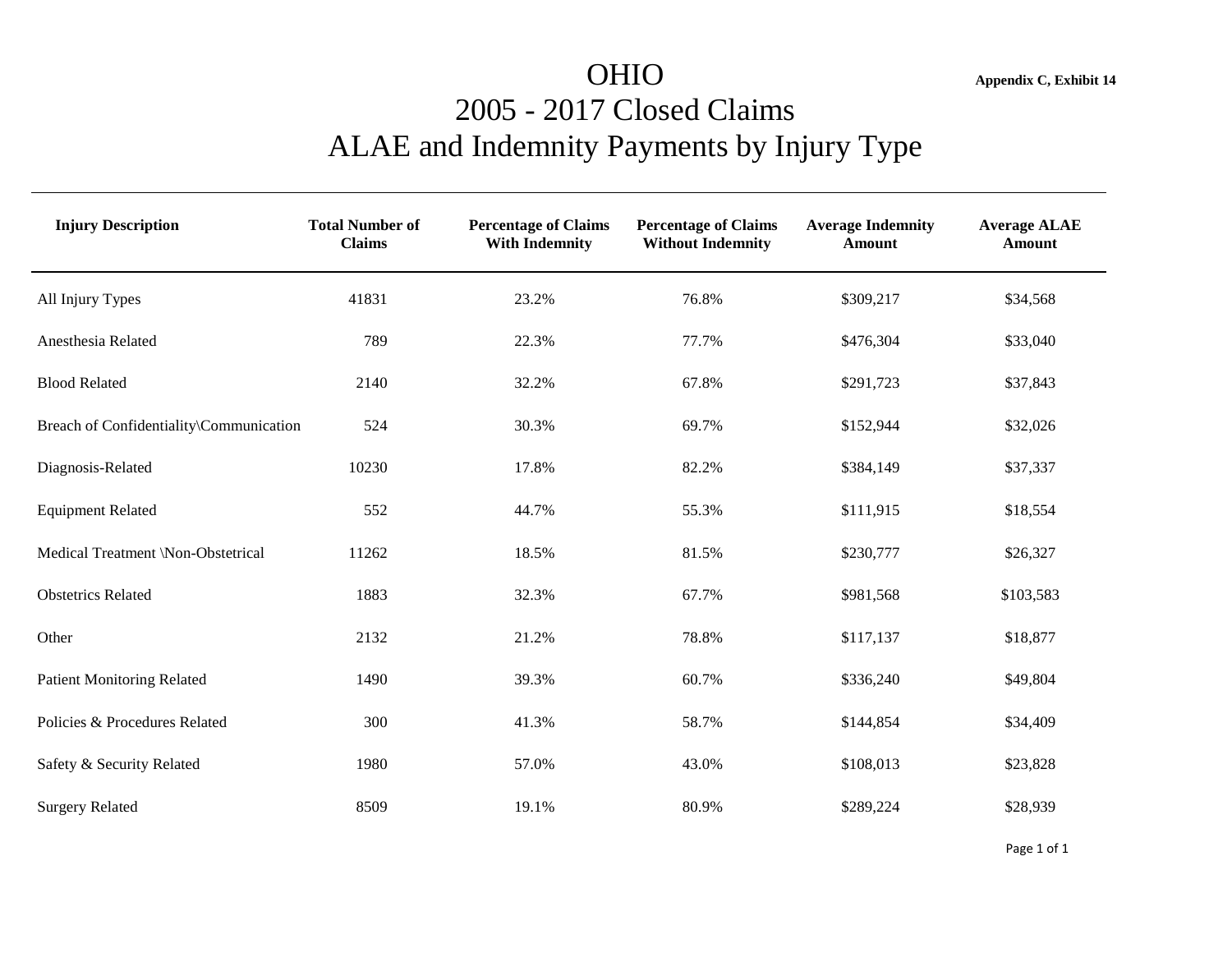## OHIO **Appendix C, Exhibit 15** 2017 Closed Claims ALAE and Indemnity Payments by Birth Injury

| <b>BIRTH</b><br><b>INJURY</b> | <b>TOTAL</b><br><b>CLAIMS</b> | <b>CLAIMS</b><br>With ALAE | <b>TOTAL</b><br><b>ALAE</b> | <b>AVERAGE</b><br><b>ALAE</b> | <b>CLAIMS With</b><br><b>INDEMNITY</b> | <b>TOTAL</b><br><b>INDEMNITY</b> | <b>AVERAGE</b><br><b>INDEMNITY</b> |  |
|-------------------------------|-------------------------------|----------------------------|-----------------------------|-------------------------------|----------------------------------------|----------------------------------|------------------------------------|--|
| No                            | 2315                          | 1897                       | \$71,797,212                | \$37,848                      | 599                                    | \$211,259,329                    | \$352,687                          |  |
| Yes                           | 113                           | 108                        | \$20,500,044                | \$189,815                     | 45                                     | \$67,836,574                     | \$1,507,479                        |  |
| <b>TOTALS and AVERAGES:</b>   | 2428                          | 2005                       | \$92,297,256                | \$46,034                      | 644                                    | \$279,095,903                    | \$433,379                          |  |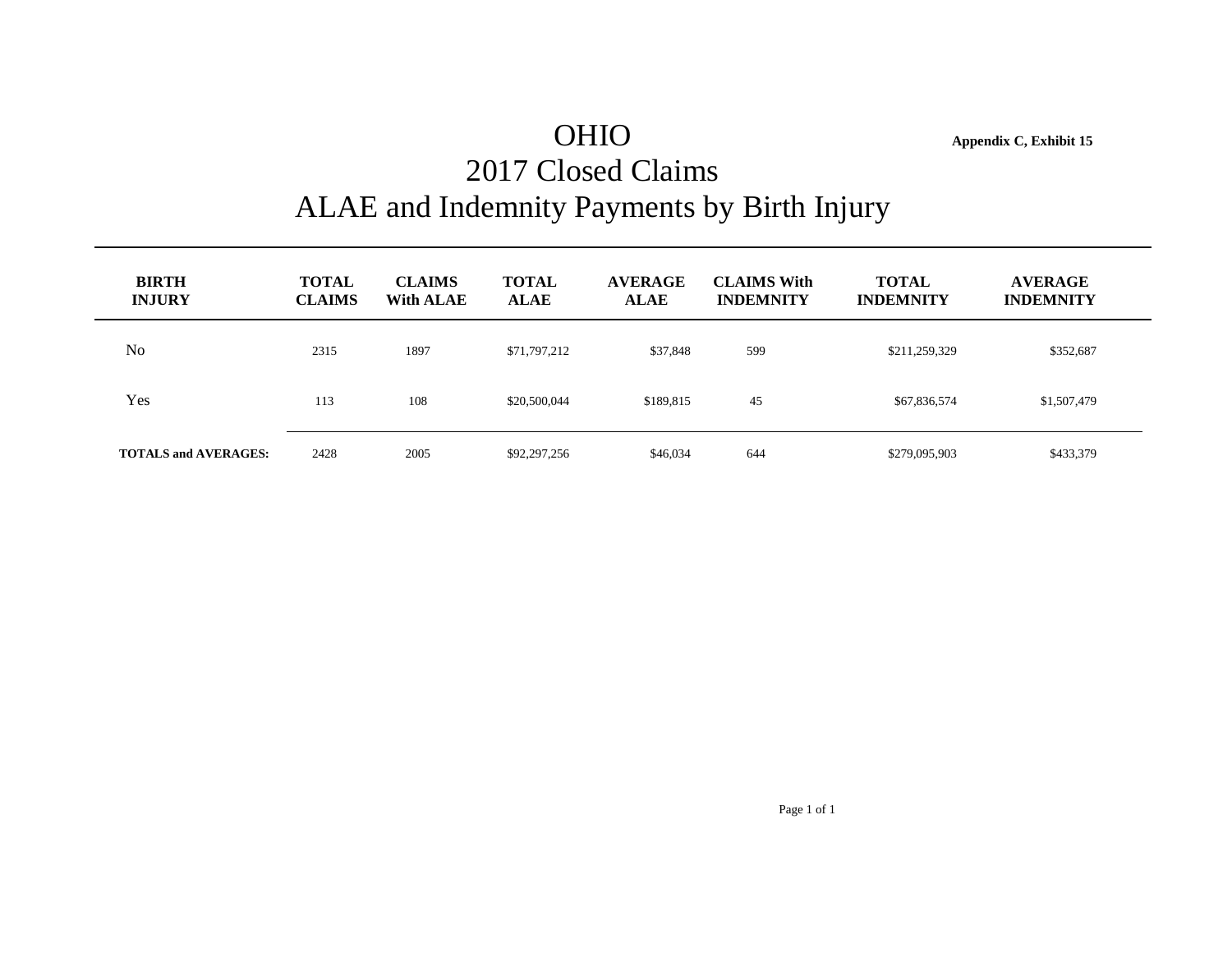## OHIO **Appendix C, Exhibit 16**

## 2017 Closed Claims ALAE and Indemnity Payments by Severity

| <b>SEVERITY</b><br><b>DESCRIPTION</b> | TOTAL<br><b>CLAIMS</b> | <b>CLAIMS With</b><br><b>ALAE</b> | <b>TOTAL</b><br><b>ALAE AMT</b> | <b>AVERAGE</b><br><b>ALAE</b> | <b>CLAIMS With</b><br><b>INDEMNITY</b> | <b>TOTAL</b><br><b>INDEMNITY</b> | <b>AVERAGE</b><br><b>INDEMNITY</b> |
|---------------------------------------|------------------------|-----------------------------------|---------------------------------|-------------------------------|----------------------------------------|----------------------------------|------------------------------------|
| Death                                 | 877                    | 759                               | \$32,711,149                    | \$43,098                      | 190                                    | \$88,205,652                     | \$464,240                          |
| Emotional                             | 76                     | 62                                | \$1,454,766                     | \$23,464                      | 22                                     | \$1,202,789                      | \$54,672                           |
| <b>Permanent Grave</b>                | 65                     | 59                                | \$7,951,167                     | \$134,766                     | 27                                     | \$47,992,000                     | \$1,777,481                        |
| Permanent Major                       | 203                    | 174                               | \$21,889,349                    | \$125,801                     | $77\,$                                 | \$90,188,321                     | \$1,171,277                        |
| Permanent Minor                       | 194                    | 156                               | \$7,541,337                     | \$48,342                      | 52                                     | \$10,559,458                     | \$203,067                          |
| Permanent Significant                 | 162                    | 148                               | \$9,081,354                     | \$61,361                      | 37                                     | \$26,273,007                     | \$710,081                          |
| Temporary Low Significance            | 104                    | 67                                | \$812,210                       | \$12,123                      | 21                                     | \$461,780                        | \$21,990                           |
| Temporary Major                       | 337                    | 276                               | \$5,609,214                     | \$20,323                      | 104                                    | \$9,868,151                      | \$94,886                           |
| <b>Temporary Minor</b>                | 410                    | 304                               | \$5,246,709                     | \$17,259                      | 114                                    | \$4,344,743                      | \$38,112                           |
| <b>TOTALS</b> and                     | 2428                   | 2005                              | \$92,297,256                    | \$46,034                      | 644                                    | \$279,095,903                    | \$433,379                          |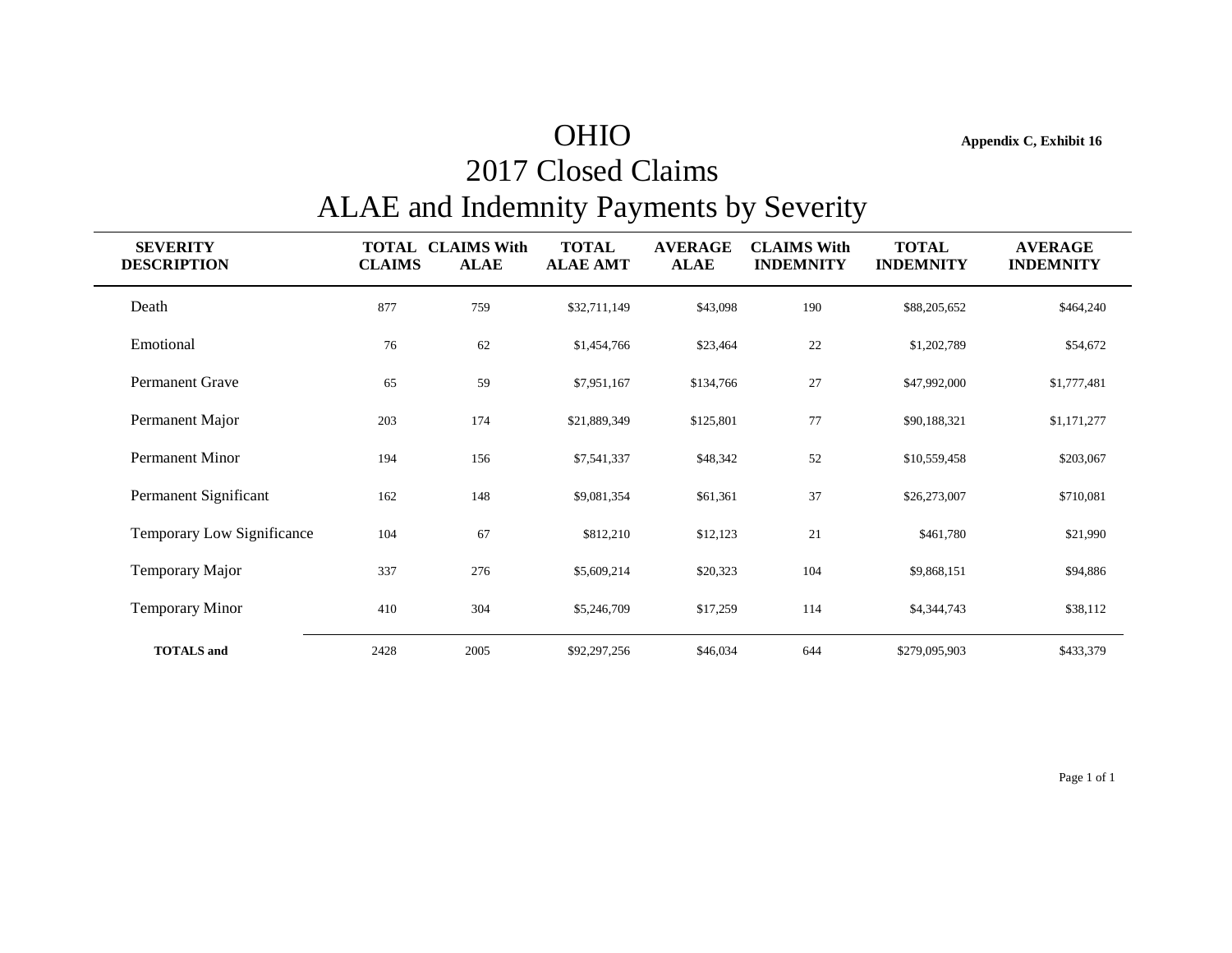## OHIO **Appendix C, Exhibit 17**

## 2017 Closed Claims ALAE and Indemnity Payments by Age

| AGE<br><b>RANGE</b>              | <b>TOTAL</b><br><b>CLAIMS</b> | <b>CLAIMS</b><br><b>With ALAE</b> | <b>TOTAL</b><br><b>ALAE</b> | <b>AVERAGE</b><br><b>ALAE</b> | <b>CLAIMS With</b><br><b>INDEMNITY</b> | <b>TOTAL</b><br><b>INDEMNITY</b> | <b>AVERAGE</b><br><b>INDEMNITY</b> |
|----------------------------------|-------------------------------|-----------------------------------|-----------------------------|-------------------------------|----------------------------------------|----------------------------------|------------------------------------|
| Adult (Ages 18-64)               | 1538                          | 1288                              | \$50,433,845                | \$39,157                      | 365                                    | \$128,676,683                    | \$352,539                          |
| Senior (Age $65+$ )              | 676                           | 552                               | \$16,018,267                | \$29,019                      | 185                                    | \$34,214,927                     | \$184,946                          |
| Infant (Less than 1<br>year old) | 135                           | 95                                | \$20,081,007                | \$211,379                     | 58                                     | \$78,590,536                     | \$1,355,009                        |
| Minor (Ages 1 to 17)             | 73                            | 66                                | \$2,316,471                 | \$35,098                      | 34                                     | \$30,578,757                     | \$899,375                          |
| Unknown                          | 6                             | $\overline{4}$                    | \$3,447,666                 | \$861,916                     | $\overline{2}$                         | \$7,035,000                      | \$3,517,500                        |
| <b>TOTALS and AVERAGES:</b>      | 2428                          | 2005                              | \$92,297,256                | \$46,034                      | 644                                    | \$279,095,903                    | \$433,379                          |

Page 1 of 1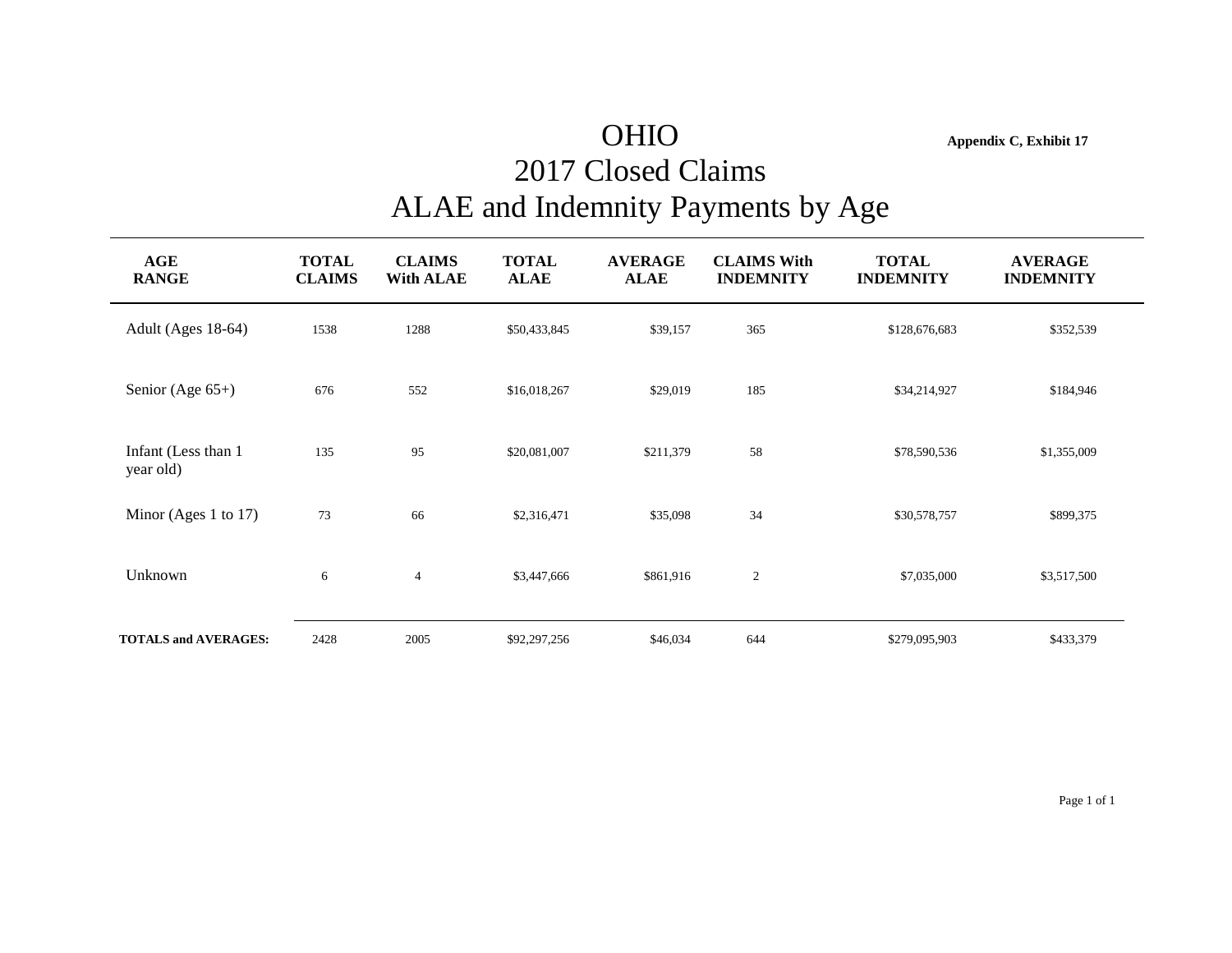## OHIO 2005 - 2017 Closed Claims ALAE and Indemnity Payments by Age

| Age            | <b>Total Number of</b><br><b>Claims</b> | <b>Percentage of Claims</b><br><b>With Indemnity</b> | <b>Percentage of Claims</b><br><b>Without Indemnity</b> | <b>Average Indemnity</b><br>Amount | <b>Average ALAE Amount</b> |
|----------------|-----------------------------------------|------------------------------------------------------|---------------------------------------------------------|------------------------------------|----------------------------|
|                |                                         |                                                      |                                                         |                                    |                            |
| Adult 18 - 64  | 27.970                                  | 20.1%                                                | 79.9%                                                   | \$285,223                          | \$30,540                   |
| Senior $65 +$  | 9,804                                   | 28.0%                                                | 72.0%                                                   | \$161,768                          | \$28,742                   |
| Infant         | 2,085                                   | 34.3%                                                | 65.7%                                                   | \$945,912                          | \$106,363                  |
| Minor $1 - 17$ | ,807                                    | 30.8%                                                | 69.2%                                                   | \$432,580                          | \$39,744                   |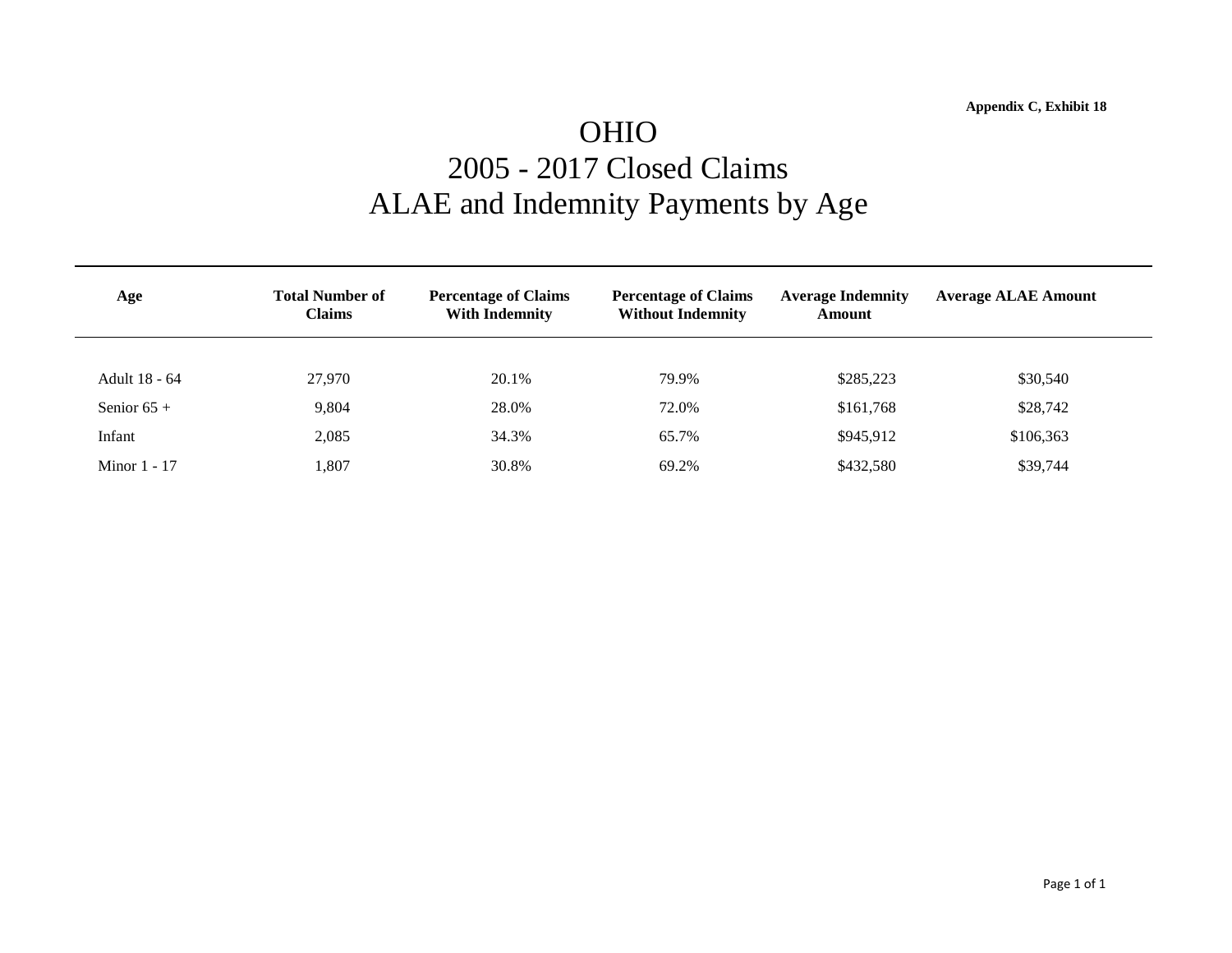## OHIO **Appendix C, Exhibit 19** 2017 Closed Claims ALAE and Indemnity Payments by Gender

**GENDER TOTAL CLAIMS TOTAL AVERAGE CLAIMS With TOTAL AVERAGE CLAIMS With ALAE ALAE ALAE INDEMNITY INDEMNITY INDEMNITY** Female 1384 1133 \$45,472,163 \$40,134 362 \$146,298,988 \$404,141 Male 1044 872 \$46,825,093 \$53,699 282 \$132,796,916 \$470,911 **TOTALS and AVERAGES:** 2428 2005 \$92,297,256 \$46,034 644 \$279,095,903 \$433,379

Page 1 of 1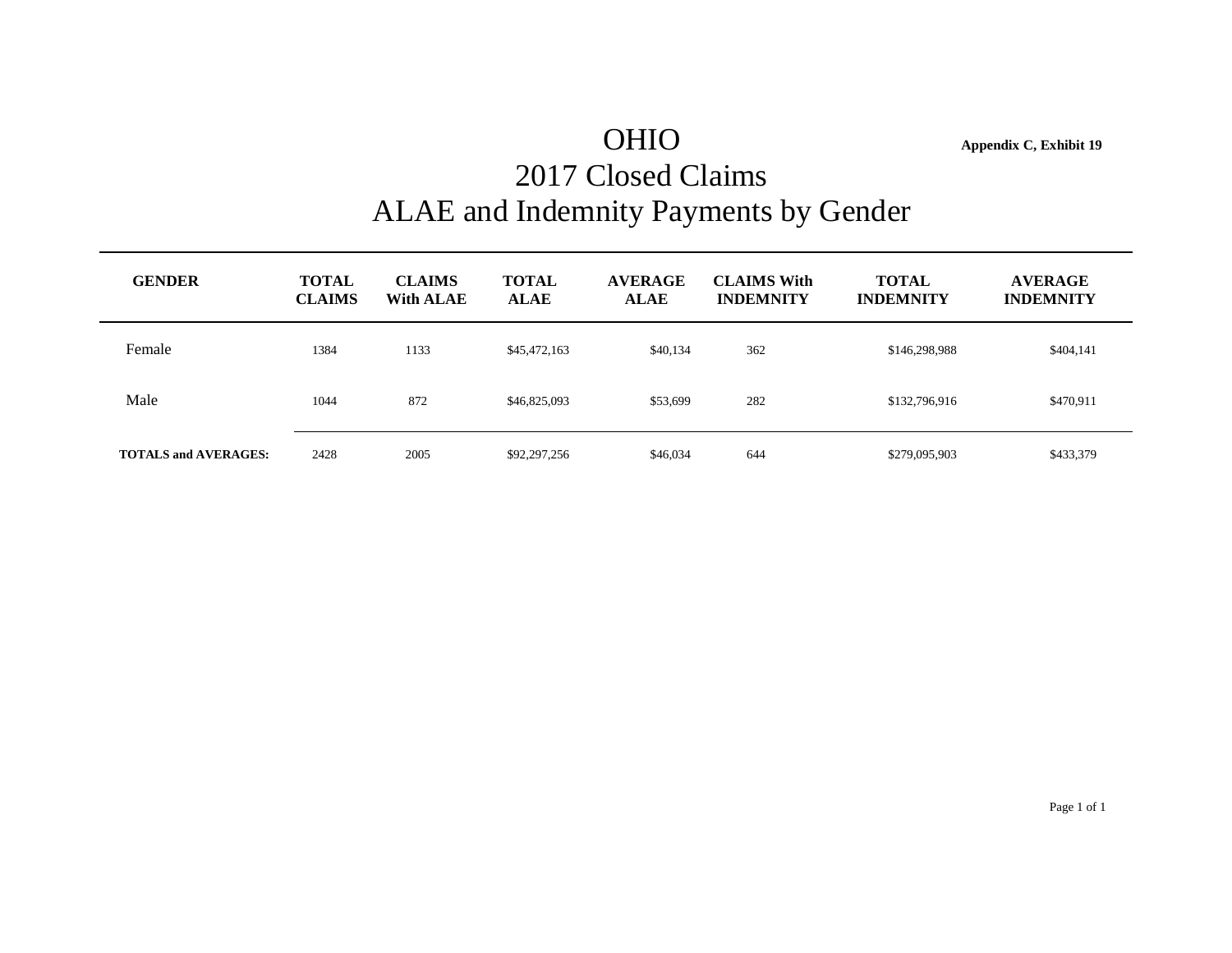## OHIO **Appendix C, Exhibit 20** 2017 Closed Claims ALAE and Indemnity Payments by Location

| <b>LOCATION</b>                                                                                        | <b>TOTAL</b><br><b>CLAIMS</b> | <b>CLAIMS</b><br><b>With ALAE</b> | <b>TOTAL</b><br><b>ALAE</b> | <b>AVERAGE</b><br><b>ALAE</b> | <b>CLAIMS With</b><br><b>INDEMNITY</b> | <b>TOTAL</b><br><b>INDEMNITY</b> | <b>AVERAGE</b><br><b>INDEMNITY</b> |
|--------------------------------------------------------------------------------------------------------|-------------------------------|-----------------------------------|-----------------------------|-------------------------------|----------------------------------------|----------------------------------|------------------------------------|
| <b>Operating Suite (Includes)</b><br>Pre-Op & Operating<br>Rooms)                                      | 624                           | 503                               | \$23,696,203                | \$47,110                      | 143                                    | \$81,550,884                     | \$570,286                          |
| <b>Medical Professional's</b><br>Office                                                                | 419                           | 367                               | \$10,127,277                | \$27,595                      | 80                                     | \$20,290,027                     | \$253,625                          |
| Patient's Room, Including<br>Patient Bathroom for<br><b>Inpatient Areas Not</b><br>Otherwise Specified | 296                           | 246                               | \$9,964,637                 | \$40,507                      | 102                                    | \$24,047,946                     | \$235,764                          |
| Emergency<br>Room/Emergency<br>Department                                                              | 287                           | 241                               | \$8,975,954                 | \$37,245                      | 70                                     | \$32,032,136                     | \$457,602                          |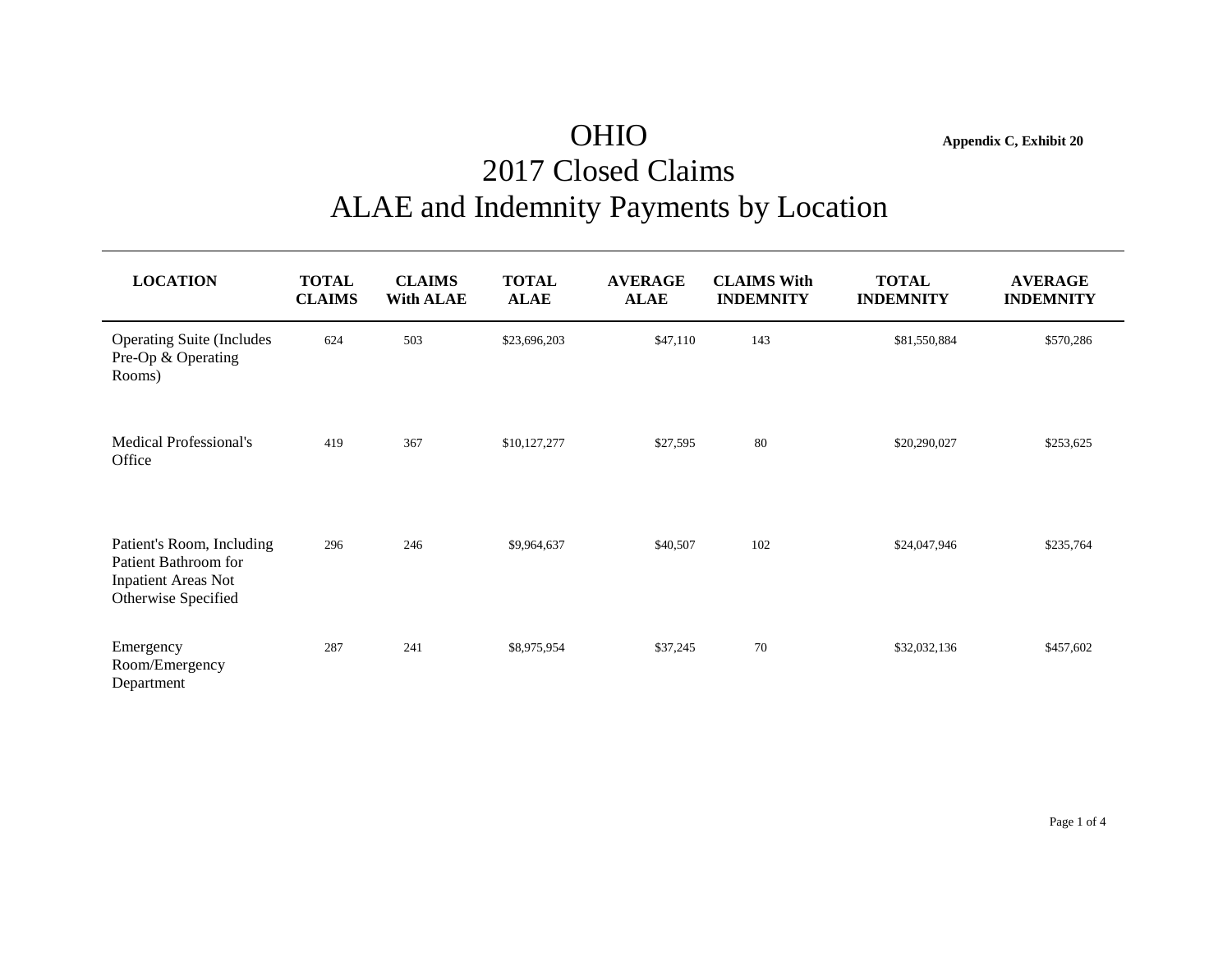| <b>LOCATION</b>                                                                                           | <b>TOTAL</b><br><b>CLAIMS</b> | <b>CLAIMS</b><br><b>With ALAE</b> | <b>TOTAL</b><br><b>ALAE</b> | <b>AVERAGE</b><br><b>ALAE</b> | <b>CLAIMS With</b><br><b>INDEMNITY</b> | <b>TOTAL</b><br><b>INDEMNITY</b> | <b>AVERAGE</b><br><b>INDEMNITY</b> |
|-----------------------------------------------------------------------------------------------------------|-------------------------------|-----------------------------------|-----------------------------|-------------------------------|----------------------------------------|----------------------------------|------------------------------------|
| Nursing Home (Includes<br>Assisted Living, Extended<br>Care & Long-Term Care)                             | 150                           | 132                               | \$3,001,673                 | \$22,740                      | 63                                     | \$8,494,600                      | \$134,835                          |
| <b>Obstetrics Department</b><br>(Labor & Delivery,<br>Recovery & Post-Partum)                             | 125                           | 115                               | \$20,582,917                | \$178,982                     | 51                                     | \$68,958,536                     | \$1,352,128                        |
| Radiology (Includes<br>Mammography, CT, MRI,<br>Radiation Therapy &<br>Nuclear Medicine)                  | 118                           | 103                               | \$4,159,669                 | \$40,385                      | 24                                     | \$3,728,670                      | \$155,361                          |
| Other (No Listed Location<br>Applies)                                                                     | 77                            | 62                                | \$2,998,907                 | \$48,369                      | 19                                     | \$7,847,869                      | \$413,046                          |
| Outpatient/Ambulatory<br>Care Areas or Facilities                                                         | 75                            | 43                                | \$1,618,892                 | \$37,649                      | 20                                     | \$6,062,690                      | \$303,135                          |
| Special Procedure Room<br>(Includes Cardiac Cath<br>Lab, EEG, Dialysis,<br>Endoscopy, Sleep Lab,<br>etc.) | 63                            | 51                                | \$2,131,393                 | \$41,792                      | $26\,$                                 | \$2,264,552                      | \$87,098                           |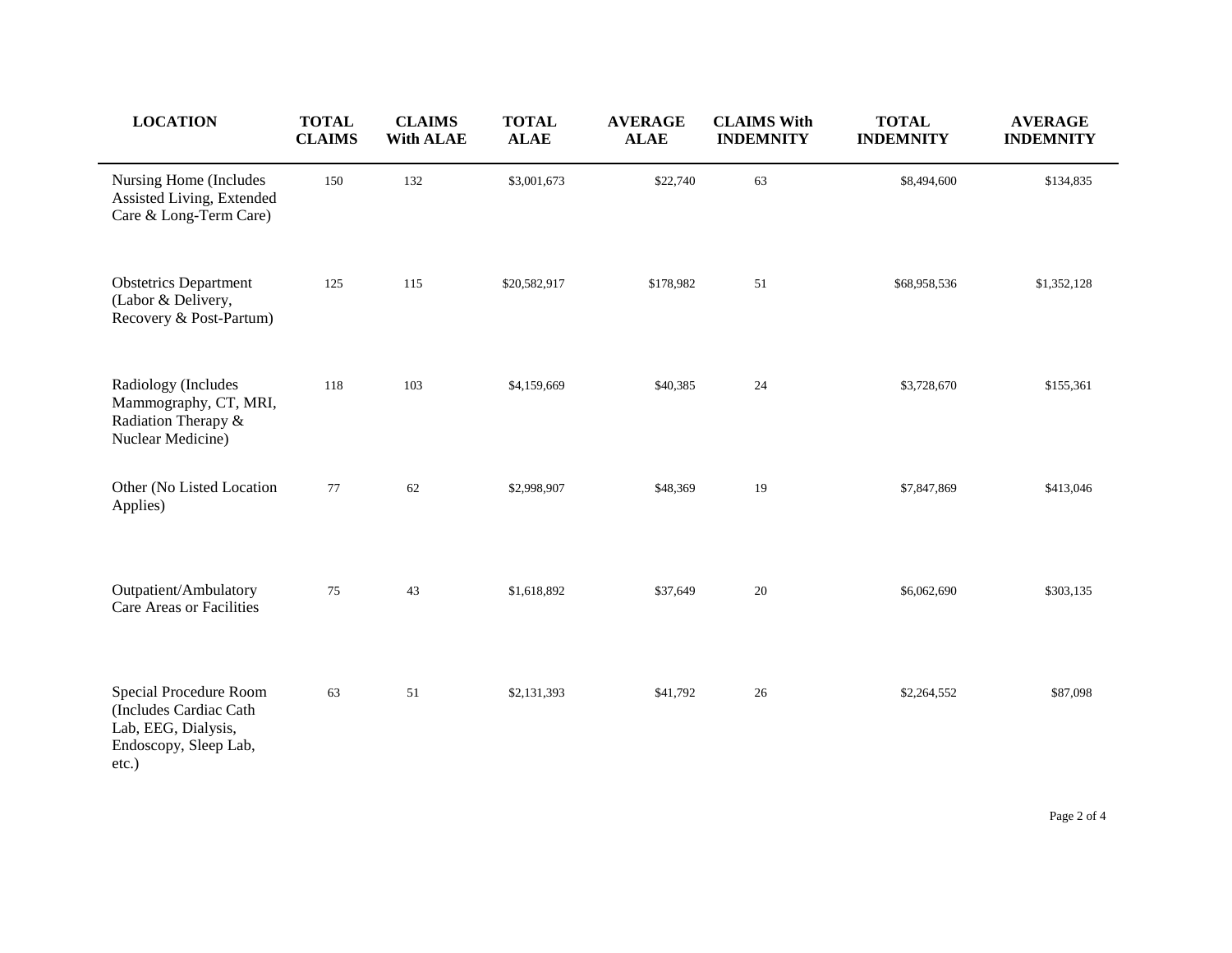| <b>LOCATION</b>                                                                    | <b>TOTAL</b><br><b>CLAIMS</b> | <b>CLAIMS</b><br><b>With ALAE</b> | <b>TOTAL</b><br><b>ALAE</b> | <b>AVERAGE</b><br><b>ALAE</b> | <b>CLAIMS With</b><br><b>INDEMNITY</b> | <b>TOTAL</b><br><b>INDEMNITY</b> | <b>AVERAGE</b><br><b>INDEMNITY</b> |
|------------------------------------------------------------------------------------|-------------------------------|-----------------------------------|-----------------------------|-------------------------------|----------------------------------------|----------------------------------|------------------------------------|
| Critical Care Unit<br>(ICU/CCU/NICU)                                               | 62                            | 57                                | \$2,254,042                 | \$39,545                      | 9                                      | \$5,820,000                      | \$646,667                          |
| Nursery/Pediatric Ward                                                             | 35                            | $\,8\,$                           | \$352,227                   | \$44,028                      | $\boldsymbol{\mathfrak{Z}}$            | \$7,451,000                      | \$2,483,667                        |
| Patient's Home                                                                     | 25                            | 21                                | \$522,221                   | \$24,868                      | 6                                      | \$790,677                        | \$131,780                          |
| Physical Therapy Dept.                                                             | 23                            | $20\,$                            | \$413,072                   | \$20,654                      | $10\,$                                 | \$1,549,500                      | \$154,950                          |
| Mental Health (Includes<br>Psychiatric and Drug &<br>Alcohol Addiction)            | 20                            | 17                                | \$916,636                   | \$53,920                      | $\sqrt{4}$                             | \$5,825,000                      | \$1,456,250                        |
| <b>Ancillary Services</b><br>(Includes Laboratory,<br>Pharmacy, and Blood<br>Bank) | 11                            | 9                                 | \$353,954                   | \$39,328                      | $\overline{4}$                         | \$1,816,194                      | \$454,049                          |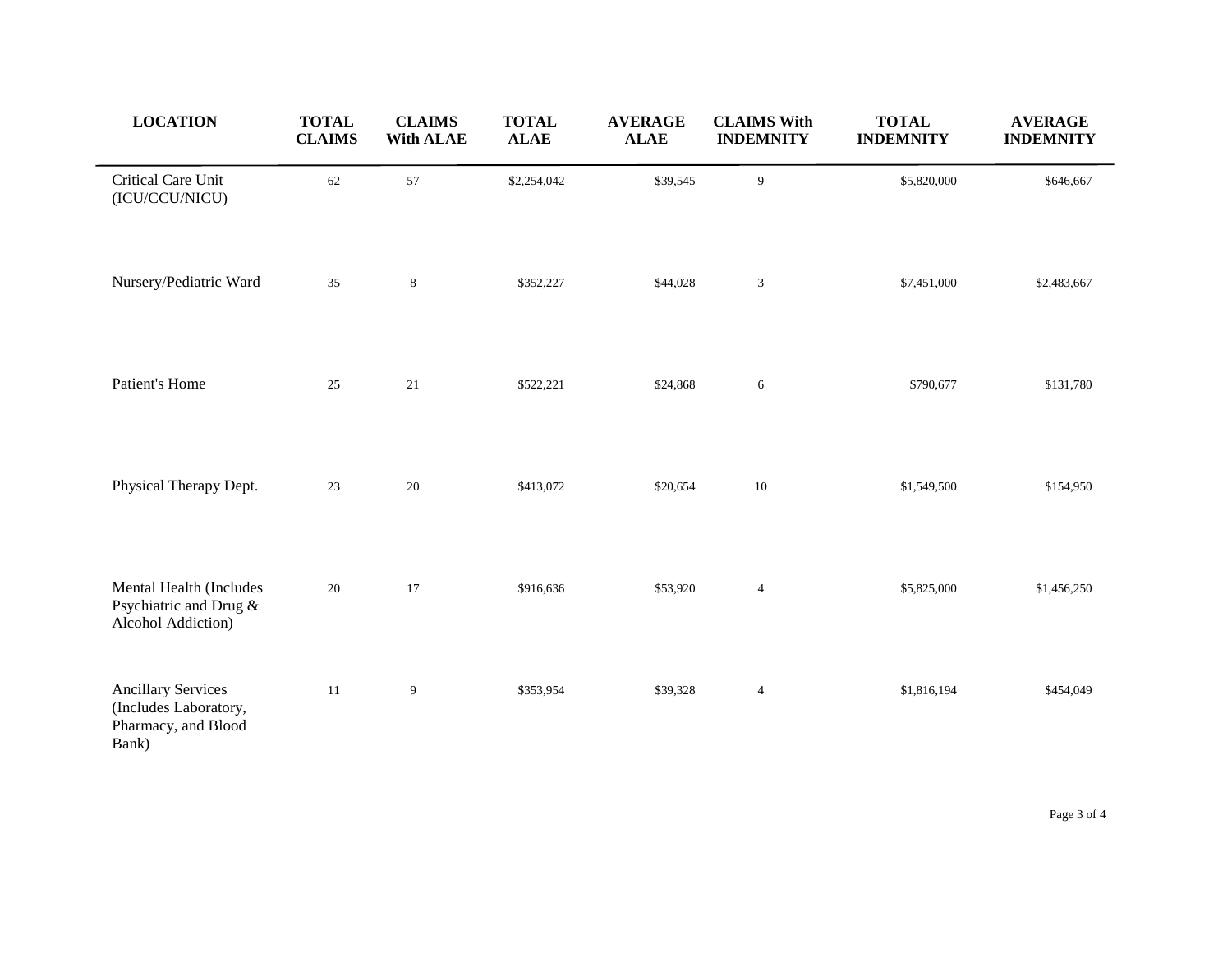| <b>LOCATION</b>                                                                                                                          | <b>TOTAL</b><br><b>CLAIMS</b> | <b>CLAIMS</b><br><b>With ALAE</b> | <b>TOTAL</b><br><b>ALAE</b> | <b>AVERAGE</b><br><b>ALAE</b> | <b>CLAIMS With</b><br><b>INDEMNITY</b> | <b>TOTAL</b><br><b>INDEMNITY</b> | <b>AVERAGE</b><br><b>INDEMNITY</b> |
|------------------------------------------------------------------------------------------------------------------------------------------|-------------------------------|-----------------------------------|-----------------------------|-------------------------------|----------------------------------------|----------------------------------|------------------------------------|
| <b>Facility Support Areas</b><br>(Including Administrative<br>Areas, Hallways,<br>Elevators, Cafeteria, Gift<br>Shop & Public Restrooms) | 11                            | 5                                 | \$173,989                   | \$34,798                      | 9                                      | \$495,622                        | \$55,069                           |
| Hospice Area or Facility                                                                                                                 | 5                             | 3                                 | \$7,827                     | \$2,609                       |                                        | \$70,000                         | \$70,000                           |
| Recovery Room (Post-<br>Anesthesia Care Unit)                                                                                            | $\overline{2}$                | 2                                 | \$45,766                    | \$22,883                      | $\mathbf{0}$                           | \$0                              | \$0                                |
| <b>TOTALS and AVERAGES:</b>                                                                                                              | 2428                          | 2005                              | \$92,297,256                | \$46,034                      | 644                                    | \$279,095,903                    | \$433,379                          |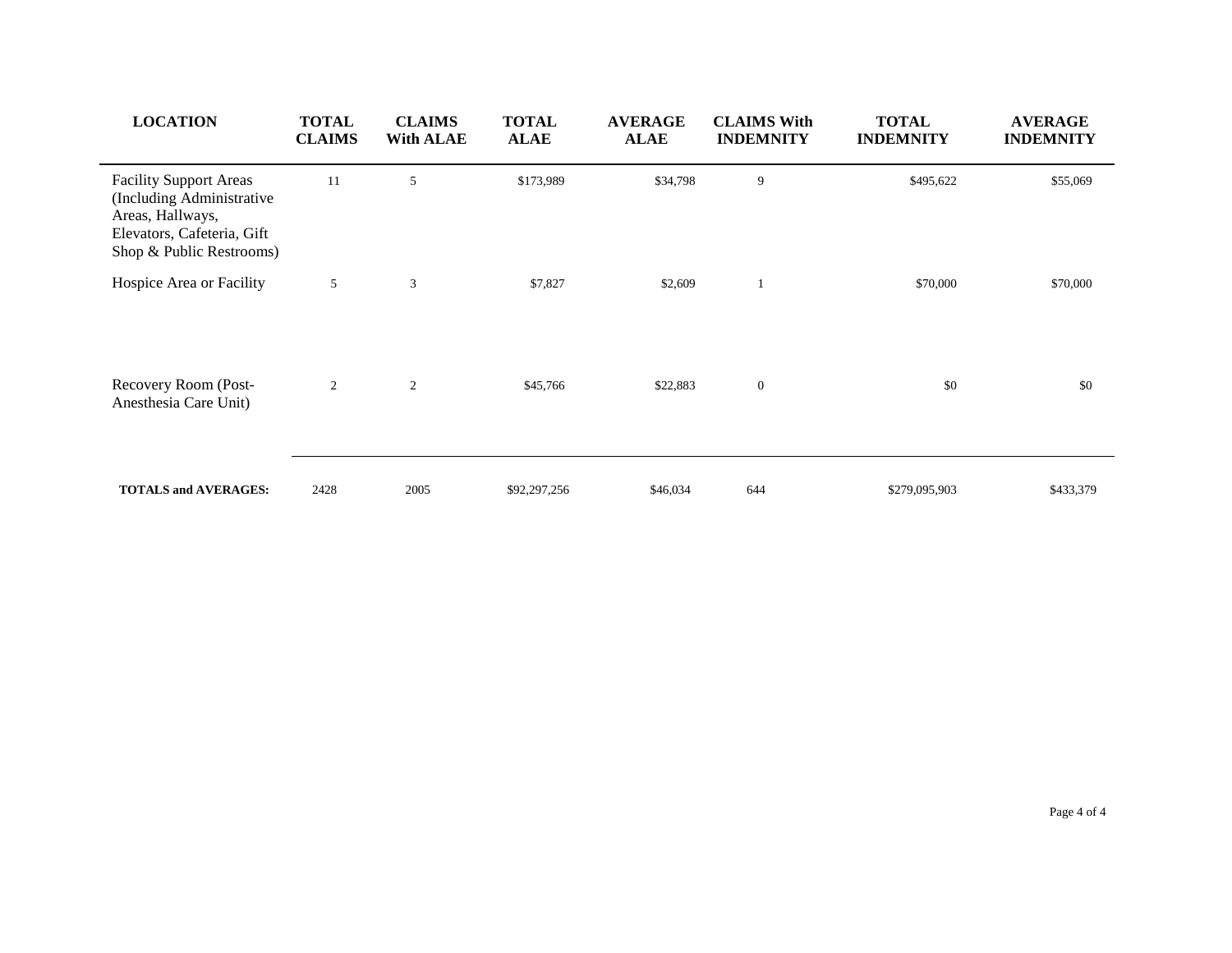## OHIO 2005 - 2017 Closed Claims ALAE and Indemnity Payments by Location

| <b>Location</b>              | <b>Total Number of</b><br><b>Claims</b> | <b>Percentage of Claims</b><br><b>With Indemnity</b> | <b>Percentage of Claims</b><br><b>Without Indemnity</b> | <b>Average Indemnity</b><br><b>Amount</b> | <b>Average ALAE</b><br>Amount |
|------------------------------|-----------------------------------------|------------------------------------------------------|---------------------------------------------------------|-------------------------------------------|-------------------------------|
| <b>Operating Room</b>        | 10,314                                  | 19.6%                                                | 80.4%                                                   | \$315,599                                 | \$29,629                      |
| Medical Professional Office  | 7,933                                   | 19.6%                                                | 80.4%                                                   | \$236,110                                 | \$26,332                      |
| Patient's Room               | 5,481                                   | 27.1%                                                | 72.9%                                                   | \$245,280                                 | \$33,776                      |
| <b>Emergency Department</b>  | 5,442                                   | 19.5%                                                | 80.5%                                                   | \$264,018                                 | \$30,807                      |
| <b>Obstetrics Department</b> | 2,027                                   | 32.8%                                                | 67.2%                                                   | \$964,149                                 | \$105,366                     |
| Radiology                    | 1,905                                   | 20.5%                                                | 79.5%                                                   | \$256,304                                 | \$37,176                      |
| Other                        | 1,858                                   | 20.9%                                                | 79.1%                                                   | \$203,509                                 | \$23,666                      |
| Nursing Home                 | 1,713                                   | 38.6%                                                | 61.4%                                                   | \$129,825                                 | \$34,216                      |
| Outpatient\Ambulatory Care   | 1,095                                   | 27.1%                                                | 72.9%                                                   | \$248,914                                 | \$23,367                      |
| Special Procedure Room       | 1,061                                   | 22.7%                                                | 77.3%                                                   | \$276,784                                 | \$32,477                      |